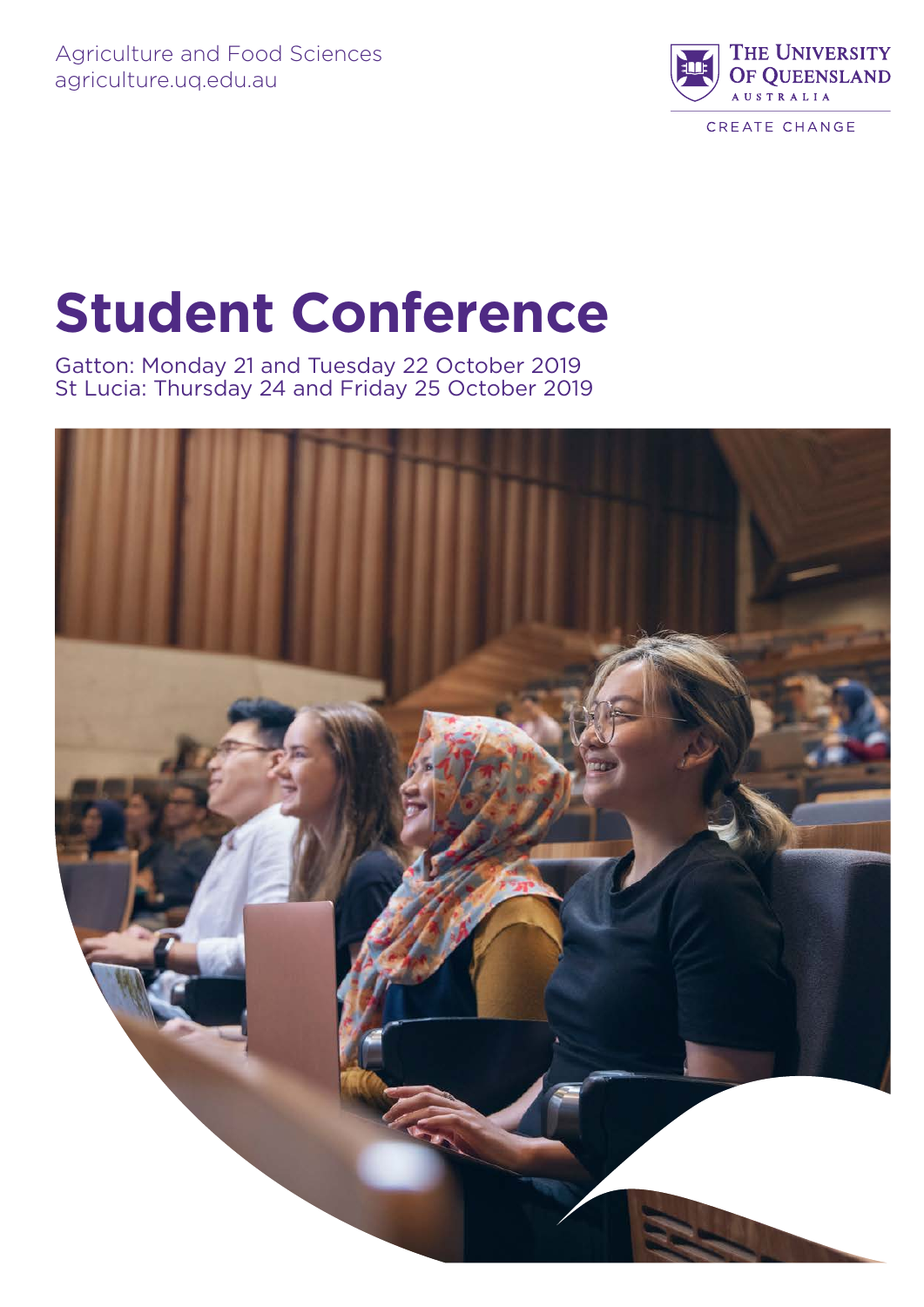## MONDAY 21 October 2019 (Gatton)

## **Day 1 – Venue 8255-105**

|                      | <b>Time</b>     | <b>Presenter</b>              | <b>Course code</b> | <b>Title</b>                                                                                                                                  | <b>Supervisor</b>      |
|----------------------|-----------------|-------------------------------|--------------------|-----------------------------------------------------------------------------------------------------------------------------------------------|------------------------|
|                      | 8:00            | Yi Ding                       | <b>AGRC7611</b>    | The rock lobster industry in Australia                                                                                                        | Ammar Abdul Aziz       |
|                      | 8:15            | Reith Parker                  | <b>AGRC7611</b>    | Animal welfare regulatory risk in Australian<br>ruminant livestock production                                                                 | Ammar Abdul Aziz       |
|                      | 8:30            | Han Wang                      | <b>AGRC7611</b>    | Review of the agricultural practices for the<br>cotton industry in the northwest inland cotton-<br>growing area of China                      | Ammar Abdul Aziz       |
|                      | 8:45            | Ling Yan                      | <b>AGRC7611</b>    | Review of the development of flower<br>E-commerce in China                                                                                    | Ammar Abdul Aziz       |
| Session <sub>1</sub> | 9:00            | Guanming Wang                 | <b>AGRC7611</b>    | How electronic technology will influence<br>agriculture in the future.                                                                        | Phillip Currey         |
|                      | 9:15            | Qing Sheng                    | <b>AGRC7611</b>    | Research on honey fraud in China                                                                                                              | Rajendra Adhikari      |
|                      | 9:30            | Sokhomony SIn                 | <b>AGRC7611</b>    | Agribusiness Small and Medium Enterprises<br>(SMEs)c access to financial services in ASEAN<br>countries: A review                             | Anoma<br>Ariyawardana  |
|                      | 9:45            | Hayden Morris                 | AGRC7611           | Review of consumers attitudes, perceptions and<br>behaviours towards imported seafood products<br>from Asia                                   | Anoma<br>Ariyawardana  |
|                      | $10:00 - 10:25$ |                               |                    | <b>BREAK - Morning Tea</b>                                                                                                                    |                        |
|                      | 10:30           | Meab Mdimi                    | <b>AGRC7618</b>    | Opportunities for capturing greater nutritional<br>outcomes for peri-urban households of Dodoma<br>City, Tanzania                             | Anoma<br>Ariyawardana  |
|                      | 10:45           | Yuxin Wang                    | <b>AGRC7611</b>    | Chinese consumers' perceptions of milk<br>safety issue based on actions implemented by<br>government and milk companies in China: A<br>review | Anoma<br>Ariyawardana  |
|                      | 11:00           | Umar Abubakari                | <b>AGRC7611</b>    | Disentangling approached to E-extension:<br>mapping the terrain                                                                               | Severine van<br>Bommel |
| Session <sub>2</sub> | 11:15           | Emily McKechnie               | <b>AGRC7618</b>    | Community use of a landscape approach to wild<br>dog control                                                                                  | Severine van<br>Bommel |
|                      | 11:30           | Yiwei Chen                    | AGRC7618           | Efficacy of oxfendazole and piperazine against<br>small strongyles of horses and subsequent egg<br>reappearance period                        | Anne Beasley           |
|                      | 11:45           | Ziwei Wang                    | AGRC7617           | Efficacy of three combination anthelmintic<br>products against equine cyathostomins in<br>Australia                                           | Anne Beasley           |
|                      | 12:00           | Hasanain Ali Abed<br>Al-Gburi | <b>AGRC7618</b>    | Effect of protease enzyme on egg production,<br>eggshell quality and gut microbial profile of<br>laying hens                                  | Elham Assadi<br>Soumeh |
|                      | $12:15 - 12:55$ |                               |                    | <b>BREAK - Lunch</b>                                                                                                                          |                        |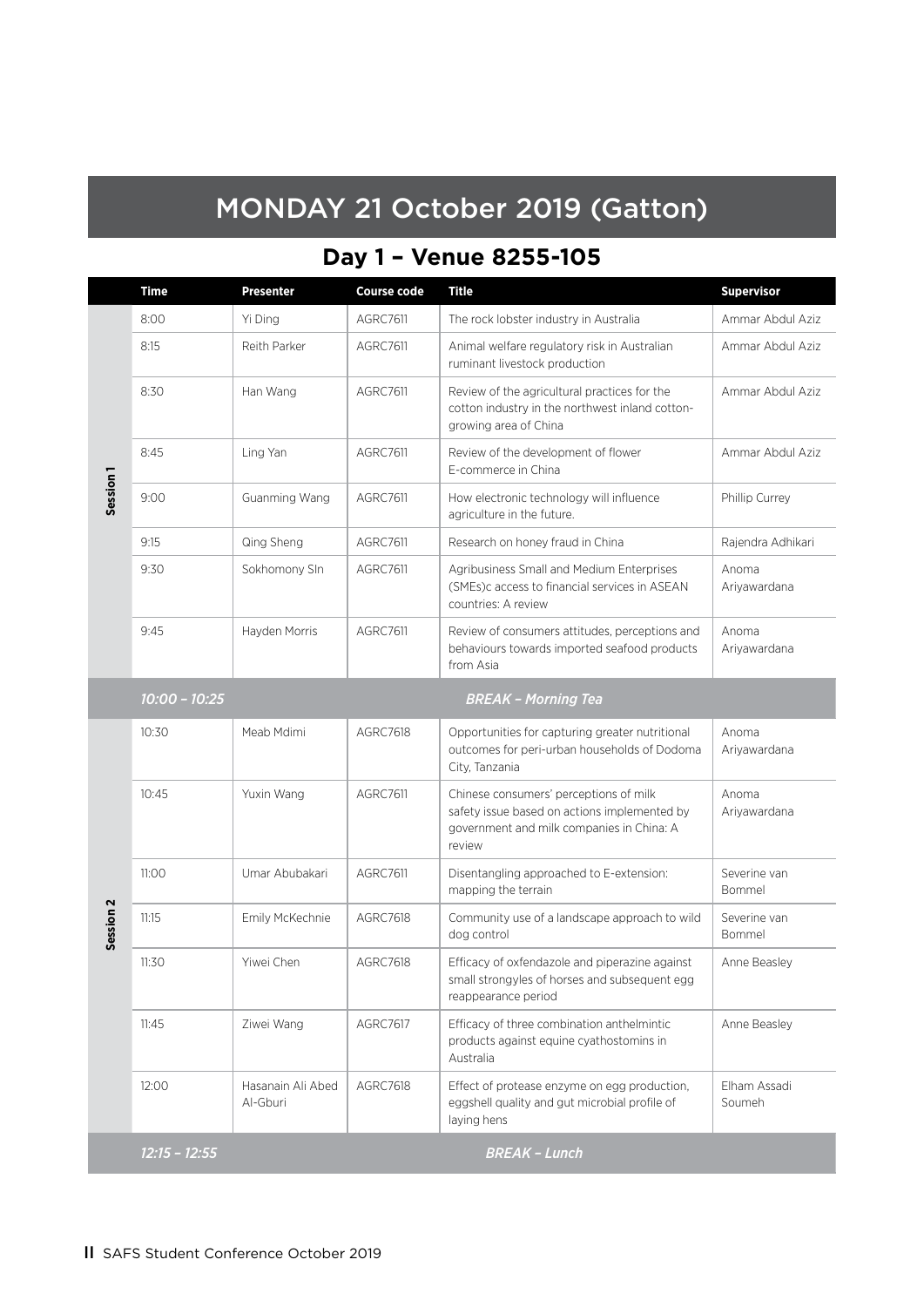## MONDAY 21 October 2019 (Gatton)

## **Day 1 – Venue 8255-105**

|           | <b>Time</b>     | <b>Presenter</b>       | <b>Course code</b> | <b>Title</b>                                                                                                                                                                 | <b>Supervisor</b>      |
|-----------|-----------------|------------------------|--------------------|------------------------------------------------------------------------------------------------------------------------------------------------------------------------------|------------------------|
|           | 13:00           | SiYuan Zhang           | <b>AGRC7617</b>    | The effectiveness of probiotics Fermented Herb<br>Extract (FHE) on both forage and grain feedlot<br>diets (Multikraft) and forages (Brome grass) by<br>in vitro fermentation | Sarah Meale            |
|           | 13:15           | Bwalya Nkole           | <b>AGRC7618</b>    | The growth performance, organ development<br>and gut morphology of broiler chickens under<br>thermoneutral and heat stress conditions                                        | Flham Assadi<br>Soumeh |
| Session 3 | 13:30           | Yunjia Yang            | <b>AGRC7617</b>    | Targeted and non-targeted metabolomics in<br>broiler chicken plasma under thermoneutral and<br>heat challenge conditions                                                     | Elham Assadi<br>Soumeh |
|           | 13:45           | Kai Li                 | <b>AGRC7618</b>    | Links between heat stress and health status of<br>COWS                                                                                                                       | John Gaughan           |
|           | 14:00           | Hao Xiang              | <b>AGRC7618</b>    | Validation of the dairy heat load index                                                                                                                                      | John Gaughan           |
|           | 14:15           | Raagini<br>Kanjithanda | <b>AGRC7618</b>    | The ecology and control of Black Rat (Rattus<br>rattus) populations at the Port of Brisbane,<br>Australia                                                                    | Luke Leung             |
|           | 14:30           | Nan Jin                | <b>AGRC7618</b>    | Surveying morphometric characteristics and<br>the disease status of wild dogs in South East<br>Queensland                                                                    | Peter Murray           |
|           | $14:45 - 15:10$ |                        |                    | <b>BREAK - Afternoon Tea</b>                                                                                                                                                 |                        |
|           | 15:15           | Shruti Shrotri         | <b>AGRC7617</b>    | Oestrous cycle of the captive southern hairy<br>nosed wombats as assessed by urinary steroid<br>metabolites                                                                  | Steve Johnston         |
|           | 15:30           | Jiaheng Li             | AGRC7617           | Organic acids and probiotics as substitutes for<br>antibiotic growth promoters in broilers                                                                                   | Wayne Bryden           |
| Session 4 | 15:45           | Han Dang               | <b>AGRC7617</b>    | The effects of dietary lauric acid on growth<br>performance of broiler chickens                                                                                              | Xiuhua Li              |
|           | 16:00           | Yunyi Liang            | <b>AGRC7617</b>    | Probiotics and organic acid as alternatives to<br>antibiotic growth promoter in broiler diets                                                                                | Xiuhua Li              |
|           | 16:15           | Oluwafemi Oshodi       | <b>AGRC7618</b>    | Making safe silage from cassava leaves                                                                                                                                       | Karen Harper           |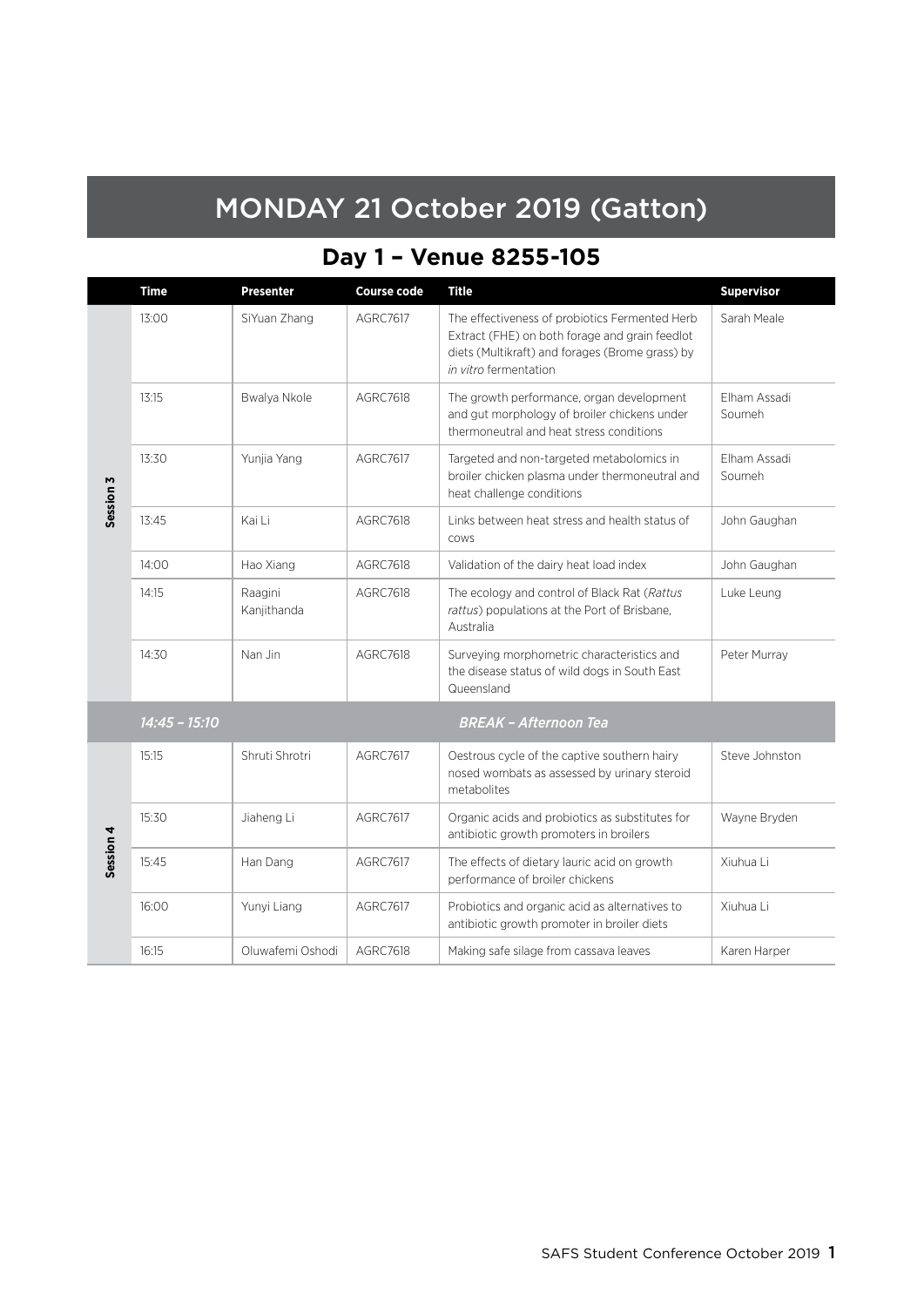## TUESDAY 22 October 2019 (Gatton)

## **Day 2 – Venue 8178-103**

|                      | <b>Time</b>     | <b>Presenter</b>         | <b>Course code</b> | <b>Title</b>                                                                                                                                                          | <b>Supervisor</b> |
|----------------------|-----------------|--------------------------|--------------------|-----------------------------------------------------------------------------------------------------------------------------------------------------------------------|-------------------|
| Session <sub>1</sub> | 9:00            | Cheuk Him<br>Nicholas Ng | AGRC4614           | Phylogenetic analysis of Australian psyllids<br>in preparation for potential incursions of<br>Candidatus Liberibacter                                                 | Anthony Young     |
|                      | 9:15            | Isabelle Johansen        | AGRC4614           | Biomass partitioning and growth parameters<br>of genetically modified sorghum with higher<br>protein and larger grain                                                 | lan Godwin        |
|                      | 9:30            | Dawson Henricks          | AGRC4614           | Determining the potential use of Molybdenum<br>(Mo) as a tracer to quantify fertiliser Phosphorus<br>(P) recovery from the soil                                       | Mike Bell         |
|                      | 9:45            | Belinda Weber            | AGRC4614           | The potential for infra-red thermography to<br>indicate feed efficiency in young bulls                                                                                | Karen Harper      |
|                      | 10:00           | Madeliene Facy           | AGRC4614           | Quantifying heterosis using genomics in<br>Popplewell Composite beef cattle                                                                                           | Mark Dieters      |
|                      | 10:15           | Melody Thomson           | AGRC4614           | Hidden gems: are ground pearls causing pasture<br>dieback                                                                                                             | Anthony Young     |
|                      | 10:30           | Sophie Dansie            | AGRC4614           | The response of garlic (Allium Sativum L.) seed-<br>bulbs to pre-planting cold temperature storage                                                                    | Robyn Cave        |
|                      | $10:45 - 11:10$ |                          |                    | <b>BREAK - Morning Tea</b>                                                                                                                                            |                   |
|                      | 11:15           | Jane Dunn                | AGRC4614           | A comparative study of the growth and<br>nutritional value of original and newer cultivars<br>of Rhodes grass (Chloris gayana)                                        | Shane Campbell    |
|                      | 11:30           | Shaun Hudson             | AGRC4614           | Investigating the influence of temperature and<br>pH on the release of hydrogen cyanide from<br>cassava tissues                                                       | Shane Campbell    |
|                      | 11:45           | Justin Macor             | AGRC4614           | Long-term changes in native pasture<br>composition in North Queensland under<br>different grazing management strategies                                               | Shane Campbell    |
| Session <sub>2</sub> | 12:00           | Peta Stockwell           | AGRC4614           | Phosphorus metabolism in the muscle of<br>growing weaners                                                                                                             | Simon Quigley     |
|                      | 12:15           | Ciara O'Brien            | AGRC4614           | The effectiveness of stem-injected chemical and<br>biological herbicides for the management of<br>invasive woody weeds on Franklin Vale Creek,<br>Spicers Hidden Vale | Victor Galea      |
|                      | 12:30           | Amy Bentley              | AGRC6650           | Probiotic supplementation and the amelioration<br>of stress in weanling horses                                                                                        | Anne Beasley      |
|                      | 12:45           | <b>Brittany Nurse</b>    | AGRC6650           | The effects of using the lunge and automated<br>horse walker as exercise techniques on the<br>splenius and biceps femoris muscles in the horse                        | Rebeka Zsoldos    |
|                      | 13:00 - 13:40   |                          |                    | <b>BREAK - Lunch</b>                                                                                                                                                  |                   |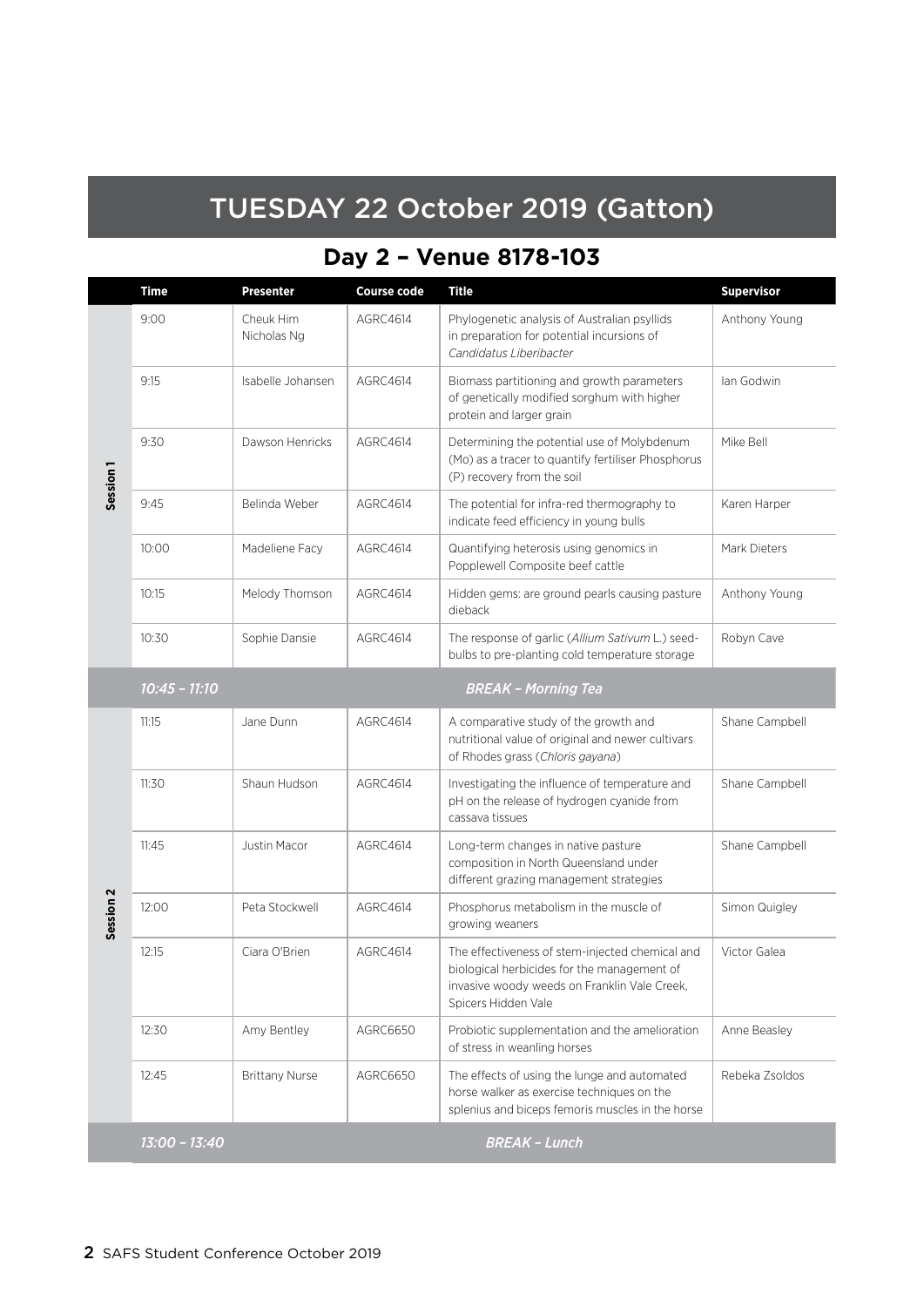## TUESDAY 22 October 2019 (Gatton)

## **Day 2 – Venue 8178-103**

|           | Time            | <b>Presenter</b>                   | <b>Course code</b> | <b>Title</b>                                                                                                                                                                   | <b>Supervisor</b>          |
|-----------|-----------------|------------------------------------|--------------------|--------------------------------------------------------------------------------------------------------------------------------------------------------------------------------|----------------------------|
|           | 13:45           | Darwin Horyanto                    | AGRC6650           | Impacts of heat stress on growth performance,<br>ileal nutrient digestibility and meat quality on<br>broiler chickens fed standard vs reduced crude<br>protein diets           | Elham Assadi<br>Soumeh     |
|           | 14:00           | Jacoba Madigan-<br>Stretton        | AGRC6001           | Super-dosing of multi-enzymes in reduced<br>energy diets of broiler chickens: impacts on<br>growth and gut health                                                              | Flham Assadi<br>Soumeh     |
|           | 14:15           | Thomas Lally                       | AGRC6001           | The relationship between BioCondition,<br>small and medium-sized mammals and other<br>landscape variables                                                                      | Peter Murray               |
| Session 3 | 14:30           | Ying-Hsu Liao                      | AGRC7618           | Impact of fallow frequency on soil aggregation<br>and water stability                                                                                                          | Alwyn Williams             |
|           | 14:45           | Roy Govinden                       | <b>AGRC7618</b>    | Evaluating the effects of crop row spacing and<br>weed control treatments on the management<br>of turnip weed [Rapistrum rugosum (L.) All.] in<br>wheat [Triticum aestivum L.] | Bhagirath Singh<br>Chauhan |
|           | 15:00           | Munkhjargal<br>Nyamsuren           | <b>AGRC7618</b>    | The effect of stubble management on<br>aggregated distribution and associate wind<br>erodibility                                                                               | Gunnar Kirchhof            |
|           | 15:15           | Arisede Chisaka                    | <b>AGRC7618</b>    | Identification of new maize single cross testers<br>for CIMMYT heterotic group B maize germplasm<br>adapted to mid-altitudes                                                   | Mark Dieters               |
|           | $15:30 - 15:55$ |                                    |                    | <b>BREAK - Afternoon Tea</b>                                                                                                                                                   |                            |
|           | 16:00           | Alina Naa Densua<br>Alberto Djanie | <b>AGRC7618</b>    | The effect of heat treatment (hot water and dry<br>heat) and drip-line placements on the yield and<br>quality of garlic (Allium sativum)                                       | Robyn Cave                 |
| Session 4 | 16:15           | Yimeng Li                          | <b>AGRC7618</b>    | The effect of air nanobubble in distilled water on<br>the growth of hydroponic lettuce                                                                                         | Robyn Cave                 |
|           | 16:30           | Paawan Sood                        | <b>AGRC7618</b>    | Farmers' perception on pesticide use practices<br>and poisoning in India                                                                                                       | Severine van<br>Bommel     |
|           | 16:45           | Liu Shi                            | AGRC7618           | Using pre-treatments to improve seed-based<br>restoration outcomes                                                                                                             | <b>Steve Adkins</b>        |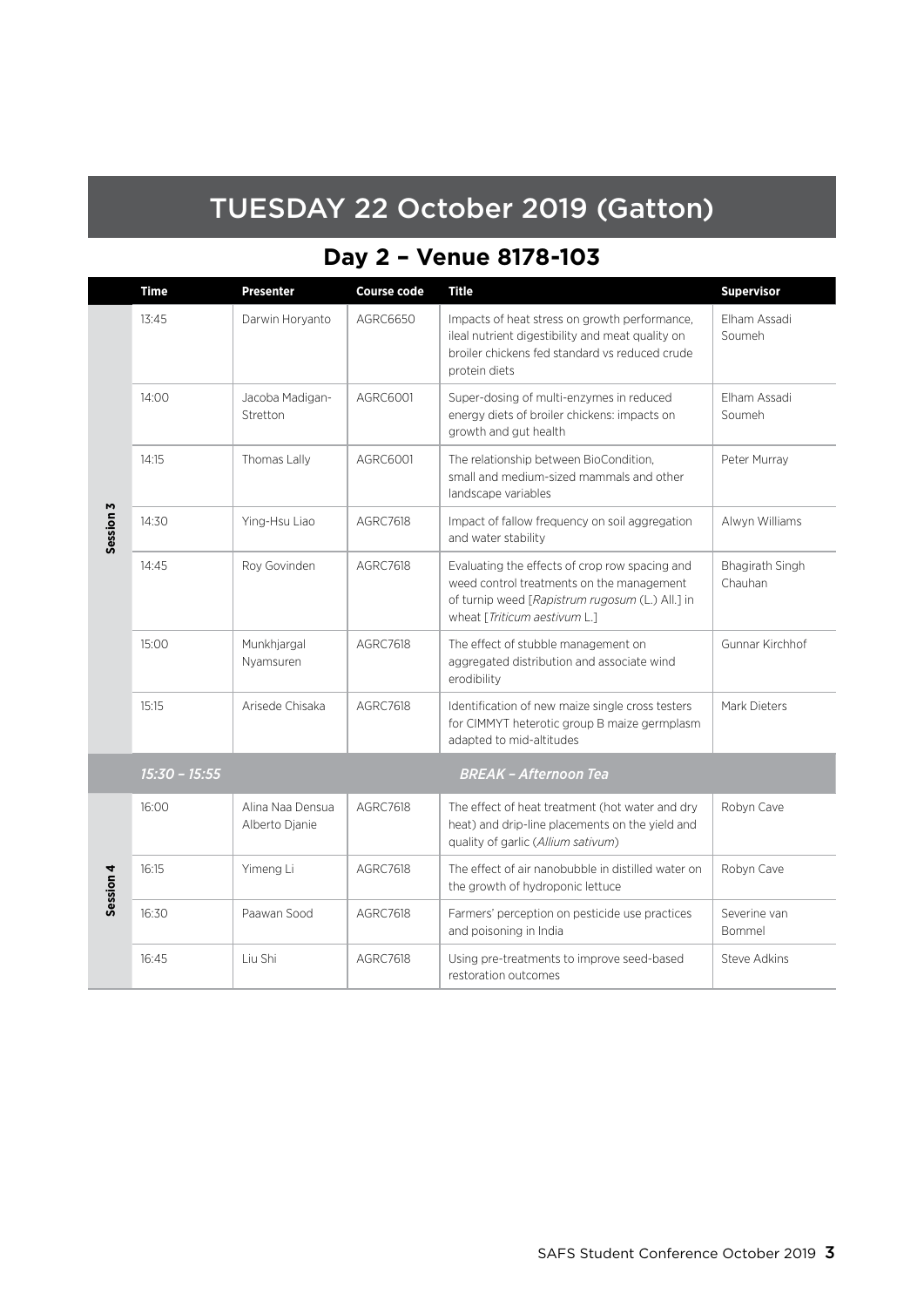## Thursday 24 October 2019 (St Lucia)

## **Day 3 – Venue 39A-209**

|                      | <b>Time</b>     | <b>Presenter</b>       | <b>Course code</b> | <b>Title</b>                                                                                                                                             | <b>Supervisor</b>     |
|----------------------|-----------------|------------------------|--------------------|----------------------------------------------------------------------------------------------------------------------------------------------------------|-----------------------|
|                      | 9:00            | Shiyi Li               | FOOD4618           | Encapsulated probiotics using a double<br>emulsion and the impinging aerosols method in<br>thickened skim milk and yogurt                                | <b>Bhesh Bhandari</b> |
|                      | 9:15            | Jia Wen Tey            | FOOD4618           | How does Australian pork taste? A project to<br>improve the flavour of pork for Asia-Pacific<br>consumer                                                 | Eugeni Roura          |
| Session <sub>1</sub> | 9:30            | Thomas Hay             | FOOD4618           | New product development of bushfood<br>confectionery: Desirability and commercial<br>viability                                                           | Melissa Fitzgerald    |
|                      | 9:45            | Kang Wei Cher          | FOOD4618           | 3D printing Sea Cucumber                                                                                                                                 | Sangeeta Prakash      |
|                      | 10:00           | Joseph Nastasi         | FOOD6001           | The characterisation of the Bunya nut and<br>its functional properties for new product<br>development                                                    | Melissa Fitzgerald    |
|                      | $10:15 - 10:40$ |                        |                    | <b>BREAK - Morning Tea</b>                                                                                                                               |                       |
|                      | 10:45           | Rafael Jode<br>Nguenha | FOOD7617           | Effect of carotenoids content and 430-nm<br>LED array photosensitisation on inactivation of<br>Aspergillus flavus and aflatoxin B1 formation in<br>maize | Yasmina<br>Sultanbawa |
|                      | 11:00           | Mengfan Cao            | FOOD7618           | Genome analysis of the cheese fermenting<br>bacterium Lactococcus                                                                                        | Mark Turner           |
|                      | 11:15           | Wen Shi                | FOOD7618           | The effect of c-di-AMP on the stress resistance<br>of Lactococcus lactis                                                                                 | Mark Turner           |
| Session <sub>2</sub> | 11:30           | Runzhe Li              | FOOD7618           | Comparing the quality of different rice varieties<br>from the wet season in Queensland grown on<br>research station                                      | Melissa Fitzgerald    |
|                      | 11:45           | Xing Xin               | FOOD7618           | Comparing physical qualities of rice grown in<br>North Queensland                                                                                        | Melissa Fitzgerald    |
|                      | 12:00           | Wei Li                 | FOOD7618           | Survival of probiotics in the localised<br>microenvironment of 3D printed food                                                                           | Bhesh Bhandari        |
|                      | 12:15           | Yu-Jen Lu              | FOOD7618           | Multiple-foaming properties of milk                                                                                                                      | Minh Thao Ho          |
|                      | 12:30 - 13:10   |                        |                    | <b>BREAK - Lunch</b>                                                                                                                                     |                       |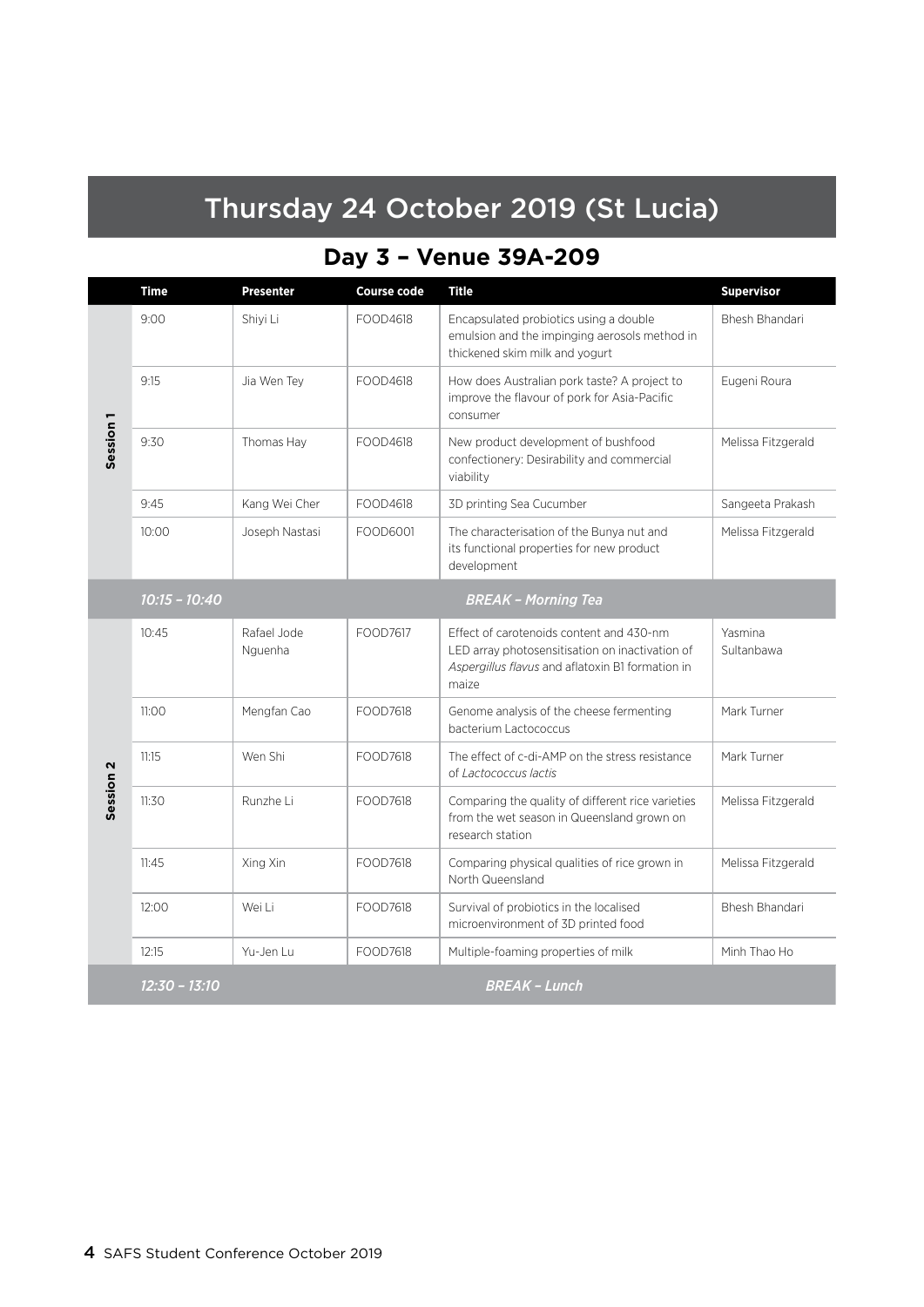## Thursday 24 October 2019 (St Lucia)

## **Day 3 – Venue 39A-209**

|         | Time  | <b>Presenter</b>       | <b>Course code</b> | Title                                                                                         | <b>Supervisor</b> |
|---------|-------|------------------------|--------------------|-----------------------------------------------------------------------------------------------|-------------------|
|         | 13:15 | Jiadi Zhao             | FOOD7618           | Acid gelation of camel milk                                                                   | Minh Thao Ho      |
|         | 13:30 | Jinlei Zhu             | FOOD7618           | Effect of heat and pH-treatment conditions on<br>properties of rehydrated whey protein powder | Minh Thao Ho      |
| M       | 13:45 | Ruiliang Fan           | FOOD7618           | Defining the texture of the food by 'softness'<br>and 'stickness' and industrial methods      | Sangeeta Prakash  |
| Session | 14:00 | Kirti Mittal           | FOOD7618           | 3D printing of broccoli and pumpkin seed                                                      | Sangeeta Prakash  |
|         | 14:15 | Yuanyuan Xie           | FOOD7618           | 3D printing of French fries from potato and<br>tapioca starch                                 | Sangeeta Prakash  |
|         | 14:30 | Yixiao Wu              | FOOD7617           | The development of Nannochloropsis sp. in food<br>area                                        | Peer Schenk       |
|         | 14:45 | Shanmugam<br>Alagappan | FOOD7618           | Interaction of polyphenols with soluble dietary<br>fibres                                     | Sushil Dhital     |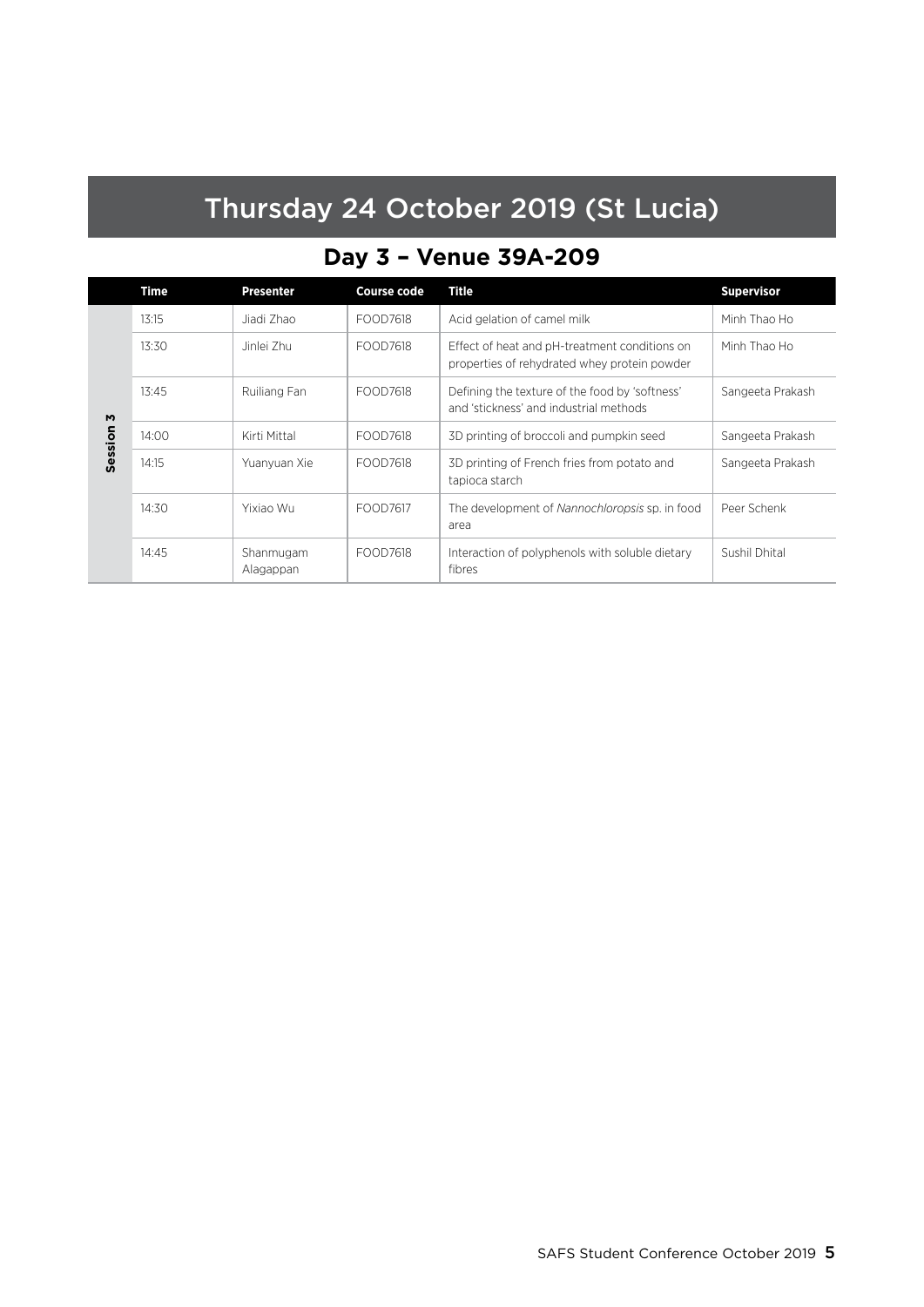## Friday 25 October 2019 (St Lucia)

## **Day 4 – Venue 39A-209**

|                      | Time            | Presenter               | <b>Course code</b> | <b>Title</b>                                                                                                                                      | <b>Supervisor</b>     |
|----------------------|-----------------|-------------------------|--------------------|---------------------------------------------------------------------------------------------------------------------------------------------------|-----------------------|
|                      | 9:00            | Julie Sosso             | AGRC6001           | Prevalence of endophytes in macadamia plants<br>in Australian nurseries                                                                           | Olufemi Akinsanmi     |
| Session <sub>1</sub> | 9:15            | Celina Lim              | AGRC6001           | Effects of nitrogen fertiliser on growth and<br>nodulation of Millettia pinnata                                                                   | <b>Brett Ferguson</b> |
|                      | 9:30            | Alexandria<br>Mattinson | AGRC6001           | Induction of Novel CLE peptide hormones in<br>response to pathogen infection of P. vulgaris                                                       | <b>Brett Ferguson</b> |
|                      | 9:45            | . Arzoo                 | <b>AGRC7618</b>    | Identification, genetic characterisation and<br>phylogenetic analysis of CLE peptides in algae,<br>mosses and chickpea using bioinformatics tools | <b>Brett Ferguson</b> |
|                      | 10:00           | Zhouyang Su             | <b>AGRC7618</b>    | Relationship between Fusarium crown rot<br>resistance and drought tolerance at gene levels<br>in wheat and barley                                 | Chunji Liu            |
|                      | 10:15           | Yiyang Xiao             | <b>AGRC7618</b>    | Impact of Rootstock on early growth in<br>macademia                                                                                               | Craig Hardner         |
|                      | 10:30           | Yang Ang                | <b>AGRC7618</b>    | Assessing pathogenicity of Fusarium oxysporum<br>on watermelon                                                                                    | Elizabeth Aitken      |
|                      | $10:45 - 11:10$ |                         |                    | <b>BREAK - Morning Tea</b>                                                                                                                        |                       |
| Session <sub>2</sub> | 11:15           | Shubhdeep Kaur          | <b>AGRC7618</b>    | Analysis of SIX gene expression of endophytic<br>Fusarium oxysporum                                                                               | Elizabeth Aitken      |
|                      | 11:30           | Zhendong Liu            | <b>AGRC7618</b>    | Characterisation of a series of endophytic<br>Fusarium species on Banana plants                                                                   | Elizabeth Aitken      |
|                      | 11:45           | Xiangyu Ni              | <b>AGRC7618</b>    | The role of SIX7 gene in Fusarium oxysporum<br>f.sp. cubense subtropical race 4 for virulence<br>towards Cavendish banana                         | Elizabeth Aitken      |
|                      | 12:00           | Yongshen Wu             | <b>AGRC7618</b>    | Impact of low and high temperature on the<br>physiological characteristics and yield of rice<br>under aerobic conditions                          | Jaquie Mitchell       |
|                      | 12:15           | Xiaolu Zhang            | AGRC7618           | Root angle and early vigour in rice plants under<br>aerobic conditions                                                                            | Jaquie Mitchell       |
|                      | 12:30           | Orita Faleatua          | <b>AGRC7617</b>    | Genotypic variation and relationships<br>among morphological traits contributing to<br>maintenance of rice yield exposed to abiotic<br>stress     | Jaquie Mitchell       |
|                      | 12:45           | Rui Yan                 | AGRC7617           | Physiological mechanisms contributing to low-<br>temperature tolerance under aerobic conditions                                                   | Jaquie Mitchell       |
|                      | 13:00 - 13:40   |                         |                    | <b>BREAK - Lunch</b>                                                                                                                              |                       |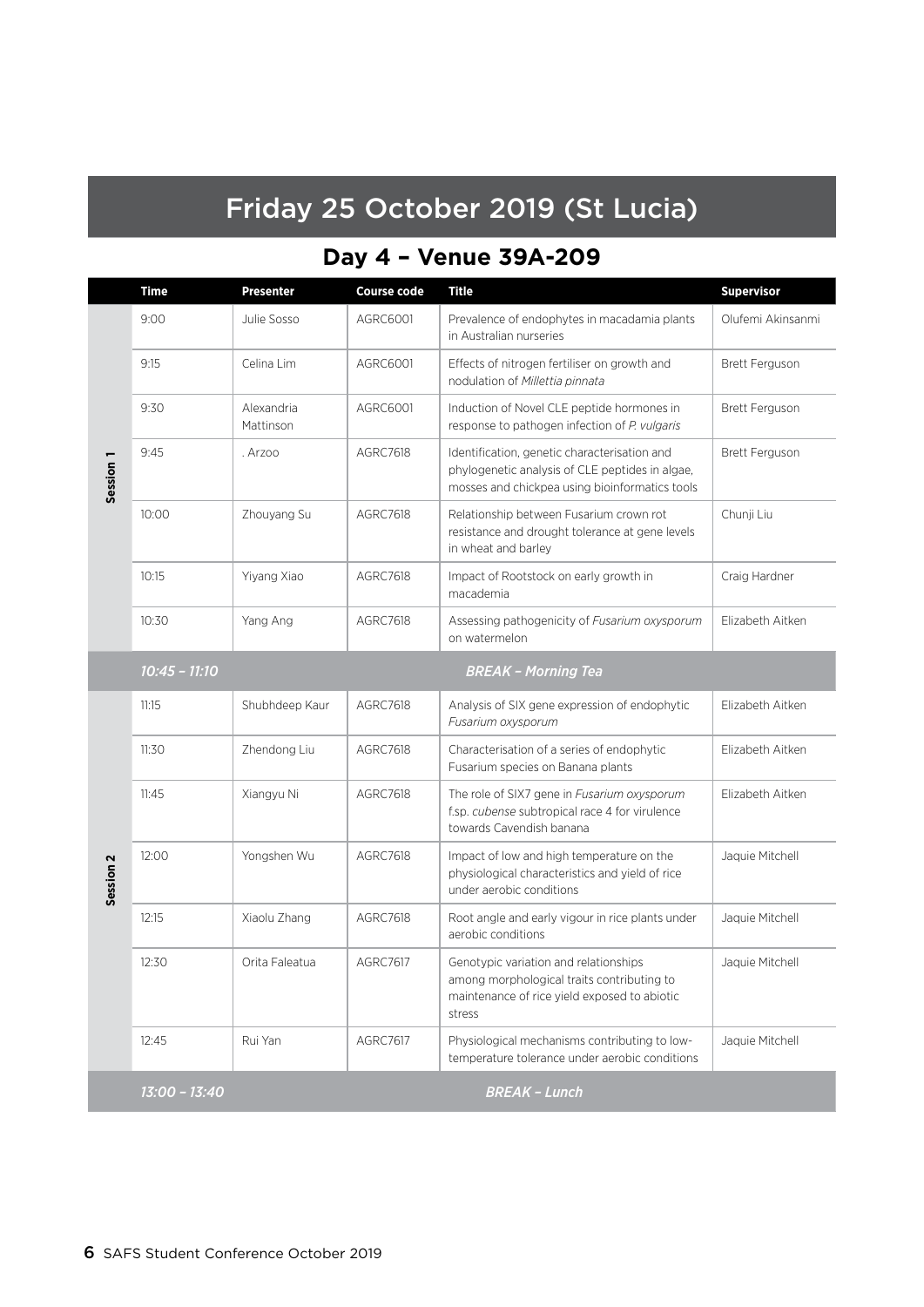## Friday 25 October 2019 (St Lucia)

## **Day 4 – Venue 39A-209**

|                 | <b>Time</b> | <b>Presenter</b>          | <b>Course code</b> | <b>Title</b>                                                                                                                                                                                             | <b>Supervisor</b>           |
|-----------------|-------------|---------------------------|--------------------|----------------------------------------------------------------------------------------------------------------------------------------------------------------------------------------------------------|-----------------------------|
|                 | 13:45       | Abhishek Soni             | <b>AGRC7618</b>    | Management of invasive Navua sedge (Cyperus<br>aromaticus) using competition and simulated<br>herbivory interactions of Humidicola grass<br>(Brachiaria humidicola) and Rhodes grass<br>(Chloris gayana) | Kunjithapatham<br>Dhileepan |
|                 | 14:00       | Chengxi Huang             | AGRC7618           | Isolation and characterisation of the core<br>bacterial taxa associated with banana                                                                                                                      | Paul Dennis                 |
| Session 3       | 14:15       | Shruti Thapa              | AGRC7618           | Use of plant growth promoting rhizobacteria for<br>the biological control of Phytophthora capsici in<br>Snap beans (Phaseolus vulgaris)                                                                  | Peer Schenk                 |
|                 | 14:30       | Sijia Xu                  | AGRC7618           | Seed bank dynamics of Avena sterilis ssp.<br>ludoviciana under different tillage systems<br>practices in the north-eastern grain region of<br>Australia                                                  | Steve Adkins                |
|                 | 14:45       | Zhetian Zhang             | AGRC7618           | Identifying pastural species for local soil types<br>for outcompeting and suppressing Fireweed                                                                                                           | <b>Steve Adkins</b>         |
|                 | 15:00       | . Shamli                  | AGRC7618           | Testing alternative host opuntia species<br>as a potential target for biocontrol agents<br>(Dactylopius sp.) previously established in<br>Queensland                                                     | <b>Steve Adkins</b>         |
|                 | 15:15       | Azalia Renee<br>Rodriguez | <b>AGRC7618</b>    | Fur seal and sea lion vulnerability and resilience<br>to climate change                                                                                                                                  | Nathalie Butt               |
|                 | 15:30       | Michael Walsh             | FOOD7618           | Towards the circular nutrient economy<br>- recycling nutrients from wastes as next-<br>generation fertilisers                                                                                            | Susanne Schmidt             |
| <b>FINISHED</b> |             |                           |                    |                                                                                                                                                                                                          |                             |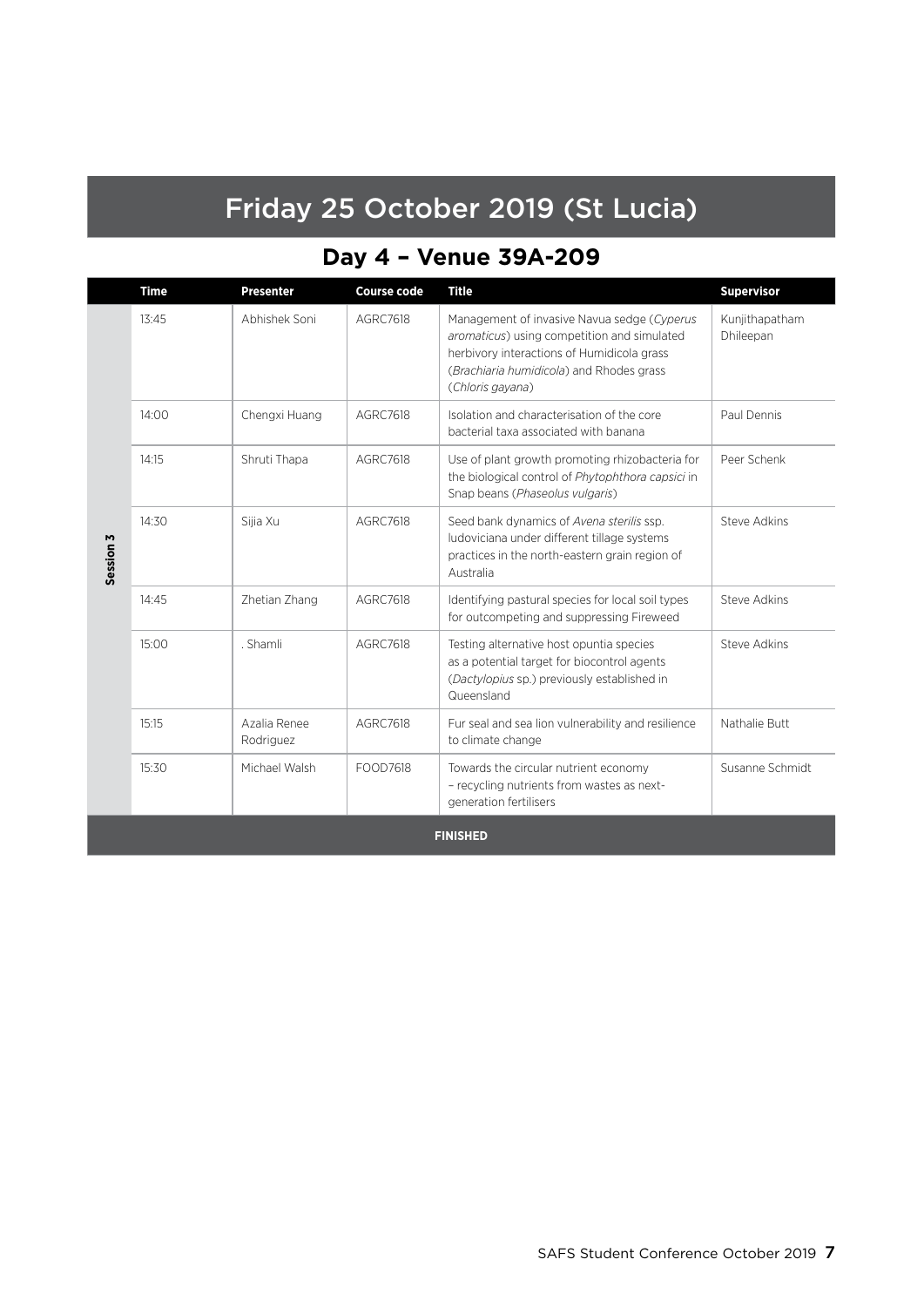### The rock lobster industry in Australia

#### Name: Yi Ding Supervisor/s: Dr Ammar Abdul Aziz

Abstract: Australian Rock lobster industry as a leading industry owns a high international reputation on food safety and quality, it plays an important role in Australian economic contribution as well. In order to remains the sustainable development and creates more margin to the farmers and local communities, having a deeply understanding of the industry is essential. The major issues exist in the field are mainly focused on sustainable development, including the declined number of Rock lobsters with surging demand, sole export market threat to the business profits. The method of the research is relying on literature review to build a systematic understanding of the industry. The news and interviews on the newspaper will also be considered since it reflects the standpoint of stakeholders of the industry. To date, the Australian rock lobster industry has already started to discover new oversea market rather than single market, China. The limited capture regulation also issued to decrease the total capture amount to protect the Rock lobster species. The implication of the study is going to address the potential challenges of the industry that relying on the natural resources, also by analyzing the market threats may exist in such valuable international seafood industry.

### Animal welfare regulatory risk in Australian ruminant livestock production

| Name:         | <b>Reith Parker</b> |
|---------------|---------------------|
| Supervisor/s: | Dr Ammar Abdul Aziz |

Abstract: Unavailable

### Review of the agricultural practices for the cotton industry in the northwest inland cotton-growing area of China

#### Name: Wang Han Supervisor/s: Dr Ammar Abdul Aziz

Abstract: China is the world's largest cotton producer and importer. China's cotton production mainly relies on the use of intensive agricultural systems. However, compared with advanced cotton-growing countries, China's cotton production methods are backward, with the small scale of operation, low productivity, high production costs and serious environmental pollution. Especially in China's main cotton-producing areas, the northwest inland areas use high-density planting, reducing plant height, film mulching and other agricultural practices to increase cotton production. However, the main problems currently facing the region include the significant increase in cotton planting costs, the environmental pollution caused by the overuse of agrochemical products and plastic films, the vulnerability to natural disasters such as low temperatures and frosts, and the continuous shortage of labour. These factors require further optimisation of cotton farming practices in the region. By drawing on and guiding cotton growers to use systemic modelling management methods to predict and quantify changes in planting time and irrigation plans to increase water use and avoid the negative effects of natural disasters, while exploring rational agrochemical application techniques and alternatives agricultural practices can reduce environmental pollution and reduce production costs. In addition, it should be added to the investment in agricultural mechanisation and to increase labour by reforming planting and management models to save labour. It is also necessary to combine the agricultural practices of cotton growing in advanced areas to improve the production process at all stages and achieve the sustainability of cotton production.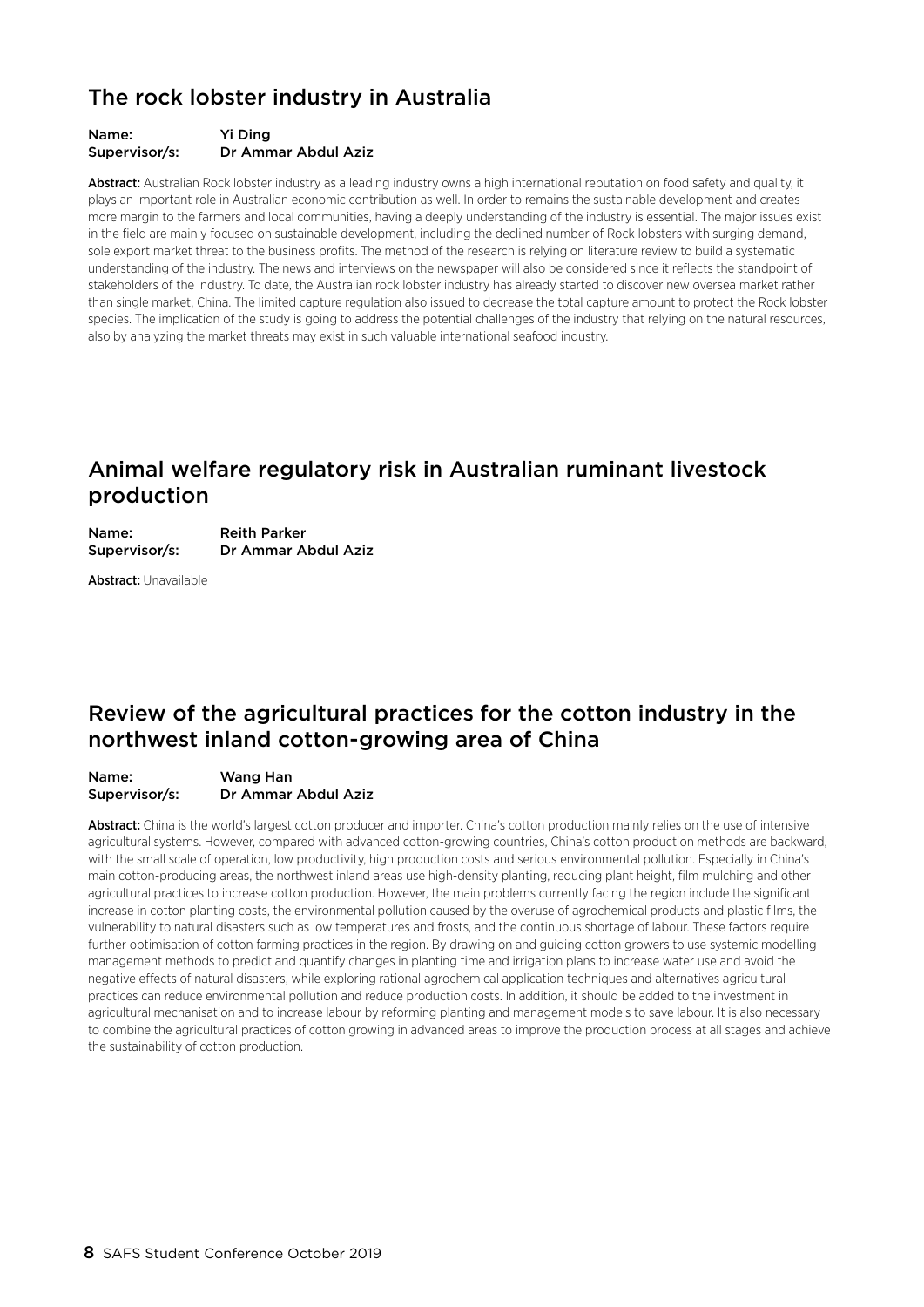### Review of the development of flower E-commerce in China

Name: Ling Yan Supervisor/s: Dr Ammar Abdul Aziz

Abstract: Unavailable

### How electronic technology will influence agriculture in the future

Name: Guanming Wang Supervisor/s: Dr Phillip Currey

Abstract: Unavailable

### Research on honey fraud in China

#### Name: Qing Sheng Supervisor/s: Dr Rajendra Adhikari

Abstract: Honey, as a nutrient-rich natural food and health care product, is loved by consumers across the world for centuries. China has been steadily ranked at top, for several decades, in terms of the scale of industry, productivity and volume of honey export. The demand for Chinese honey is increasing gradually in domestic and global markets, mainly for the increased level of consumption and people's standard of living. However, the reputation of Chinese honey is being threatened by fraudulent activities of some actors in the industry. Both consumers and the Chinese honey industry could suffer from the negative impacts of these fraudulent activities. Although this problem is taken into notice by many stakeholders around the world, most of the research is focusing on detecting the fraudulent activities, and not enough attention is given to bringing the research knowledge into one place. The aim of this project is to comprehensively analyse the nature of fraudulent activities in the Chinese honey industry by reviewing the past 20 years' literature systematically. The premise of eliminating these misconducts rests on understanding the most common fraudulent behaviours and motivations behind them. Then, implications of these activities, along with the existing barriers to eliminate them, will be identified and discussed. Finally, recommendations will be drawn for the stakeholders of the Chinese honey industry.

### Agribusiness Small and Medium Enterprises (SMEs)c access to financial services in ASEAN countries: A review

Name: Sokhomony SIn Supervisor/s: Dr Anoma Ariyawardana

Abstract: Unavailable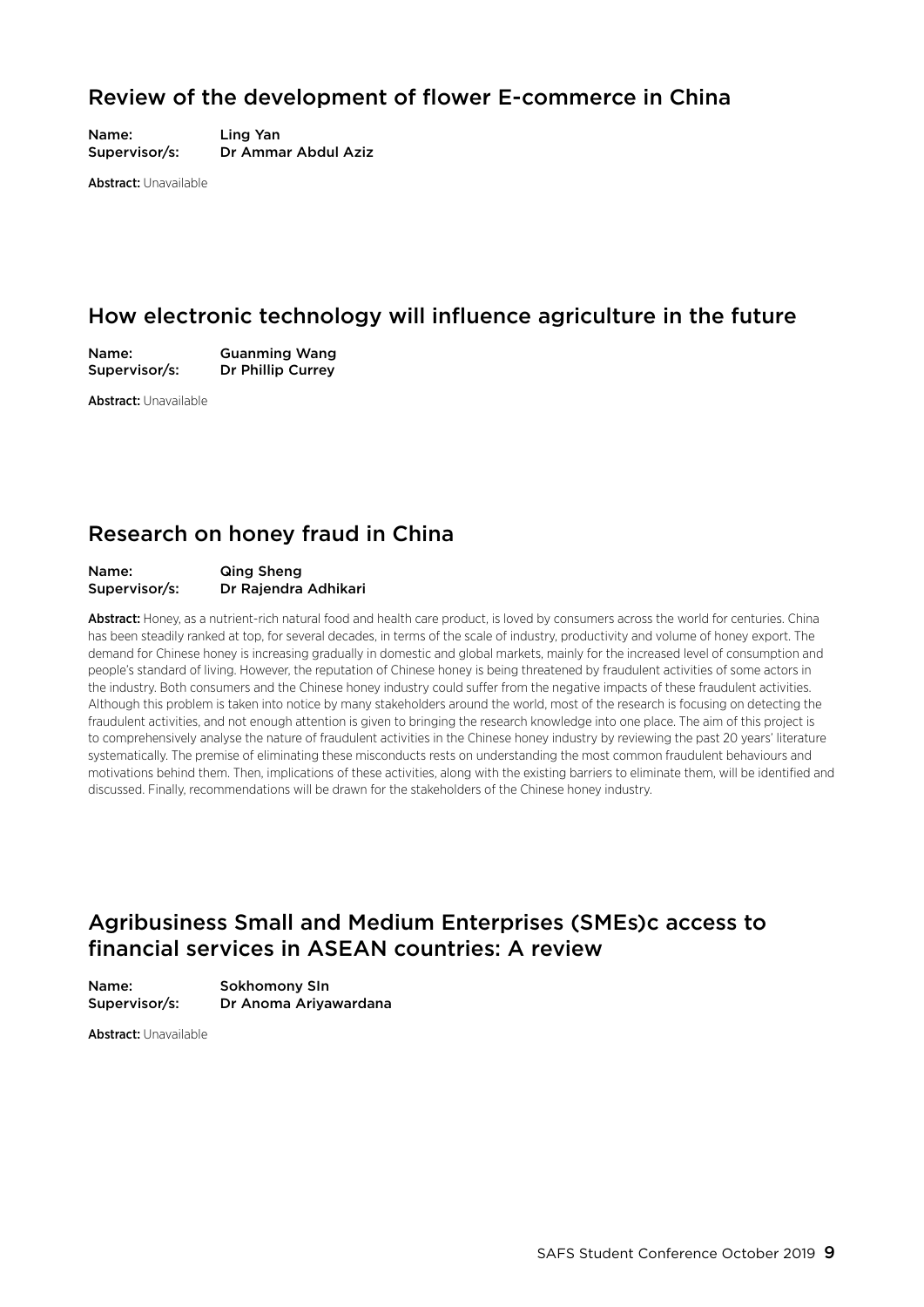### Review of consumers attitudes, perceptions and behaviours towards imported seafood products from Asia

Name: Hayden Morris Supervisor/s: Dr Anoma Ariyawardana

Abstract: Unavailable

### Opportunities for capturing greater nutritional outcomes for peri-urban households of Dodoma City, Tanzania

#### Name: Meab Mdimi Supervisor/s: Dr Anoma Ariyawardana, Dr Benjamin Dent

Abstract: Increasing rates of urban population and high malnutrition among women and children under 5-years of age in Tanzania is putting more pressure to increase the availability and consumption of fresh and healthy food to its people. High levels of micronutrients available in Traditional African Vegetables (TAVs) provide the opportunity of improving nutritional status of women and children. Therefore, this research explored TAVs within the peri-urban space and their potential to contribute to nutritional improvement. Dodoma region was selected for this study as it ranked sixth in Tanzania for the highest rates of child malnutrition. Data were collected through in-depth interviews and focus group discussions with experts in TAV research, nutritionists, agricultural extension officers, farmers and consumers. The research revealed that horticulture in Dodoma is characterised by smallholder vegetable farmers. Because of the semi-arid climatic conditions, TAVs are grown more than exotic vegetables as they are more resilient to harsh conditions and easy to manage. This corresponds to the higher levels of consumption of TAVs than exotic vegetables, not necessarily because of their nutritional value, but their availability. It was also noted that TAVs knowledge is weak resulting to low adoption of or of nutritional interventions. Scaling the promotion and awareness interventions of nutritional benefits of TAVs' is recommended at all levels of the chain. However, these interventions require a coordinated effort to increase the production and consumption and to capitalise on the opportunity to increase nutritional outcomes of TAVs. Further research on how activities across the chain such as preparation, preservation and temperature control affects the nutritional value of TAVs is recommended for capturing full nutritional benefits.

### Chinese consumers' perceptions of milk safety issue based on actions implemented by government and milk companies in China: A review

#### Name: Yuxin Wang Supervisor/s: Dr Anoma Ariyawardana

Abstract: Food safety is the most basic livelihood issue and has been highly concerned by the public. In 2008, the whole society was shocked by the melamine milk pollution incident happened in China. The milk scandal caused consumers to lose trust in all local dairy companies and even the government. 11 years after the incident broke out, industry analysis data shows that Chinese dairy industry grows year after year. However, in fact, the perceptions and trust of consumers are the more significant factors that ultimately determine whether the industry can survive or not. This review aims to first explore what actions have been implemented by the Chinese government and local dairy companies, and then explain the consumers' perceptions of milk safety. This review collected secondary information published in government websites and company annual reports. Besides, a systematic literature review was used to understand consumers' attitudes. Results show that, from then on, the government published various regulations, revised Food Safety Law, and carried out stricter enforcement. Enterprises began to optimise the supply chain structure and take quality as the primary consideration. While the quality of milk is getting better and better, consumers' confidence is slowly recovering. Finally, by comparing government interventions, milk companies' actions, and consumers' demand, suggestions are given to the local milk industry that what potential opportunities they can catch to fully rebuild trust with consumers.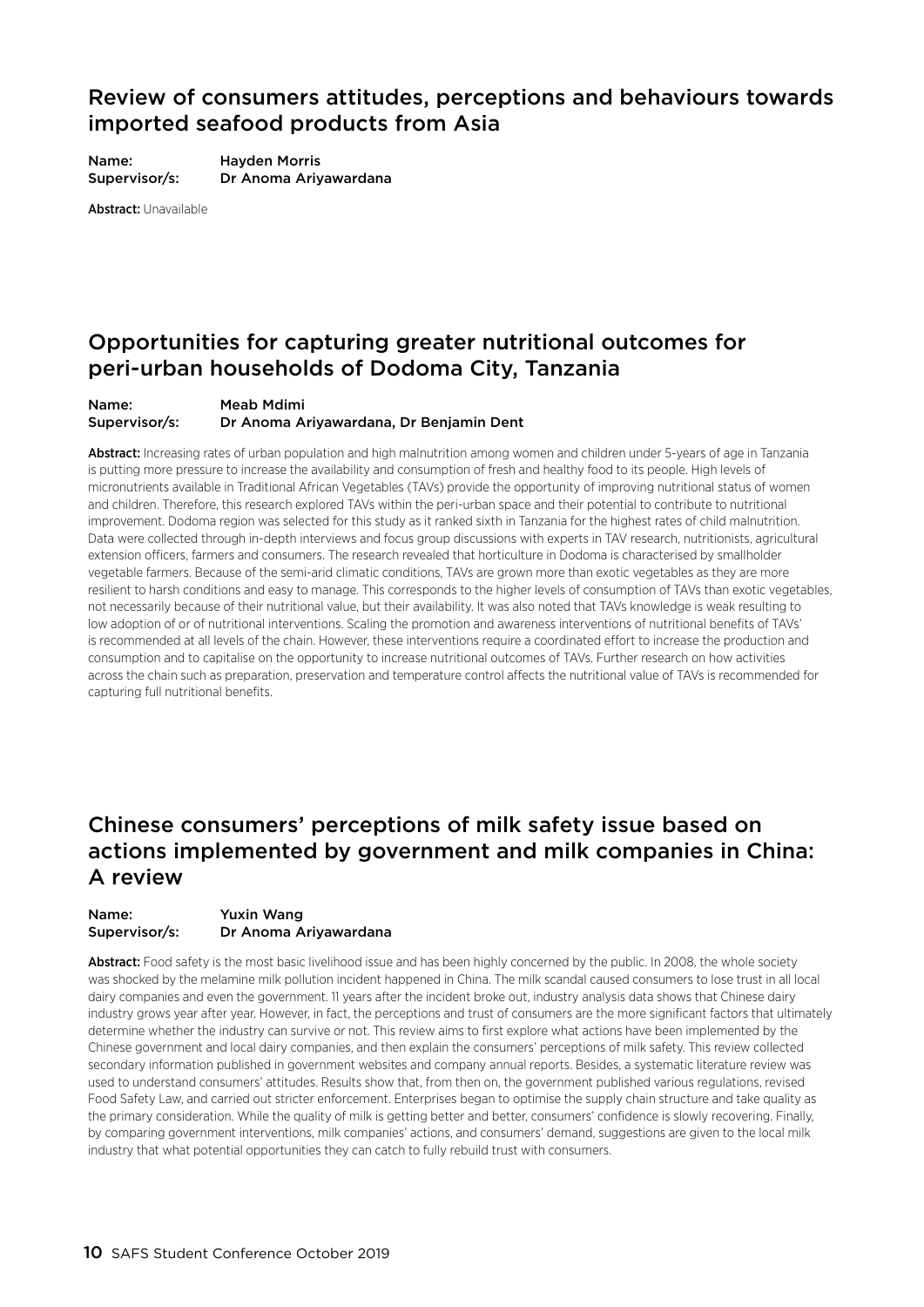### Disentangling approached to E-extension: mapping the terrain

Name: Umar Abubakari Supervisor/s: Dr Severine van Bommel

Abstract: Unavailable

### Community use of a landscape approach to wild dog control

#### Name: Emily McKechnie Supervisor/s: Dr Severine van Bommel, Professor Helen Ross

Abstract: Wild dogs are considered a major issue for Australian agricultural communities, causing livestock and economic losses. The literature states that the most effective way to reduce wild dog numbers is for communities of landholders to use a coordinated landscape and nil tenure approach to combat the issue. While this is an identified solution, there are only limited instances in available literature where this approach is being used successfully, so we must ask, why aren't more communities using this approach?

I chose the Forest Springs-Berat valley area in Queensland, Australia to conduct my research, which has a wild dog presence that is considered a concern by the Southern Downs Regional Council. My research focuses on this community's response to wild dog control and investigates whether they currently use a landscape approach to tackle the issue, and to see what is happening in practice. To add to my discipline's understanding of the issue of a community using concerted action to address an invasive pest issue, I sought to investigate how the issue of wild dogs is framed within the community. I used semi-structured interviews of community members and individuals who are organisationally involved in invasive animal control within the study area. The frames used to develop the interview questions were 'how the problem of wild dogs is framed in the community,' 'the framing of the cause of the problem,' and 'how the possible solutions are framed.'

My results found that the landholders of the study area, for the most part, do not work together, yet they believe that a landscape approach is needed. Everyone interviewed identified the current wild dog presence as a problem, but those that aren't directly affected by them aren't willing to engage in concerted action with their neighbours, unless an organisationally involved individual approached them and encouraged them to work together and supplied a plan and tools of action. The individuals that were organisationally involved are willing to help but want the landholders to approach them first.

This project has identified a fundamental concern in pest control – the breakdown of communication between stakeholders. This major issue is only in one small community but is indicative of a larger social issue that has ramifications for community based invasive pest management. This project highlights the major concerns, and given further opportunity, additional research could be conducted to find solutions to this issue, and act upon them.

### Efficacy of oxfendazole and piperazine against small strongyles of horses and subsequent egg reappearance period

| Name:         | <b>Yiwei Chen</b>      |
|---------------|------------------------|
| Supervisor/s: | <b>Dr Anne Beasley</b> |

Abstract: It is necessary to find effective anthelmintic drugs to control the important equine parasites, such as small strongyles (cyathostomins), which commonly show resistance to the benzimidazole drug class in Australia. However, in Australia, there is no recent efficacy data on piperazine, which is an older class of anthelmintic that is only available in one commercially registered product in Australia. This study tested the efficacy of two products: Oxfendazole (OXF) and a combination of OXF and Piperazine (OXF+PIP) in 20 young (weanling/yearling) horses. Ten horses were assigned randomly for treatment with OXF (nw=6, ny=4) and OXF+PIP (nw=6, ny=4). A fecal egg count reduction test (FECRT) involves fecal collections from these horses on days 0 and 14 relatives to anthelmintic administration. Fecal samples were them collected from weanling horses (n=12) on a weekly basis between weeks 2 and 9 to calculate the egg reappearance period (ERP). The fecal egg count reduction of OXF was 42% (95% CI 22–61%), which means resistance was confirmed. And the efficacy of OXF+PIP was 93% (95% CI 86–100%), which is higher than using OXF alone, however, its resistance status is classed at 'suspected' at this level. At 9 weeks post-treatment, the ERP following the OXF+PIP treatment had been reached, as fecal egg count reduction dropped to 51%. This study has confirmed that OXF treatment is not effective against cyathostomins and the combination of OXF+PIP treatment offers a much more effective control option for the horse industry. It would be recommended to test the efficacy of OXF+PIP with more horses from different farms.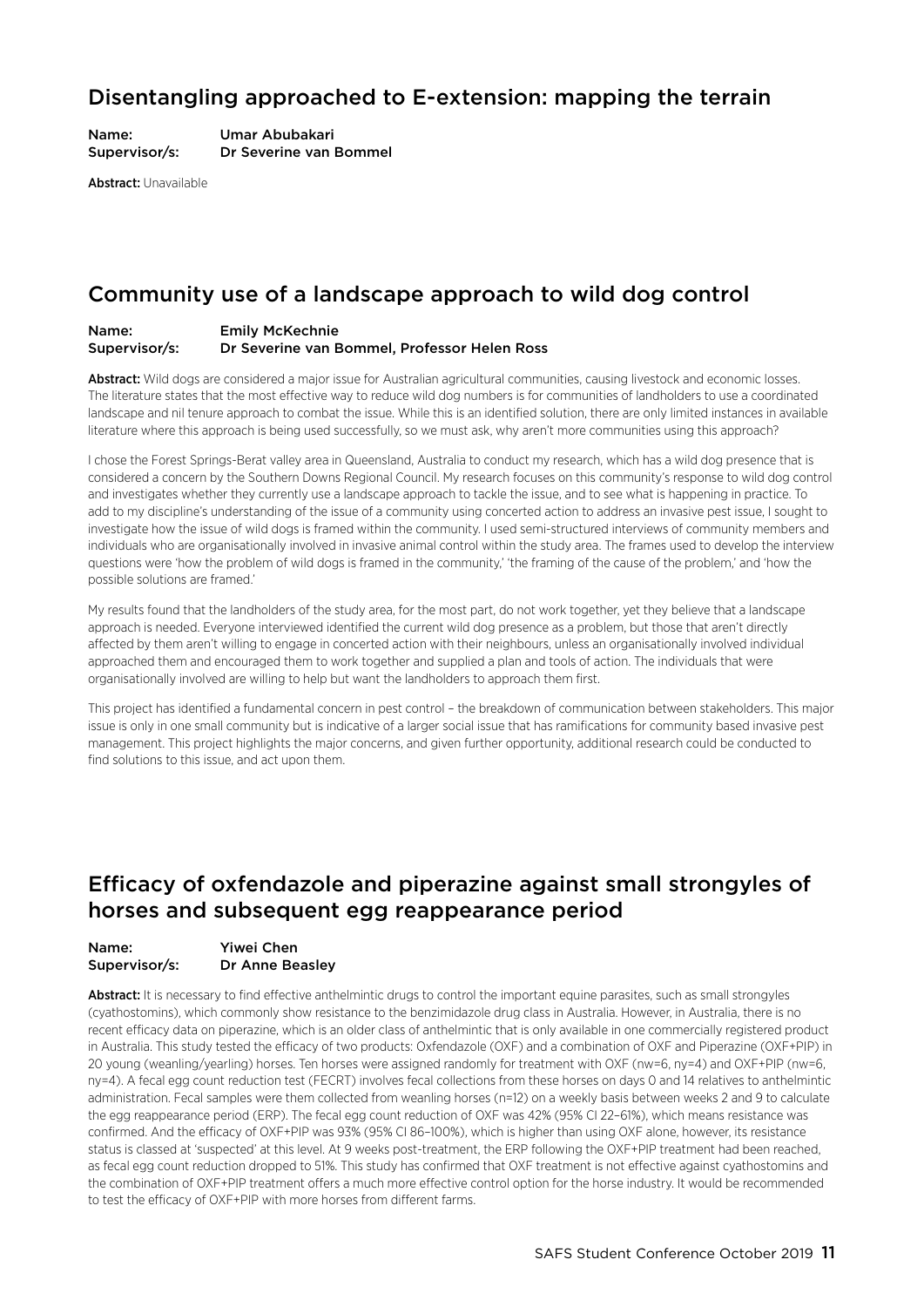### Efficacy of three combination anthelmintic products against equine cyathostomins in Australia

#### Name: Ziwei Wang Supervisor/s: Dr Anne Beasley, Dr Rebeka Zsoldos

Abstract: One objective of the research is to confirm the efficacy of the available combination anthelmintic products (Strategy-T®, Equimax® Elevation and Equitak® Excel) for horses in Australia. And another one is to know the 'egg reappearance period' (ERP) following administration of each of these combination products. Cyathostomins are ubiquitous intestinal parasites that could cause diseases in horses. Methods of controlling cyathostomins have largely relied on anthelmintic drugs. Recently, three chemical classes (benzimidazoles, tetrahydropyrimidines and macrocyclic lactones) can be used as the functional ingredients in the anthelmintic products; however, they should be used carefully to avoid the development of resistance. Combination products are thought to help delay the onset of anthelmintic resistance. Nonetheless, there is no published data on the efficacy of combination products or the ERP of these products in Australia.

In this research, 23 adult horses (mares and geldings) are divided into 3 groups. They are given 3 different combination anthelmintic products (Strategy-T®, Equimax® Elevation and Equitak® Excel). There are 8 horses in the Equimax® Elevation group (ELEV), 8 horses in the Equitak® Excel group (EE) and 7 horses in the Strategy-T® group (ST). On Day 0 of the trial, a faecal sample is collected from each horse and each horse then is given a full syringe of the drug orally. The second faecal sample collection is on Day 14 post- treatment. And the following sample collections will be done once a week until the egg counts go back to 80% of the original volumes on Day 0. FECRT is used as the resistance testing method in this project. The number of horses that are included in the research is suitable for the experiment to know the efficacy of anthelmintic products. However, the doses that are given to each horse from the same group are not exactly the same because some horses throw off part of the paste. And although most of the samples for each group are collected, the calculated egg counts data might have deviation. In conclusion, the commercial combination anthelmintics (Strategy-T®, Equimax® Elevation and Equitak® Excel) are efficacy to cyathostomins in the horse's body. And the ERPs can last at least 8 weeks. With the results of the research, when the practitioners in the equine industry choose to use Strategy-T®, Equimax® Elevation or Equitak®

Excel as the anthelmintic product, the drug interval can be at least 8 weeks in the late winter to spring.

### Effect of protease enzyme on egg production, eggshell quality and gut microbial profile of laying hens

#### Name: Hasanain AL-GBURI Supervisor/s: Dr Elham Assadi Soumeh, Dr Nick Hudson

Abstract: The sustainability of the egg industry plays a critical economic role in Australia and the world agriculture. The indigestible protein fraction originated from limited protein digestibility due to insufficient endogenous enzymes in the small intestine of laying hens has a negative effect on elevating toxic metabolites in the caecum and suppressing laying hen's performance, egg quality parameters and egg production. Therefore, exogenous protease enzyme may improve absorption and utilisation of dietary proteins and amino acids through hens' gut epithelium cells and reduce the availability of these nutrients for microbial fermentation.

In this study, exogenous protease enzyme has been supplemented to the diet to enhance the digestibility and utilisation for hen's production performance. It is hypothesised that the addition of protease enzyme to a barley/canola meal-based diet will enhance egg production performance, improve egg quality parameters and reduce pathogens in the cecum.

A feeding trial was conducted to determine the effects of protease supplementation on egg quality parameters for commercial ISA Brown laying hens (40 weeks). In this experiment 96 laying hens with similar body weights and egg production rate were distributed in a completely randomised arrangement to 2 experimental diets with 12 replicates and 4 birds/replication (24 cages). Experiment diet-1: Control (Barley 63.293%, Canola meal CM 11.113% and Sunflower meal SFM 10.000%). Experiment diet-2 (Barley 63.293%, CM 11.113% and SFM 10.000%) supplemented with protease enzyme at 100 g/ton. and formulated to meet minimum requirements of all nutrients for laying hens. ISA Brown Laying hens' production performance was determined every day while external and internal egg quality parameters were measured every fortnight. At the end of the trial, laying hens were sacrificed to evaluate gut microbial profile in the caecum. The hens were studied for body weight, feed-intake, egg shell breaking strength, egg shell weight, albumin height, color, Haugh unit.

The results showed that the ISA Brown laying performance, egg production and external and internal egg quality parameters were enhanced in the protease added experimental diet. The data of ceca microbiome composition will be ready next weeks and will be included in the final project. In conclusion, the results of this research trial will help farmers to develop nutritional strategies and feed formulation practices to improve nutrient digestion and utilisation, increase egg production and egg quality parameters and enhance gut health and microbial profile in laying hens.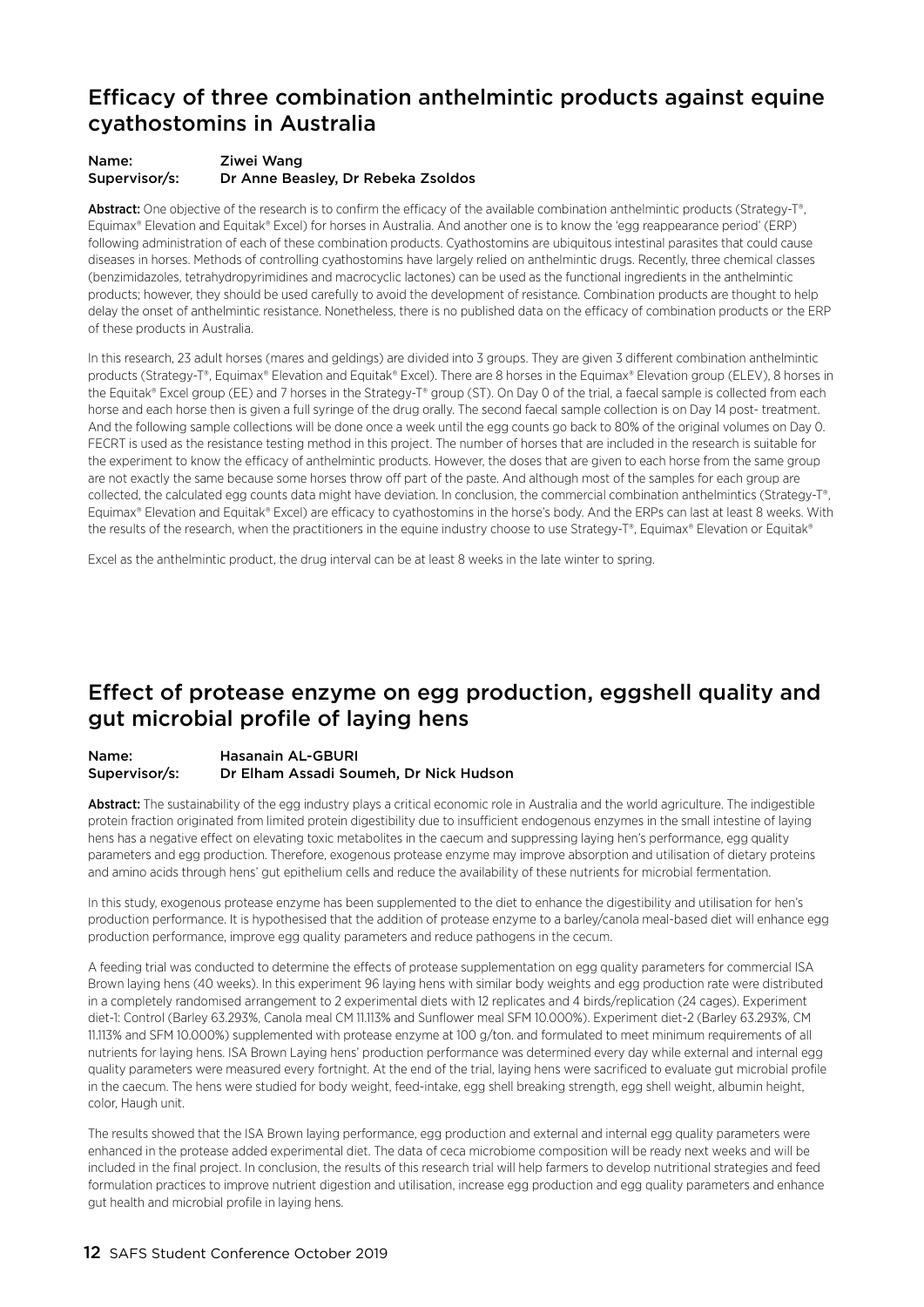### The effectiveness of probiotics Fermented Herb Extract (FHE) on both forage and grain feedlot diets (Multikraft) and forages (Brome grass) by *in vitro* fermentation

| Name:         | SiYuan Xhang   |
|---------------|----------------|
| Supervisor/s: | Dr Sarah Meale |

Abstract: Conventionally, chemical compounds with antimicrobial function as ionophores that can promote ruminal volatile fatty acid synthesis and can increase microbial biomass have been used in field ruminant production to minimise both energy and protein loss. However, antibiotic residues have induced new resistant microbial strains. Therefore, probiotics are regarded as an alternative to antimicrobial chemical compounds. In addition, probiotics have been verified with functions from several aspects: promoting feed digestibility, reducing total gas production as well as ruminal methane production, which have significant implications in terms of the ruminant production industry and environmental concerns. The Fermented Herb Extract is a new probiotic product of Multikraft Company. Thus, this project is designed to examine the effectiveness of this new probiotic on both grain and forage feedstuffs by *in vitro* fermentation with 4 different level of this new probiotic: 0%, 0.3%, 0.6%, 1% and 3% of dry matter. Ruminal fluid collected from two rumen-fistulated Droughtmaster steers was used to mimic the ruminal condition and fermentative process. The total volume of gas production has been measured by water displacement technique and gas samples gathered to measure the methane concentration and VFA concentration via gas chromatography. The liquid phase of the reactant was examined by pH meter; the residual weight of feed was dried in oven for 24 hours and then measured to calculate the digestibility. Currently, the chemical composition profiles of two sorts of feeds has been determined respectively; the digestibility results of all samples have been calculated, the total gas production and methane concentration of each sample has been determined; The total volatile fatty acid production and the amount of each kind of volatile fatty acid was determined separately. For the next step, statistic procedures will be used to verify this hypothesis: Fermented Herb Extract can gradually promote feed digestibility and decrease methane production as its concentration grows within the following 4 levels: 0%, 0.3%, 0.6%, 1% and 3% of dry matter. Through this project, whether this new probiotic promotes digestibility and nutritional efficiency of feed as grain and forage, and reduces greenhouse gas emission will be determined. Based on this research, the in vivo effectiveness of this probiotic should be examined by using living ruminants.

### The growth performance, organ development and gut morphology of broiler chickens under thermoneutral and heat stress conditions

#### Name: Bwalya Nkole Supervisor/s: Dr Elham Assadi Soumeh, Dr Arun Kumar

Abstract: Heat stress is a concern to poultry producers as it causes changes in the physiological, behavioural and disturbed integrity of the intestinal morphology. Consequently, heat stress leads to reduced feed intakes and altered nutrient metabolism leading to reduced body weights, reduced production efficiency and mortalities of broiler chickens. A study was conducted to evaluate the effects of feeding a standard crude protein diet (19%) and a low crude protein diet (17%) supplemented with crystalline amino acids on the growth performance, organ development and gut morphology of broiler chickens under thermoneutral and cyclic heat stress conditions. The study aimed to use nutritional strategies in broiler chicken production to help remove the adverse effects of heat stress on bird growth and performance. The experiment was conducted at the QASP facility, Gatton campus, where a total of 256-dayold Ross 308 chicks were reared for 42 days. The experiment was a 2\*2 factorial design, and the birds were randomly assigned to four treatment groups that included a standard crude protein diet and a low crude protein diet fortified with crystalline amino acids including valine, glycine, isoleucine and arginine respectively under heat stress and thermoneutral environments. Cyclic heat stress environments had a temperature range of 26°C to 35°C while thermoneutral environments had a constant temperature of 26°C respectively. Each treatment group had eight birds per cage with eight replicates per treatment. The birds were on a standard broiler diet and under thermoneutral temperatures from day one to day 28, after which 64 birds were randomly assigned to each treatment group of the two diets and the two temperature environments. The research hypothesises that reducing crude protein levels to broiler diets will alleviate heat stress challenges; thus, aid to maintain intestinal integrity due to the reduction in metabolic heat production. Furthermore, the addition of crystalline amino acids to the diets will supplement the protein requirements needed for maintenance and growth rates under heat stress conditions. Statistical analysis is in progress, and the gut morphology parameters are being analysed in the laboratory. The results of the study could be used to aid poultry farmers with alternative nutritional strategies that could be used to maintain bird growth and performance in high- temperature environments.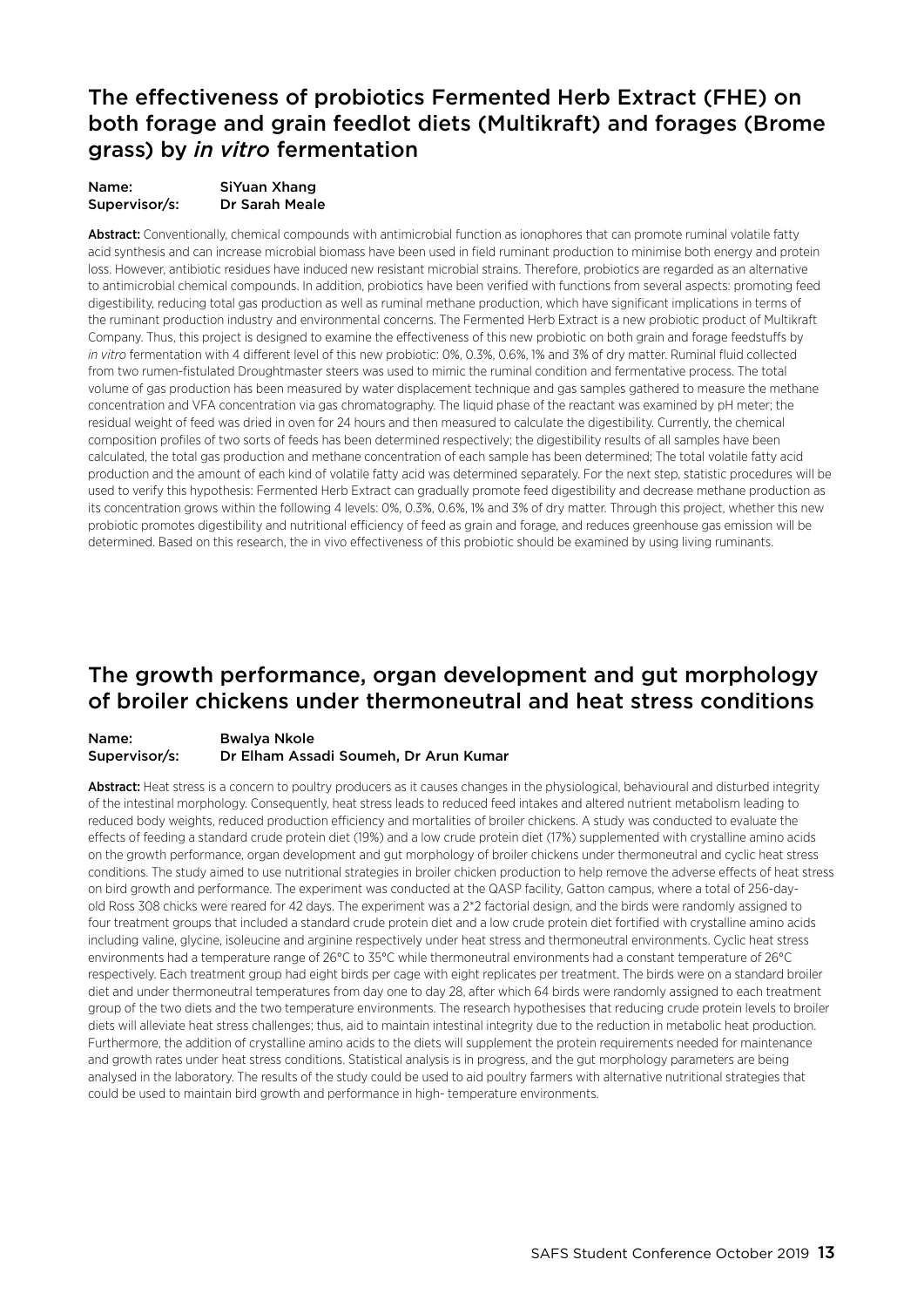### Targeted and non-targeted metabolomics in broiler chicken plasma under thermoneutral and heat challenge conditions

#### Name: Yunjia Yang Supervisor/s: Dr Elham Assadi Soumeh, Professor Melissa Fitzgerald

Abstract: Broiler chicken production has been increasingly disadvantaged by high climate temperatures. Chronic heat stress in chickens, results in reduced feed intake that leads to negative energy balance and reduced growth performance. Compared to dietary fat and carbohydrates, protein has the highest heat increment in metabolism, and hence diets with a reduced crude protein level are recommended for heat-exposed broilers. However, studies have shown that reduced-crude protein diets impair chicken growth performance due to amino acid deficiencies. In addition, some studies have demonstrated that reduced crude-protein diets increase heat production due to changed plasma metabolites. The metabolic changes in heat-exposed broilers are multifactorial and intricate, and the regulatory mechanisms of growth performance under heat challenging environment at the metabolic level remain unclear. Hence, this chronic cyclic heat stress trial aimed imitating the broiler industry under natural heat challenging conditions.

In this study, broiler chickens in the finisher phase were fed with two experimental diets: Standard diet (CP: 19%), and reduced crudeprotein diet (CP: 17%; supplemented with crystalline amino acids and hence no amino acid deficiencies) in two different temperatures (thermoneutral and heat exposed) for 14 days. The reduced crude protein diet was supplemented with crystalline amino acids to meet all the amino acid requirements similar to the standard diet. The plasma metabolic profile of the broiler chickens exposed to chronic cyclic heat stress conditions (26°C to 35°C) were compared to the thermoneutral condition (26°C), to determine the plasma metabolic response including changes in vitamins, minerals, amino acids, and small metabolites when birds were fed with standard crude protein diet vs a reduced-crude protein diet supplemented with crystalline amino acids.

Liquid chromatography-mass spectrometry approaches were used for the non-targeted and targeted metabolomics' studies. The metabolites in the plasma samples of 42-day old birds were analysed using multivariate data analysis. The results showed that temperature has a greater effect than dietary protein levels on chicken plasma profile. While metabolomics' results in 2 diets are interpenetrated, probably due to bio-diversity of chicken plasma samples. The key metabolites linked to metabolisms will be identified in the final thesis.

This research will help to develop nutritional and management strategies to reduce the challenges of heat stress and its effects on broiler chicken production. In addition, this study will provide further research direction of metabolites and metabolic pathways under chronic heat stress.

### Links between heat stress and health status of cows

#### Name: Kai Li Supervisor/s: Associate Professor John Gaughan

Abstract: Animals will react to heat stress and this reaction can lead to some negative and unfavorable consequences, heat stress does not only harms animal welfare but also reduces livestock production, causing inevitable economic harm. Since dairy cows can be affected by heat stress in many different areas such, the growth, development, immune function, reproduction, and lactation, it is very important to fully understand the response of animals to heat stress. At the same time, a series of effective methods to help dairy cows go through extreme heat stress situation can be developed to ensure that animals can maintain healthy and productive. An experiment was designed to help to understand the relationship between heat stress and dairy cows. The experiment was conducted in university of Queensland, Gatton campus in 2019, it lasted 96 days and used 200 lactating Holstein-Friesian dairy cows, throughout the experiment, three different sets of data were recorded. The first group of data is respiration rate, panting scores, cow activity (eating, drinking, ruminating), cow posture (lying or standing) and cow location (shade, sun, feed-pad, paddock) will be obtained at 06:00, 10:00, 12:00, 14:00, 16:00 and 18:00 every 3rd day; the second group of data is during periods of high heat load (THI > 80). Individual daily milk yield, somatic cell count and milk quality will be obtained daily, and the last group of data is about live weight, BCS, lameness score and cow health status will be obtained fortnightly. At this point in the project, only the first set of data has been analyzed. The preliminary results showed that the temperature-humidity index has positive proportional relationship with other factors including solar radiation, relative humidity, black globe temperature, etc. Moreover, the relationship between ambient temperature and THI may need to be investigated in further research since the trend of these two factors has no obvious differences. After analyzing the other two sets of data in the near future, it can be predicted that cows in this experiment were greatly affected by heat stress. In general, cattle are more sensitive to the change of environment temperature than other animals, to be specific, high temperature and high humidity in summer have higher chance to cause heat stress reaction in cows. Heat stress can destroy physiological function of cows, even death in severe cases, therefore, getting the fundamental solution of this problem is necessary and requires to be done quickly.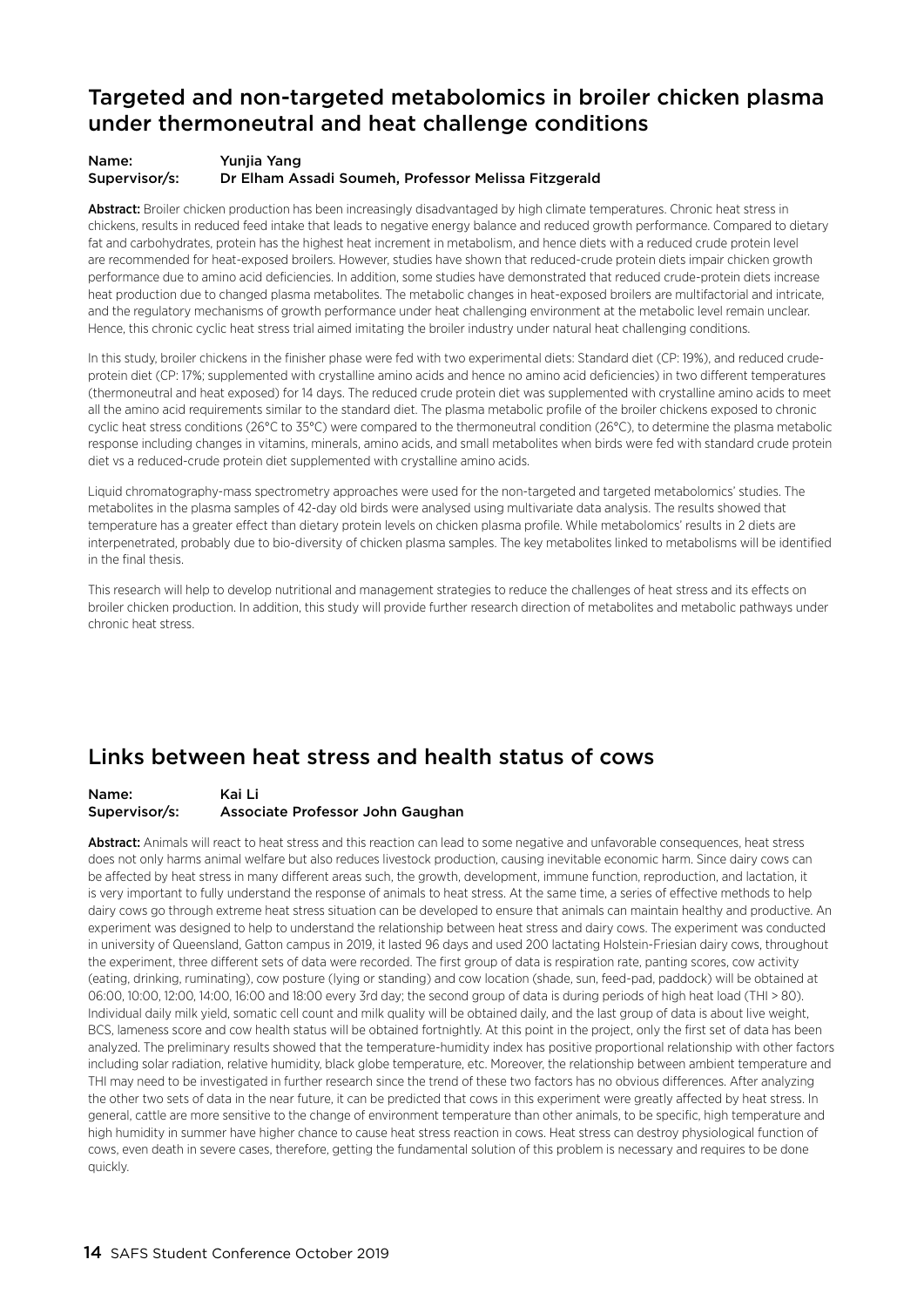### Validation of the dairy heat load index

#### Name: Hao Xiang Supervisor/s: Associate Professor John Gaughan

Abstract: Excessive heat affects milk production and the welfare of dairy cows. Farmers need a heat stress indicator to help estimate the heat risk. The temperature humidity index (THI) has been applied in livestock as a heat stress indicator. Recent studies established adjustments of wind and solar radiation based on respiratory dynamics changes and on a respiration rate index (using dry bulb temperature, relative humidity, wind speed, and solar radiation). However, these indices do not include the cumulative effects of heat load and natural cooling. If the night cooling is insufficient, cows may carry accumulated heat load (AHL) to their following day. Latest studies have focused on beef cattle and developed heat load index (HLI) based on the cumulative effects of heat load. Due to the differences between beef cattle and the dairy cow, there is a need for validation of the dairy heat load index (DHLI). The DHLI needs to be tested and refined, an AHL model for dairy cows needs to be developed, and this needs to be compared with THI. Thus, a three-month experiment was conducted at Gatton Campus, the University of Queensland. Two hundred cows were allocated evenly to four groups, and the corresponding groups were switched after milking to balance the solar radiation difference between the East and West. The weather data were collected every 10 minutes from an on-site weather station, all cows were observed and scored four times every day, and milk production data were collected as well. The DHLI and THI were calculated, cow parameters in particular milk yield and rumen temperature were used in the model to test the effectiveness of DHLI and THI. The duration of exposure above DHLI threshold determines the balance of heat in a cow. Hence, valid DHLI can be used to establish an AHL model. This project used logistic regressions to determine climate thresholds related to heat stress. Further, the author hypotheses an AHL model can be developed successfully. In summary, this project has positive implications for the dairy industry. The valid DHLI allows the establishment of AHL model. Farm administrator can use the AHL model to measure the heat risk, which will help them take effective management to help the cows maintain proper body temperature, thus ensuring milk production, and improve the welfare of dairy cows.

### The ecology and control of Black Rat (*Rattus rattus*) populations at the Port of Brisbane, Australia

#### Name: Raagini Kanjithanda Supervisor/s: Dr Luke Leung

Abstract: The black rat (*Rattus rattus*) is known to damage newly imported cars at the Port of Brisbane, Australia, leading to significant economic losses. A trapping method was recently developed and used to remove rats, but the effects of trapping on the rat population was not known. The aim of this study was to determine these effects of trapping, by investigating the behaviour and abundance of juveniles and adults over successive rounds of trapping.

Camera traps were used to monitor the age class of rats visiting the trap point and entering traps over three successive rounds of trapping. Camera trap monitoring was conducted during pre-free feeding, free feeding, trapping and post-trapping to evaluate the effectiveness of each round of trapping. Over three rounds of trapping, the ratio of adults to juveniles that visited or entered the trap was analysed, and a total of 51 rats (31 adults, 20 juveniles) were trapped. The mean number of rats trapped differed markedly over the three rounds, with the first round removing a far larger number of rats (n = 28) than the second (n=7) and third rounds (n=16). The change in adult to juvenile ratio and population recovery time was recorded. These results demonstrated neophobic behaviour in response to a minor new change in baiting methods during free feeding and trapping periods. This knowledge is useful in improving the effectiveness of trapping to control rats.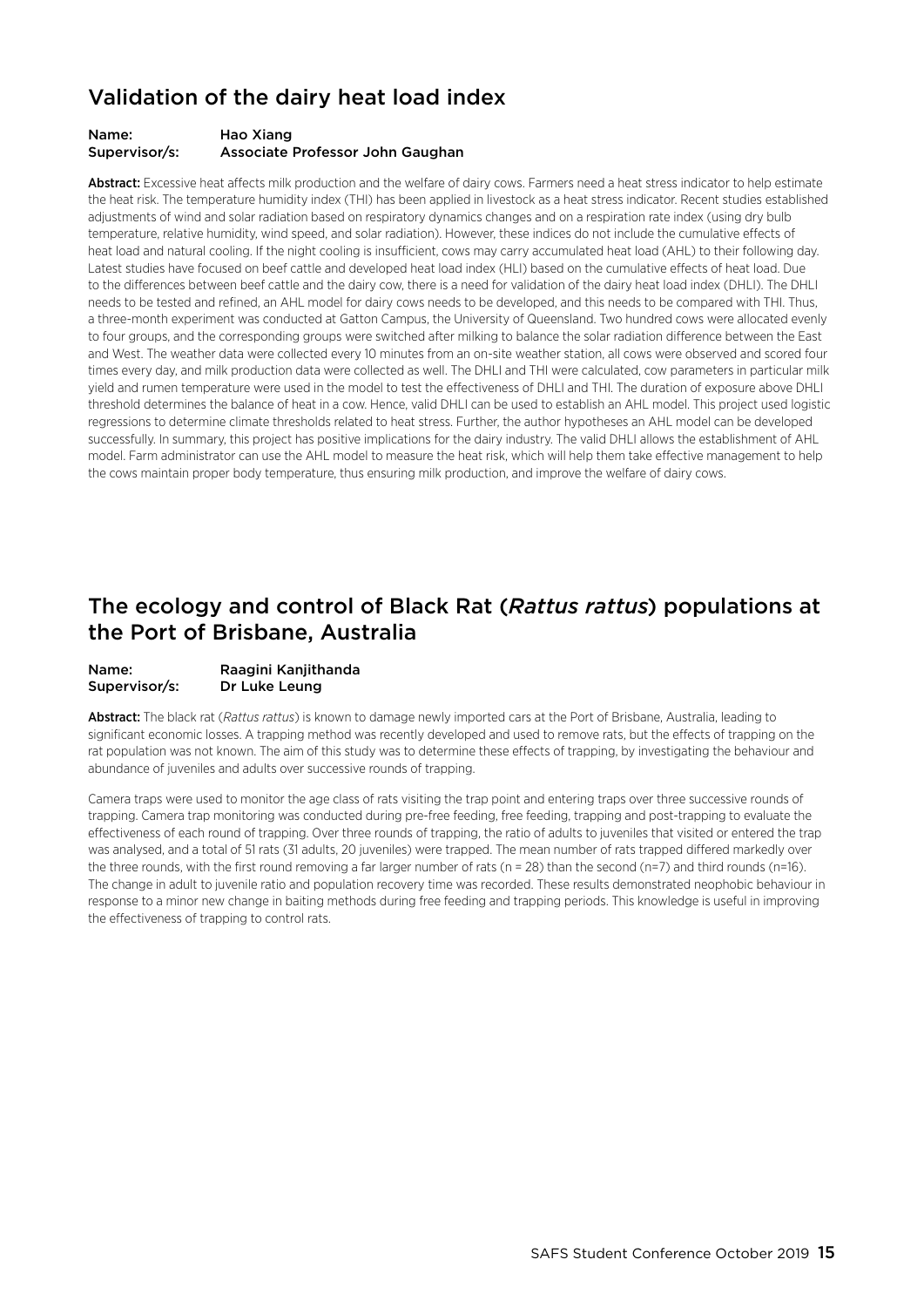### Surveying morphometric characteristics and the disease status of wild dogs in South East Queensland

#### Name: Nan Jin Supervisor/s: Associate Professor Peter Murray, Dr Natalie Fraser

Abstract: The wild dog (*Canis lupus dingo/familiaris*) is a threat to livestock. It is regarded as a serious vertebrate pest in South East Queensland (SEQ). However wild dogs can be domestic dogs (*C. l. familiaris*) that have gone wild or dingoes (*C. l. dingo*) that in some states in Australia are a protected species, or a cross breed of both subspecies. There were no obvious phenotypic characteristics that differentiate dingoes from domestic dogs or their cross breeds therefore management of wild dogs is complicated. However, the removal of wild dogs is the main management used to protect livestock. Understanding the structure of wild dog populations and the morphological features of, and diseases affecting wild doges could make their management more effective. In this research, the percentage of wild dogs in SEQ that are pure dingoes and their common diseases were detected through a series of necropsies and analyses. The experimental animals were wild caught dogs that were captured and euthanised at municipal animal pounds/shelters in SEQ. The first animal was caught in March, 2019. So far, there have been 17 wild caught dogs (i.e. 6 males and 11 females) measured and necropsied. The phenotypes of experimental dogs were recorded as photographs. According to their physical measurements, four animals could be considered pure dingo and the others hybrids between dingos and domestic dogs. The DNA content of each animal was analysed by using blood samples collected from the heart. Parasites were collected during dissection of the dogs. Six dogs had intestinal parasites and two dogs had ticks. The species of parasites need to be confirmed. There were no heart worms found in any dogs.

### Oestrous cycle of the captive southern hairy nosed wombats as assessed by urinary steroid metabolites

#### Name: Shruti Shrotri Supervisor/s: Associate Professor Stephen Johnston, Dr Tamara Keeley

Abstract: Southern Hairy nosed (SHN) wombats are studied as a model organism to save their critically endangered sister species the northern hairy nosed wombats. Due to gaps in the knowledge of the reproductive physiology and behaviour of SNH wombats, the captive breeding success rate is poor. The aim of this study is to analyse urinary steroid metabolite levels, in an attempt to characterise the endocrinology of the oestrous cycle (follicular phase and luteal phase). Daily urine samples were collected from four females for a period of 3 months during the breeding season. The urinary progesterone metabolite levels were measured using a non-invasive enzyme immunoassay technique based on the broad-spectrum CL425 progesterone antibody (C. J. Murno, UC Davis, USA) and samples were analysed for urinary creatinine (Cr) to adjust for urine concentration. Initial statistical analysis of the data involved calculating the urinary progesterone metabolite levels (ng/ml/Cr) after which the data was subsequently analysed by the hormLong program in the R stats package. The results show progesterone peaks from baseline for all four females defining a distinct mean (±SEM) luteal phase of 21.5 (± 1.00 days) and mean follicular phase of 17.5 (±1.28 days). The average oestrous cycle length was calculated to be 39 (± 2.28 days). The study concluded that all four female SHN wombats were cycling but some exhibited longer follicular phases than previously reported average follicular phase of12 days. Further analysis of oestrogen will be necessary to confirm and elucidate behavioural oestrus in the species and further examine variations in follicular phase lengths.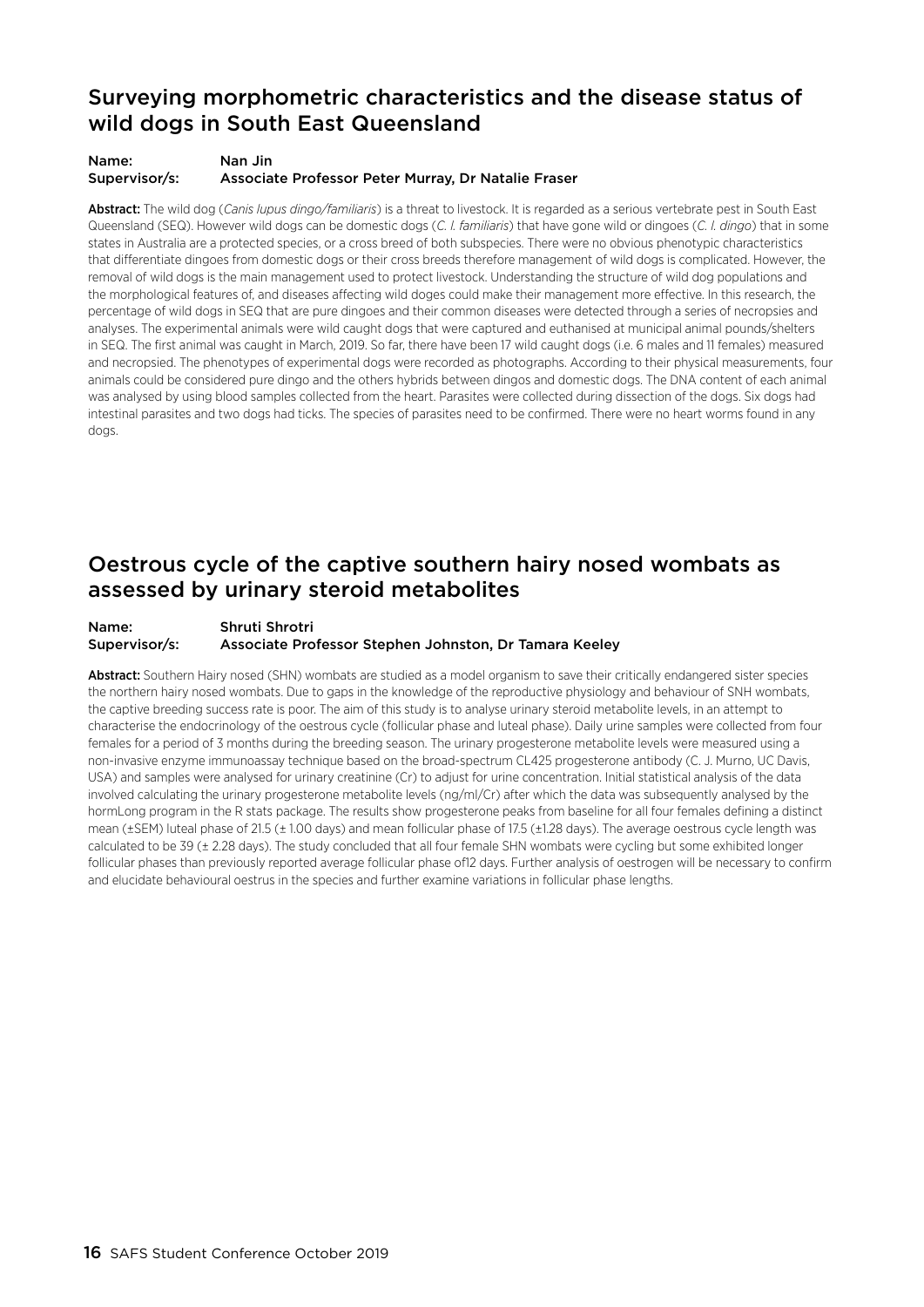### Organic acids and probiotics as substitutes for antibiotic growth promoters in broilers

#### Name: Jiaheng Li Supervisor/s: Professor Wayne Bryden, Dr Xiuhua Li, Dr Dagong Zhang

Abstract: Poultry meat has become a significant protein source for human. Due to the increasing of the population, to meet the demand of food, it is important to improve broilers' growth performance. In the broiler production system, antibiotic growth promoter was a good resource to improve the products which can obviously improve broilers' growth performance. However, antibiotics have many drawbacks. For example, antibiotics may produce a kind of antibiotic resistance gene which may affect animal or human microbiota. The microbiota may lead to human antibiotic resistance which can make many diseases such as tuberculosis and gonorrhoea become harder to be cured. Therefore, antibiotics must be replaced in future broiler production. The research question is if organic acids and probiotics can substitute antibiotic growth promoters. In this experiment, 250 broiler chicks will be fed by 5 different treatments for 3 weeks from 28/8/2019 to 18/9/2019, and each treatment will have 5 replication pens which means 10 broilers per pen. Group 1 is control group. Maxiban (antibiotic) was added in group 2, butyrate (organic acid) was added in group 3. Group 4 diet has butyrate and H57 (probiotic), and group 5 diet has butyrate and bioplus 400 (probiotic). After 3 weeks, the result will be calculated which contains each group broilers' body weight gain, feed intake, feed conversion ratio. Other factors such as organ health may also be determined. The result will be also compared between different groups. If any broiler in group 3, 4 and 5 have the similar or even better growth performance compared with group 2 broilers, the result can show that organic acids or probiotics can be a good substitute for antibiotics. Up to now, because the experiment is still not finish, there is only one-week result. In these 7 days, the result shows that group 3, 4, 5 broilers all have more weight gain and feed intake compared with group 2 broilers, and group 4, 5 broilers have lower feed conversion ratio, and there is statistically difference (P<0.05), which means these groups broilers have better growth performance. If three weeks' result can show the same data, these organic acids and probiotics should be used as substitutes for antibiotics to improve broilers' growth performance.

### The effects of dietary lauric acid on growth performance of broiler chickens

| Name:         | Han Dang     |
|---------------|--------------|
| Supervisor/s: | Dr Xiuhua Li |

Abstract: Antibiotics have been added to animal feed since 1951 and global demand for food has boosted global demand for chicken meat. Therefore, antibiotics are widely used in poultry farming in both developed and developing countries. The reason why is the use of antibiotics can increase the weight of birds in a relatively short period of time because it can improve feed conversion rate and thus gains more profits. However, excessive use of antibiotics can promote growth of antimicrobial resistant bacteria and long-term feeding of antibiotics leads to antibiotic residues in poultry meat, which poses a direct threat to public health. Therefore, it is necessary to find an alternative to antibiotics. Medium – chain fatty acid, lauric acid has been reported to help improve feed conversion rate and breast production, but scientific data are limited. So, further experiments are needed to investigate if dietary lauric acid can be used as an alternative to antibiotics in poultry diets. In this experiment, 270 day-old male Ross 308 broiler chicks were randomly assigned to 30 pens, each feeding regimen contains 10 birds per replicate and 5 replicates. There were 6 treatments in total. Treatment 1 was control group, sorghum control (canola oil). Treatment 2 contained antibiotics, Maxiban. Treatment 3, 4 and 5 were supplemented with lauric acid of 0.1%, 0.25% and 0.5% of diet to replace canola oil, respectively. Treatment 6 contains H57 and lauric acid at 0.25% of diet. The experimental diets fed from day 1 to 21. Bird body weight and feed intake were recorded on day 1, 7, 14 and 21. Feed conversion rate, weight gain and feed intake were calculated. At present, the experiment is still in progress and is expected to end on September 18, 2019. So, only the data from day 1 to 7 are available at present. The available data did not show significant differences in feed conversion rate, weight gain and feed intake between treatments (P >0.05). So, more findings cannot be analyzed because the data from week 2 and week 3 are not available yet. The hypothesis of this experiment is that lauric acid can promote feed conversion rate and gut health of broilers, but whether it can completely replace antibiotics needs further research in future.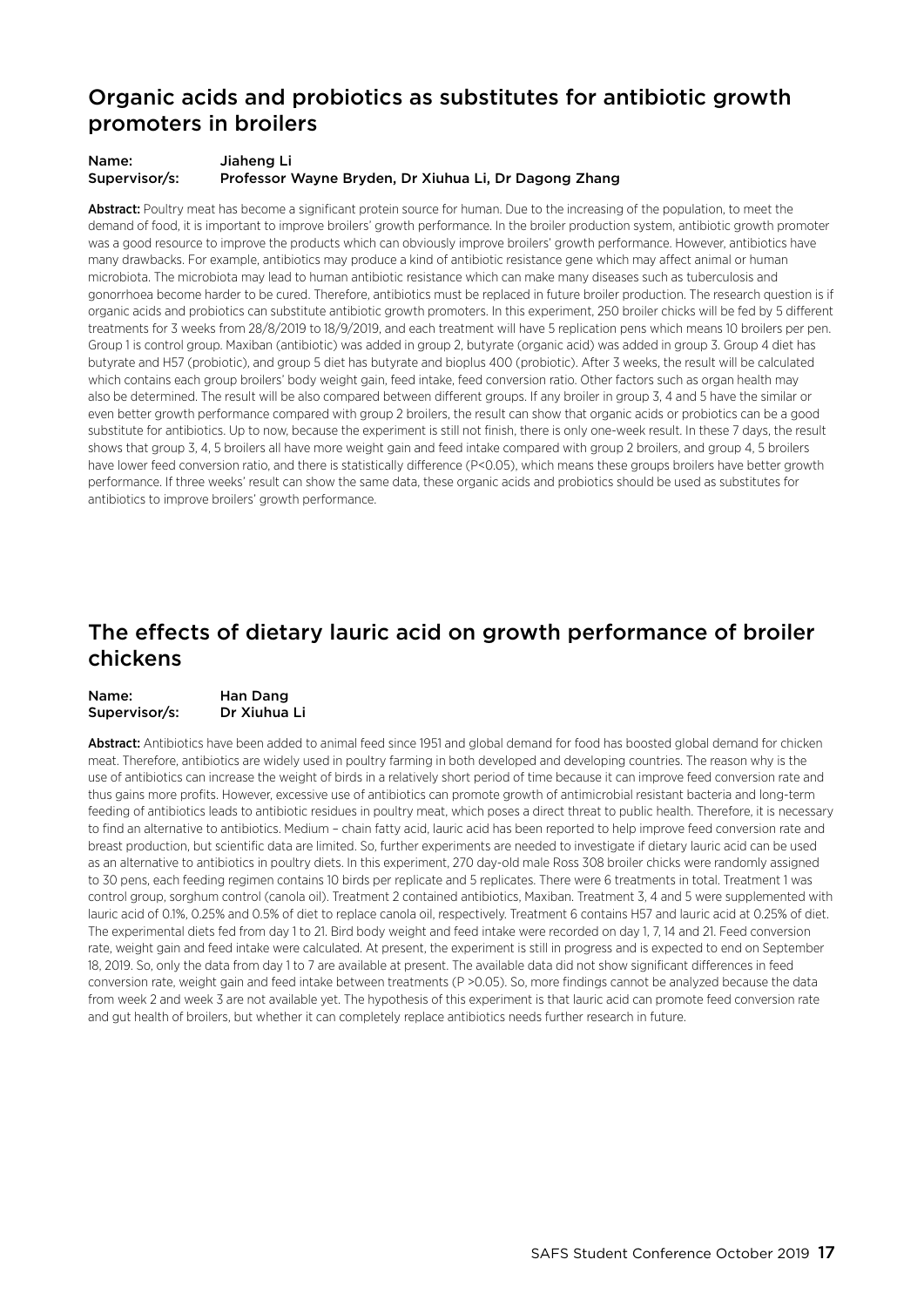### Probiotics and organic acid as alternatives to antibiotic growth promoter in broiler diets

| Name:         | Yunyi Liang  |
|---------------|--------------|
| Supervisor/s: | Dr Xiuhua Li |

Abstract: The consumption of chicken meat is increased in Australia and the world. As population grows, more chicken meat is required to meet market demands. Antibiotics have been used by the poultry industry to enhance growth and feed efficiency and reduce disease since shortly after their discovery. Unfortunately, they have come under increasing scrutiny because of the potential development of antibiotic-resistant human pathogenic bacteria. Antibiotics have been prohibited in some countries. With these considerable changes, effective intervention strategies are needed to maintain food security of chicken products to protect public health. In this context, the use of probiotics and organic acid instead of antibiotics has potential implementation value considering the safety of probiotics and organic acid and their beneficial mode of action. Firstly, the mode of probiotic action includes increase in digestion and absorption of nutrients, alter metabolism, stimulate immune system and improve health and production performance. Secondly, organic acid such as lauric acid has positive effect on energy support, metabolism and antimicrobial activity. This research mainly investigated the effect of probiotics H57, Bioplus 400 and lauric acid on chicken performance to evaluate which ingredients can act as alternative antibiotic that has the best outcome in poultry diet. This experiment has 6 treatments, each treatment has 5 replicate pens with 10 one-old-birds per pen. 6 treatment diets include Sorghum Control, Control with Maxiban, Control with H57, Control with H57 and Lauric Acid, Control with Bioplus 400, and Control with Bioplus 400 and Lauric Acid. The duration of research is 3 weeks. During experimental period, bird body weight and feed intake were recorded once a week. Bird weight gain and feed conversion ratios were calculated. The experiment has some limitations which are from old infrastructure and weather conditions. To minimise the limitations, the light and drinker should be updated to reduce the error caused by the temperature being too low or the drinker not being to automatically discharge water. As the experiment is still in progress, only one-week data is available. The current results showed that feed intake and weight gain in 6 diets are statistically different as P value <0.05. Among them, chicken who ate Bioplus 400 has the highest weight gain and feed intake. Nevertheless, chicken who ate Maxiban has the lowest weight gain and feed intake. The result of this research indicated that Bioplus 400 could be an alternative to antibiotics to most effectively improve chicken performance.

### Making safe silage from cassava leaves

#### Name: Oshodi Oluwafemi Adedayo Supervisor/s: Dr Karen Harper

Abstract: Efforts to expand production of livestock in the developing part of the world has been marred with the chronic shortages of traditional feed resources, couple with the rising cost of feed. Augmenting the feed quality and availability through effective utilisation of alternative feed resource like cassava would be of great advantage to increase beef production.

Cassava (*Manihot esculenta Crantz*) is one of the world's most widely grown crops and its residues (peels and leaves) are underutilised for animal feed. Cassava foliage (leaves, stems) are good alternative source of protein for beef cattle production. However, its utilisation is restricted due to presence Cyanogenic glycosides which when it's hydrolyzed yields HCN (Hydrocyanic acids) which is highly toxic to cattle. Ensiling is a resourceful way of preserving cassava material and supposedly reduces HCN to safe levels (Nambisan 2011). However, there has been increasing reports of toxicity of HCN in cattle fed on ensiled cassava materials.

However, a previous study (Bonna et al 2018) in this project showed that ensiling without pre-treatments or additives does not reduce the HCN levels to safe levels (10 ppm dry matter-DM) (FAO). Various pretreatments such as wilting and soaking, and additives such as alkali, molasses, and salt are used globally however it is not known if additives or pretreatments are effective at reducing HCN concentration of cassava silage to safe levels. Hence, the project was aimed at creating standard protocols in making safe cassava foliage silage with a minimum HCN concentration (10 ppm DM).

For this research the use of wilting and commonly used additives were used as treatments before ensiling cassava leaves using vacuum packing (Johnson, Merry et al. 2005). For this experiment, cassava leaves of cultivar MAus 7 were harvested and subjected to 12 treatments with 2 levels of wilting (wilt and no wilt) and 6 different additives ( Control, 4% sugar,1% limestone, 1% limestone and 4% sugar, 3% limestone, and 3 % limestone and 4% sugar). For the wilted treatments, samples were wilted 16 hours prior to ensiling while the non-wilted were ensiled immediately. At 3 time points (zero time, 14 days and 12 weeks, HCN was analyzed for each treatment.

The results revealed that none of the 12 treatments sufficiently reduced HCN to safe level. Generally, the wilted treatments significantly reduced HCN levels more than Non-wilted treatments in all time points (p<0.05). Also 3% limestone additives had the lowest HCN concentration in both wilted and non-wilted with reduction of initial concentration by 72% and 89% respectively, after 12 weeks. Overall, the use of additives did not reduce HCN sufficiently to safe feeding levels. Also wilting was more effective than non- wilting for all the additives in reducing HCN.

#### References

Johnson, H. E., et al. (2005). "Vacuum packing: a model system for laboratory-scale silage fermentations." **98**(1): 106-113.

Nambisan, B. (2011). "Strategies for elimination of cyanogens from cassava for reducing toxicity and improving food safety." Food and chemical toxicology 49(3): 690–693.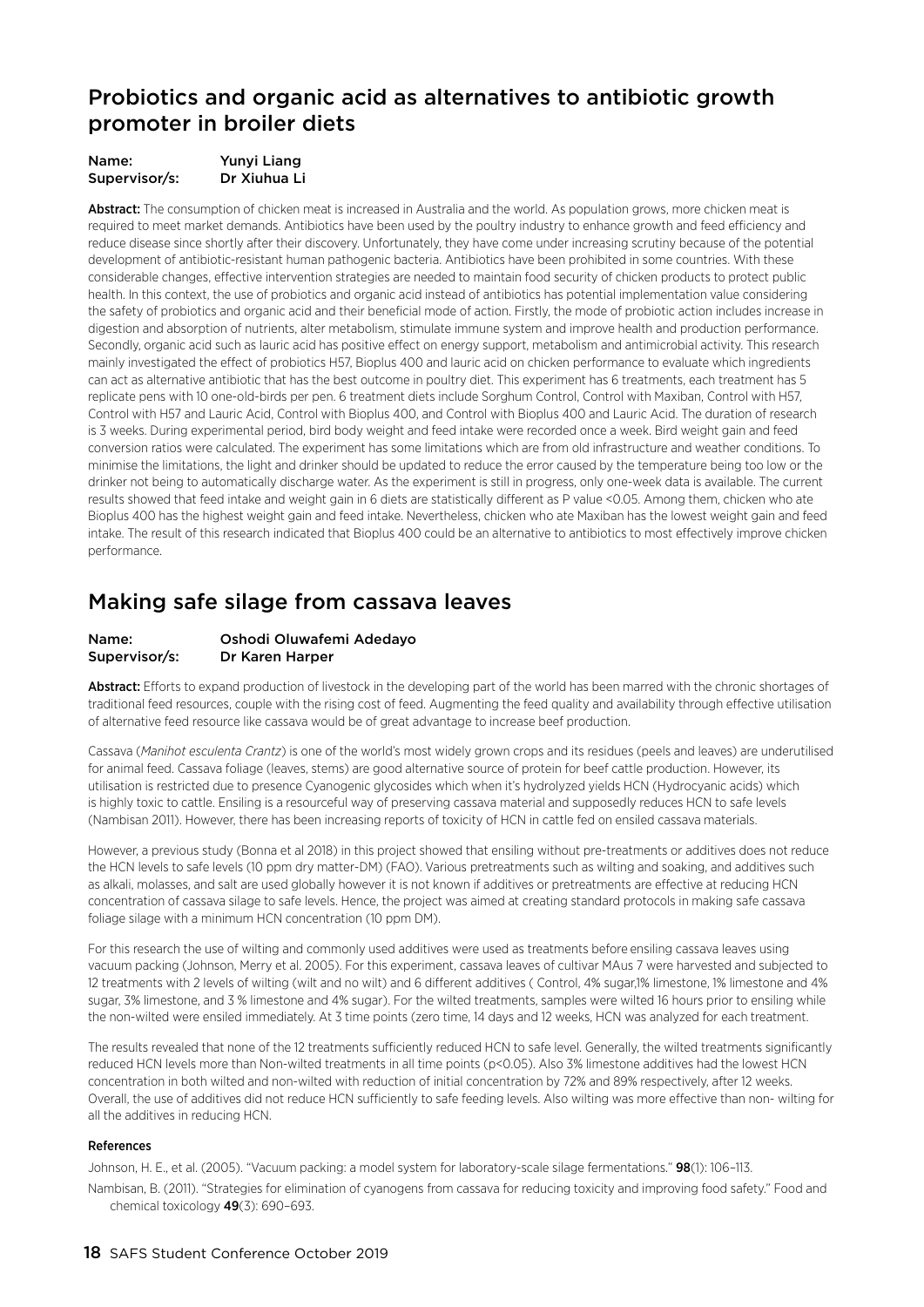### Phylogenetic analysis of Australian psyllids in preparation for potential incursions of *Candidatus Liberibacter*

Name: Cheuk Him Nicholas Ng Supervisor/s: Dr Anthony Young

Abstract: Unavailable

### Biomass partitioning and growth parameters of genetically modified sorghum with higher protein and larger grain

Name: Isabelle Johansen Supervisor/s: Professor Ian Godwin

Abstract: Unavailable

### Determining the potential use of Molybdenum (Mo) as a tracer to quantify fertiliser Phosphorus (P) recovery from the soil

Name: Dawson Henricks Supervisor/s: Professor Michael Bell

Abstract: Unavailable

### The potential for infra-red thermography to indicate feed efficiency in young bulls

#### Name: Belinda Weber Supervisor/s: Dr Karen Harper

Abstract: Improving feed efficiency is an important production target for many livestock producers. Infra-red cameras are a new tool that could improve the selection of livestock with superior feed efficiency. The aim of this study is to identify if cattle producers are able to estimate the weight gain and feed efficiency potential of young bulls based on the temperatures of their eyes and the coronary band of the front left hoof using infra-red technology. Previous studies indicate that eye temperature is more reliable for measuring body temperature as there are less factors influencing its accuracy. For this experiment, fourteen (n=14) yearling Holstein-friesian bulls were used for a total of 6 weeks; 2 weeks pre-trial/adaptation and 4 weeks official trial. The chosen statistical design was a Latin Square. Using the infra-red temperatures taken per week of the trial (Day 0, 7, 14, 21, 28 and 35) regressed against feed efficiency measured across the entire 4 weeks, temperatures of the eyes were found to be more consistently related to feed efficiency than temperature of the coronary band (Eye temperature x Feed efficiency versus coronary band temperature x Feed efficiency: Week 0, R2= 0.0973 vs. 0.0289; Week 1, R2 value= 0.1877 vs. 0.043; Week 2, R2 vale= 0.0041 vs. 0.1206; Week 3, R2 value= 0.1038 vs. 0.082; Week 4, R2 value= 0.0392 vs. 0.4746). The temperature of the area between the digits of the hoof had an unexpected change in relationship with feed efficiency depending on the week of the trial that the temperature was measured. The relationship was negative if temperature of the interdigital area of the hoof was measured in Week 0 (R2 = 0.2976) but changed to positive if measured in Week 4 (R2= 0.3793). As it was found that across the weeks and among the different areas of temperature (eye, coronary band and between digits) there were varying degrees of repeatability (R2 value) and types (positive and negative). Consequently, these results show some potential for the use of infra-red technology to predict feed efficiency, however further research is required to gain a better understanding of these relationships.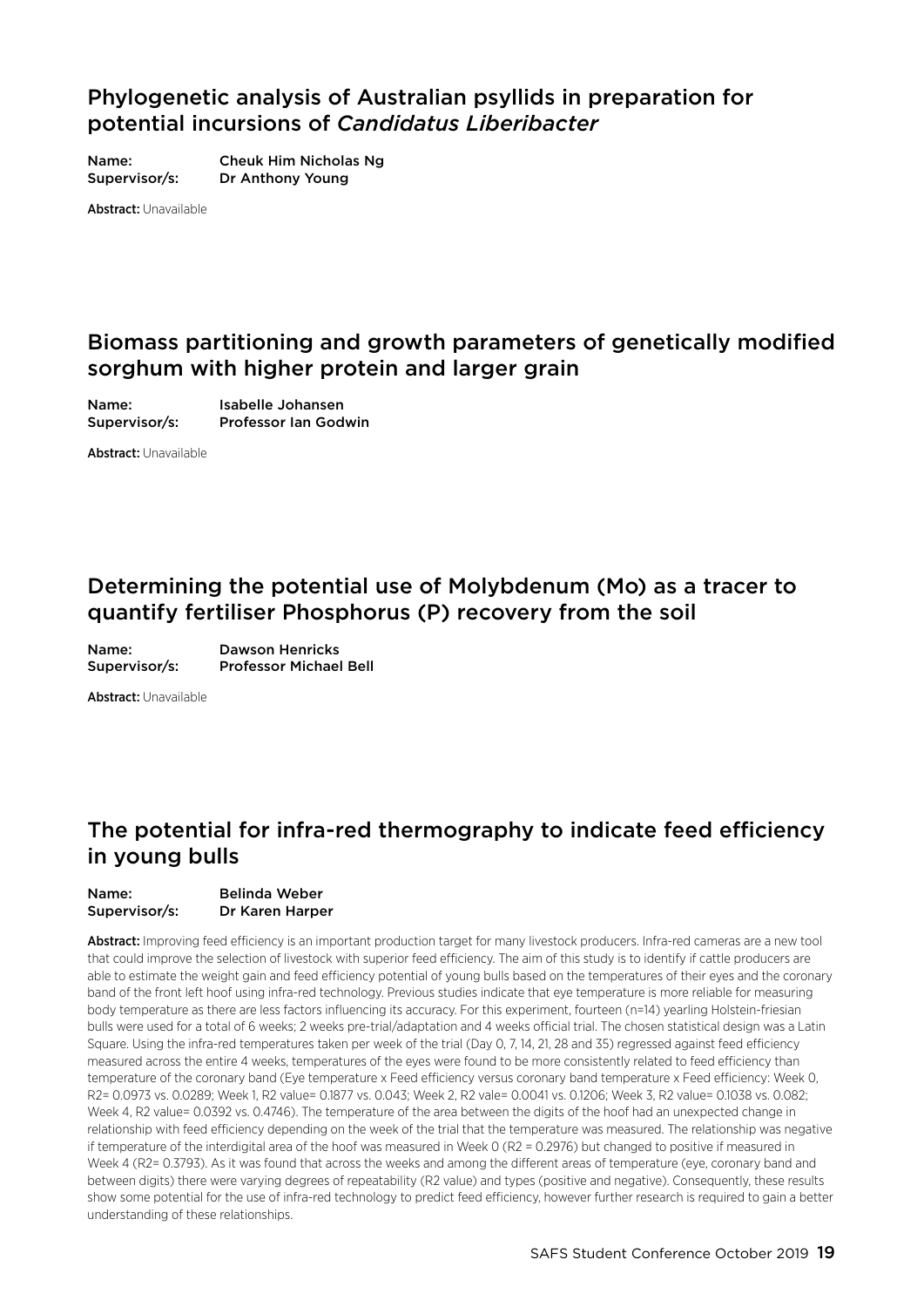### Quantifying heterosis using genomics in Popplewell Composite beef cattle

Name: Madeliene Facy Supervisor/s: Professor Wayne Pitchford, Dr Vivi Arief

Abstract: Unavailable

### Epidemiological investigation of pasture dieback

Name: Melody Thomson Supervisor/s: Dr Anthony Young, Dr Shane Campbell

Abstract: Unavailable

### The response of garlic (*Allium Sativum L.*) seed-bulbs to pre-planting cold temperature storage

| Name:         | <b>Sophie Dansie</b> |
|---------------|----------------------|
| Supervisor/s: | Dr Robyn Cave        |

Abstract: Unavailable

### A comparative study of the growth and nutritional value of original and newer cultivars of Rhodes grass (*Chloris gayana*)

Name: Jane Dunn Supervisor/s: Dr Shane Campbell

Abstract: Unavailable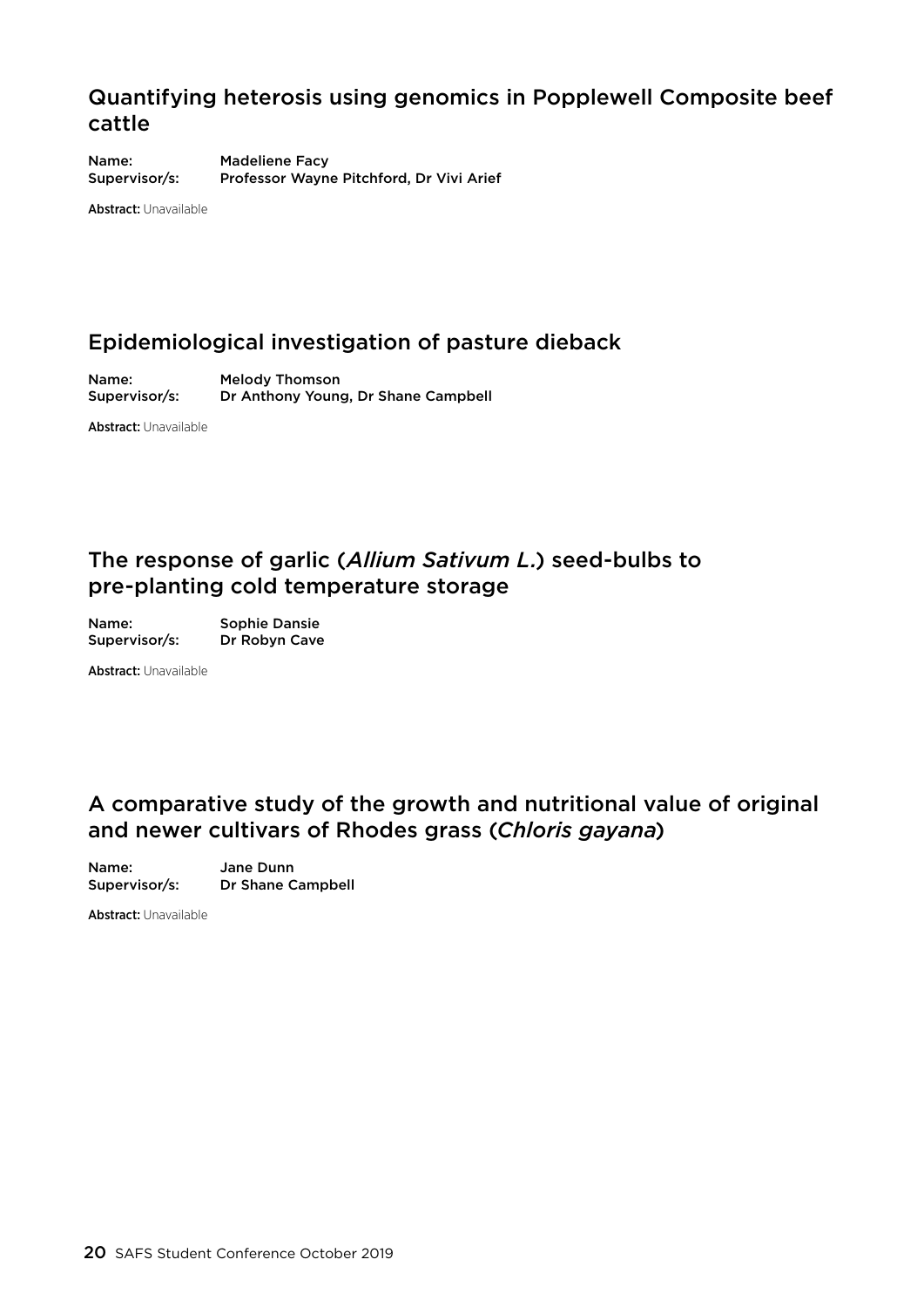### Investigating the influence of temperature and pH on the release of hydrogen cyanide from cassava tissues

| Name:         | <b>Shaun Hudson</b> |
|---------------|---------------------|
| Supervisor/s: | Dr Karen Harper     |

Abstract: Fast growing, tolerant and high in calorie content, cassava has a long history as a staple food source for both humans and livestock in tropical nations. However, there is limitations in uptake due to the production of hydrogen cyanide (HCN) upon maceration of tissues. A natural defence mechanism, HCN production occurs when linamarin released from broken vacuoles reacts with linamarase in the cytoplasm. Methods to reduce HCN include boiling and drying which damage tissues, encouraging the release of HCN prior to ingestion. This research focusses on wilting and aims to improve processing by investigating influences of pH and temperature on HCN production, aiming to release maximum HCN during processing. Cassava peel was used within this trial and both picrate colour charts and spectrophotometry were used to analyse HCN concentrations during and after treatments. Urea was used to maintain an increased pH and additional pH analysis was conducted at the completion of all trials to investigate pH changes with differing treatments and ranges of HCN release. Temperature trials are based on temperatures which may be experienced in the field to indicate the influence of temperature on the release of HCN from plant tissues. An additional aspect to trials includes investigating the addition of sugar. This is based on prior results and associate's results which indicated higher HCN test results when used as an additive. Initial results point out an increase in HCN production with increasing temperature, likely associated with increasing the enzymatic efficiency of linamarase. Further results suggest an increase in the release of HCN corresponding with increasing pH up to the range of between 6 and 8. While a minimal influence from the addition of sugar was found initially, unlike previous results. The research conducted within this trial is aimed as contributing to knowledge of processing methods which increase HCN release from plant tissues, subsequently reducing toxicity. This is in the hope of further uptake of cassava in tropical developing nations where livestock and human nutrition are important issues faced by many developing nations.

### Long-term changes in native pasture composition in North Queensland under different grazing management strategies

Name: Justin Macor Supervisor/s: Dr Shane Campbell, Dr Hayley Giles

Abstract: Unavailable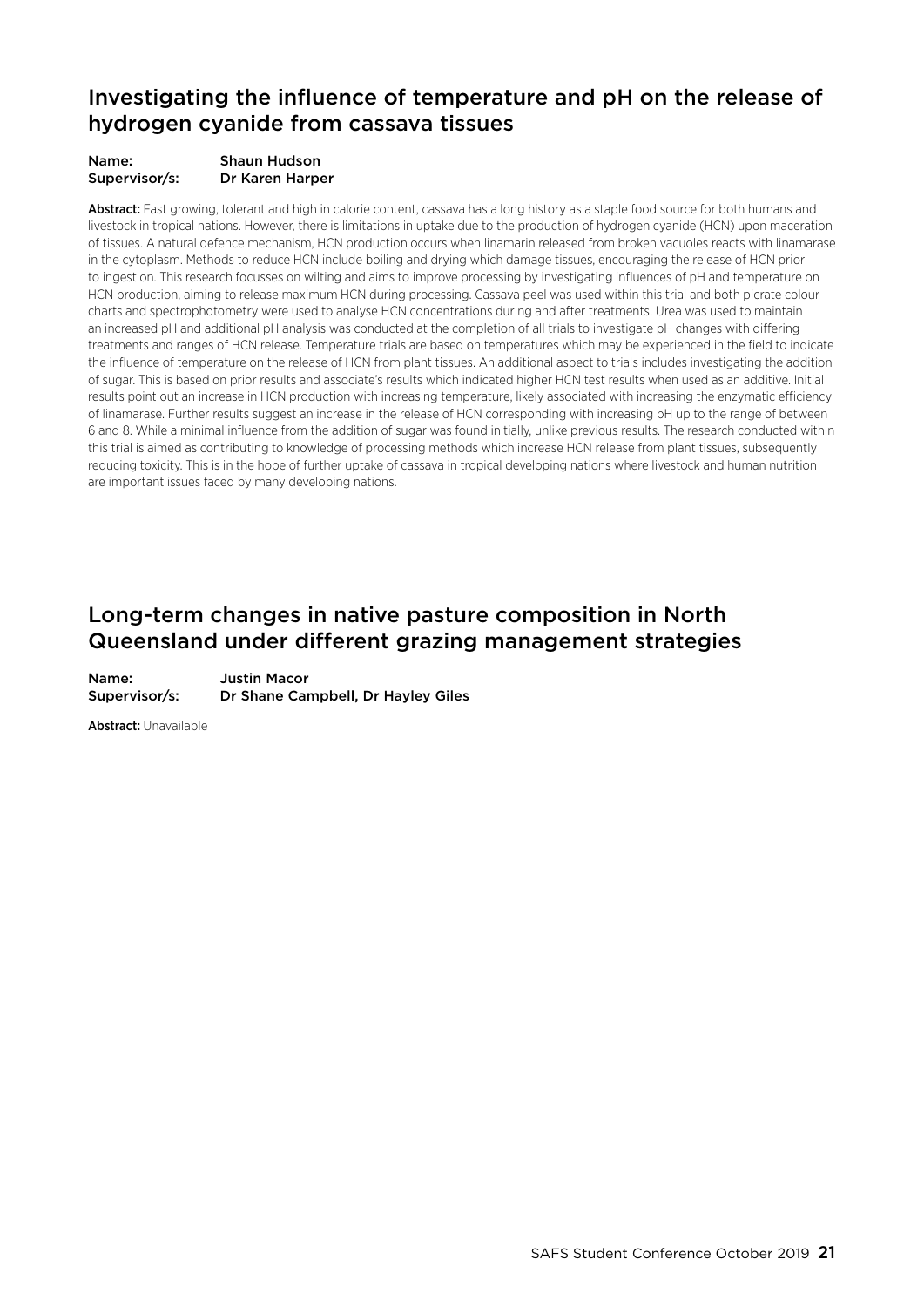### Phosphorus metabolism in the muscle of growing weaners

#### Name: Peta Stockwell Supervisor/s: Dr Simon Quigley, Professor Dennis Poppi, Dr Nick Hudson & Dr Kieren McCosker

Abstract: Acute phosphorus deficiency is widespread across northern Australian soils, however only a small proportion of cattle grazing phosphorus deficient pastures receive adequate phosphorus supplementation. It is thought that the low adoption of phosphorus supplementation by producers is partially due to a lack of producer confidence and understanding of animal responses to phosphorus and the potential economic returns. While the response of growing cattle to phosphorus is well documented, less research has been conducted investigating phosphorus supplementation in breeder herds. Better understanding of the effect phosphorus supplementation has in breeding animals, and consequently on their offspring, may help improve producer confidence and adoption. This project was conducted to investigate the intergenerational effects of phosphorus supplementation in *Bos indicus* cattle. Weaners from cows that received supplements with or without phosphorus during pregnancy and lactation were themselves fed weaner diets with or without phosphorus for 70 days. Liveweight gain and plasma inorganic phosphorus concentration were measured, and muscle biopsies were collected at the completion of the experiment. RNA was extracted from muscle samples and reverse transcribed prior to quantitative PCR to determine relative abundance of IGF1, IGF1R, IGFBP3, IGFBP5, PLAG1, FGF23, and SLC20A1 messenger RNA in response to cow and weaner nutritional treatments. PCR data was statistically analysed along with liveweight and blood analysis data. Weaner phosphorus diet was found to have a significant effect on liveweight gains (P <0.001), but no significant interaction between cow and weaner diet was detected. Preliminary results describe significant relationships at the weaner level for IGF1R (P <0.05), and the weaner/cow interaction for IGF1 (P <0.1). The IGF system plays a key role in regulating growth and is associated with liveweight gain, while the differential expression level of IGF1R detected in this work supports previous suggestions that IGF1R has a role in phosphorus metabolism. No significant relationships were described between diet and expression of phosphorus transporter genes in muscle. There are multiple potential reasons for this, and the outcomes of this investigation will contribute to the currently limited knowledge of phosphorus metabolism in the muscle. Greater understanding of the mechanisms which drive physiological responses to phosphorus in *Bos indicus* cattle may allow greater confidence in phosphorus supplementation in deficient areas, and consequentially lead to increased adoption.

### The effectiveness of stem-injected chemical and biological herbicides for the management of invasive woody weeds on Franklin Vale Creek, Spicers Hidden Vale

#### Name: Ciara O'Brien Supervisor/s: Professor Victor Galea, Dr Megan Brady

Abstract: Spicers Hidden Vale is a resort with a focus on outdoor activities and the preservation of the natural environment. The organisational philosophy includes supporting the rehabilitation of native wildlife and vegetation. This restoration of native flora is currently being hindered by numerous invasive woody weeds, most notably Chinese Elm (*Celtis sinensis*) and Tobacco Bush (*Solanum mauritianum*). The current mechanisms of control often result in collateral damage to non-target native species (*Eucalyptus* spp, *Casuarina cunninghamiana*). Therefore, the development of a sustainable approach to weed management is paramount to the restoration of the natural assets at this resort. This research project is investigating the compatibility and effectiveness of the steminjection method for controlling woody weed species in conserved or environmentally sensitive habitats. A series of replicated trials were established among naturally occurring populations of Tobacco Bush and Chinese Elm at the lower region of the Franklin Vale Creek, Spicers Hidden Vale. The field trials involved the mapping, measurement and treatment of these weed species with various encapsulated biological and chemical herbicides. In terms of the Chinese Elm trial, significant plant mortality was observed among the individuals treated with glyphosate and picloram. The degree of leaf browning and defoliation was similar to that of the benchmark treatment, this being the industry accepted standard of basal bark spraying with diesel and Access™ (triclopyr + picloram). The treatment of Tobacco Bush with metsulfuron methyl, aminopyralid + metsulfuron methyl and picloram caused considerable mortality over the observed period, this being twenty-four weeks. Although the results of the biological herbicide (BH001) were not wholly conclusive, the prospects were very promising. Future studies should aim to optimise the dosage rate of the encapsulated chemical herbicides, as well as focus on initiating systemic infection with the biological herbicide (BH001).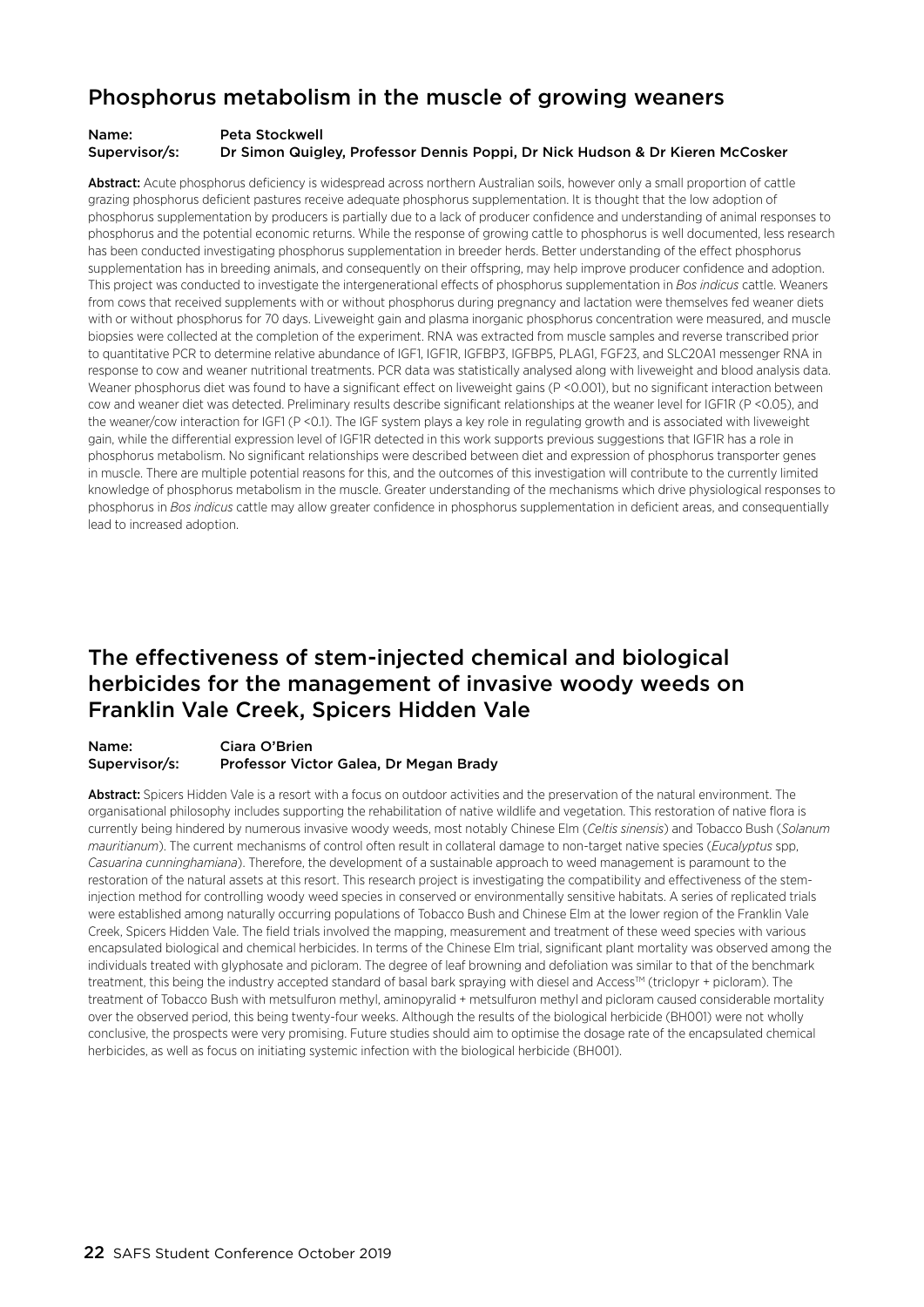### Probiotic supplementation and the amelioration of stress in weanling horses

#### Name: Amy Bentley Supervisor/s: Dr Anne Beasley, Professor Wayne Bryden

Abstract: Probiotics have been shown to be beneficial for human mood disorders through the 'gut-brain axis', however their role in equine behaviour is yet to be elucidated despite product claims of stress reduction. We examined the effect of regular probiotic supplementation on stress responses of Australian Stock Horse weanlings. Twelve weanlings aged 8 months were paired on the basis of temperament, genetics and weight to form a probiotic supplement group (PB+; n=6) and a control group (PB-; n=6). A probiotic supplement containing Lactobacillus spp, Saccharomyces spp and fermented herb extracts was administered to the PB+ group twice daily for 42 days, while the PB- group received the same volume of water. After the supplementation period, the weanlings were subjected to a series of stress challenged including isolation, walking over a novel object and loading onto a two-horse trailer. Blood cortisol, eye and body temperature, behavioural responses, heart rate and heart rate variability were measured throughout the stress challenges. An ACTH challenge was administered to each horse at the conclusion of the stressor events. Faecal pH was also measured weekly as a proxy for gastrointestinal microbial communities. Preliminary results suggest that probiotic treatment did not have an additive effect over time on pH (p>0.05), suggesting functional microbial communities under normal conditions were stable. Probiotic supplementation did not affect pH after 28 days (p>0.05), further suggesting that microbial communities remained unchanged. The hypothesis under examination is that the PB+ weanlings will display a lower level of stress, by the way of the measured traits, in response to the stress challenges and will have a more rapid recovery. Young horses face a range of stressful challenges in industry and probiotics may be a useful tool to ameliorate stress in these animals. This work contributes to the currently limited knowledge in this field and has the potential to create safer working environments through calmer horses and better horse welfare through simple management strategies.

### The effects of using the lunge and automated horse walker as exercise techniques on the *splenius* and *biceps femoris* muscles in the horse

| Name:         | <b>Brittany Nurse</b>              |
|---------------|------------------------------------|
| Supervisor/s: | Dr Rebeka Zsoldos, Dr Anne Beasley |

#### Abstract:

*Context:* Understanding the muscle activity of horses when routinely exercised on the lunge and on the automated horse walker.

*Aim:* This study aimed to determine whether there was a difference in neck and hindlimb muscle activity in the *splenius* and *biceps femoris* when horses are being exercised on the lunge and on an automated horse walker.

*Methods:* Nine adult horses (7 to 14 years of age that weighed 470 to 590kg) were used for surface electromyography measurements, with sensors placed bilaterally over *splenius* at level of the second cervical vertebra, and approximately halfway between the third trochanter and patella and 6cm cephalad to the cranial margin of the *semitendinosus* for the *biceps femoris.* Markers were placed on the withers, point of shoulder, point of elbow, stifle joint, highest point of croup, hip joint, hock joint and fetlocks to determine motion cycles.

*Preliminary results:* The *splenius* will show higher muscular activity during a trot compared to the walk on both the lunge and horse walker, with more activity on the lunge than on the horse walker. This aligns with evidence that the *splenius* supports the balance of the atlanto-occipital joint against the full weight of the head during a free and gathered position. It is predicted that in both gaits the *biceps femoris* will have higher activity on the lunge due to the lateral flexion maintained on a smaller circle. The activity pattern of the *biceps femoris* suggests a supportive roll during hip extension and prevention of flexion of the stifle joint.

*Key conclusions:* As a mode of exercise, the lunge creates greater muscle activity in the *splenius* and *biceps femoris.* These muscles are more active in the trot during both modes of exercise.

*Implications:* Surface electromyography provides valuable information about neck and hindlimb muscle activity during commonly used exercise and training practices. This information advances the knowledge on the function of these muscles and could ultimately result in more refined training regimens in the equine industry.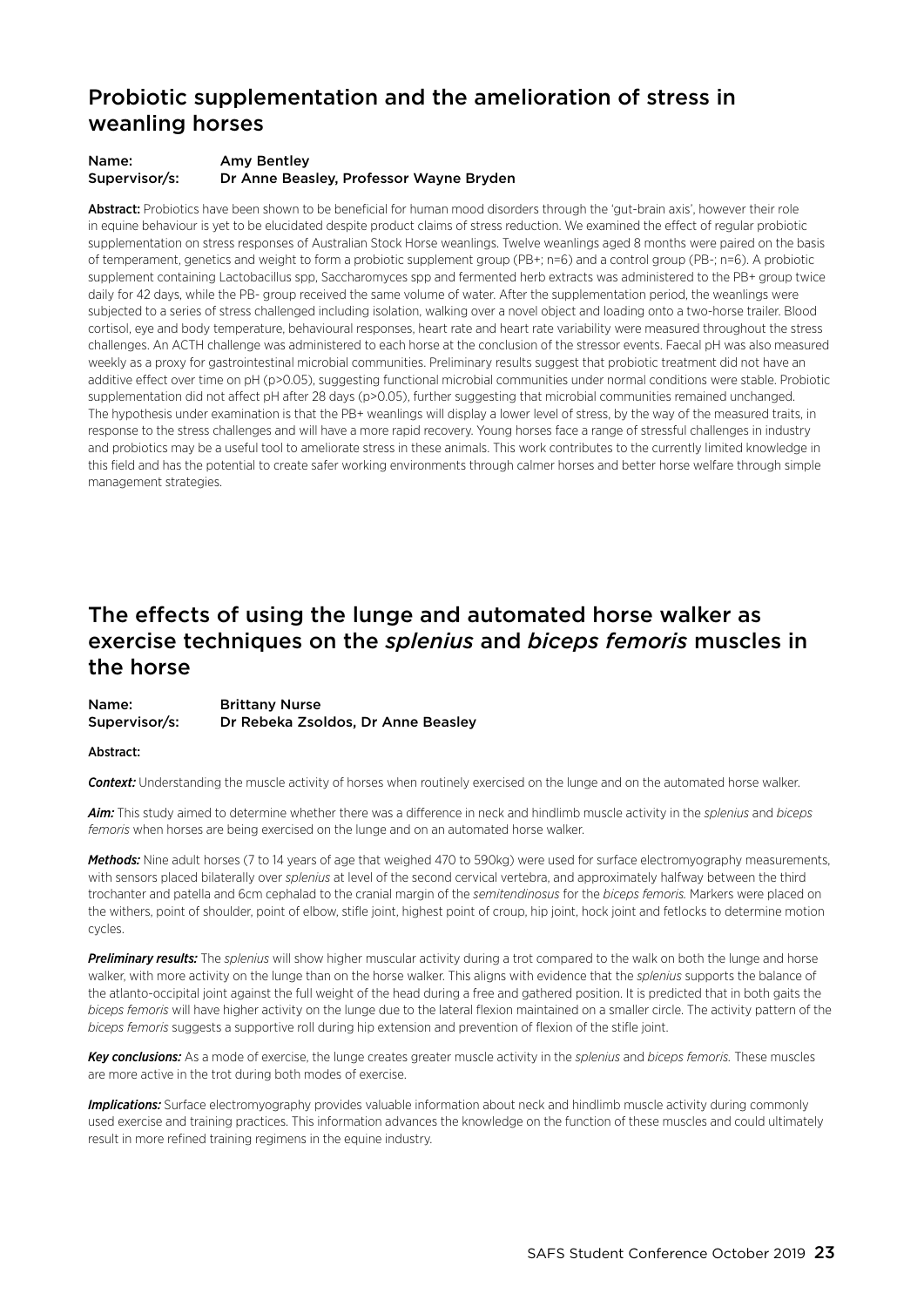### Impacts of heat stress on growth performance, ileal nutrient digestibility and meat quality on broiler chickens fed standard vs reduced crude protein diets

#### Name: Darwin Horyanto Supervisor/s: Dr Elham Assadi Soumeh

Abstract: Broiler production has increased rapidly all over the world due to high population and economic growth. Heat stress is a major challenge in poultry production, resulting in suffering, death and production lost. Moreover, protein metabolism is producing high metabolic heat production in broilers. It is predicted that adding crystalline amino acids (AA) to meet ideal protein profile, while reducing crude protein (CP) in diets is going to reduce metabolic heat production, while maintaining broiler performance. The experiment is a 2×2 factorial design by two factors, which is: temperature (thermoneutral vs heat stress) and feed (standard vs reduced CP, but supplemented with crystalline AA) in a randomised complete block design in a total of 32 cages (8 cages/treatment and 8 birds/cage). Crystalline AA (highly digestible) was tested to meet ideal protein profile, while reducing CP (19% CP vs 17% CP), which is provided mainly by soybean meal (SBM) during the finisher phase (day 29 to 42). It is predicted that the reduced CP, but supplemented with crystalline AA diets will minimise metabolic heat production, while maintaining broiler performance, including meat quality and nutrient digestibility. If this project is successful, it will be a reliable and affordable strategy to alleviate the impacts of heat stress on broilers in tropical and subtropical countries, and hopefully it will help to promote sustainable broiler production and food security.

Note: This project is not yet complete, as we have not done some laboratory works, and still waiting for the statistical analysis of the raw data.

### Super-dosing of multi-enzymes in reduced energy diets of broiler chickens: impacts on growth and gut health

#### Name: Jacoba Madigan-Stretton Supervisor/s: Dr Elham Assadi Soumeh, Dr Nick Hudson

Abstract: The global population is expected to rise from 7.2 billion as of 2019, to 9.7 billion in 2050, putting significant pressure on farmers to increase production capacity to ensure food security, whilst simultaneously improving food sustainability (United Nations, 2015). Poultry is a particularly important protein as it has a high feed efficiency and short production cycles compared to other animal proteins, making it an affordable, nutritious source of animal protein. Therefore, methods to improve production performance of broilers will require significant research as this is key to future food security. One method to improve sustainability of poultry production systems is the addition of exogenous enzymes into broiler diets thereby improving the efficiency of feed utilisation. Identifying an optimal enzyme dose-rate through an energy matrix validation study for commercial products is vital to ensure that farmers get the best response in terms of production performance and cost savings. This study aimed to identify the optimal multienzyme (phytase, amylase, protease, NSP enzyme combination) dose-rate at three energy levels based on production performance, gut health, and dietary cost-savings. A 3x4 factorial design of 12 dietary treatment (576 birds, 6 reps/treatment, 8 birds/pen) was implemented over a 42-day broiler growth trial, with weekly weights and performance data recorded. Diets were primarily cornsoybean meal with reduced-energy levels (no reduction, -150 and -200 kcal) and four enzyme inclusion levels (0, 350, 700, and 1050 g/ton). One bird per pen was slaughtered at 42 days (n=72), where organ weight, tibia, breast meat, ileal content, caecal content, duodenum, jejunum, and ileum samples were taken. Meat quality analysis were performed using breast meat, where pH, colorimetry determined colour, water holding capacity, and cooking loss were measured 18 hours post-mortem. Small intestine samples were processed in paraffin wax and stained with hematoxylin and eosin, to be microscopically analyzed for villi abundance, crypt depth, height, and presence of blood. Performance data revealed that an increase in multi-enzyme dose-rate without any energy reduction significantly improved feed conversion ratio and body weight gain (P<0.05). However, preliminary data reveals that super-dosing (1000g/t) with and without energy reduction created bloody lesions in the small intestine. It is hypothesised that this is due to an overdose of exogenous protease digesting the intestinal wall – the results are still being processed further. Similarly, the effect of the treatments on the meat quality of the chicken breasts are in the process of analysis. Preliminary conclusions are thus that super-dosing multi-enzymes can significantly improve performance parameters and thus profitability for producers and improve sustainability of production; However the formulation of the protease enzymes may need to be altered to maintain gut health and integrity.

#### Reference

United Nations. (2015). World population projected to reach 9.7 billion by 2050 | UN DESA | United Nations Department of Economic and Social Affairs. [online] Available at: https://www.un.org/en/development/desa/news/population/2015-report.html [Accessed 29 Mar. 2019].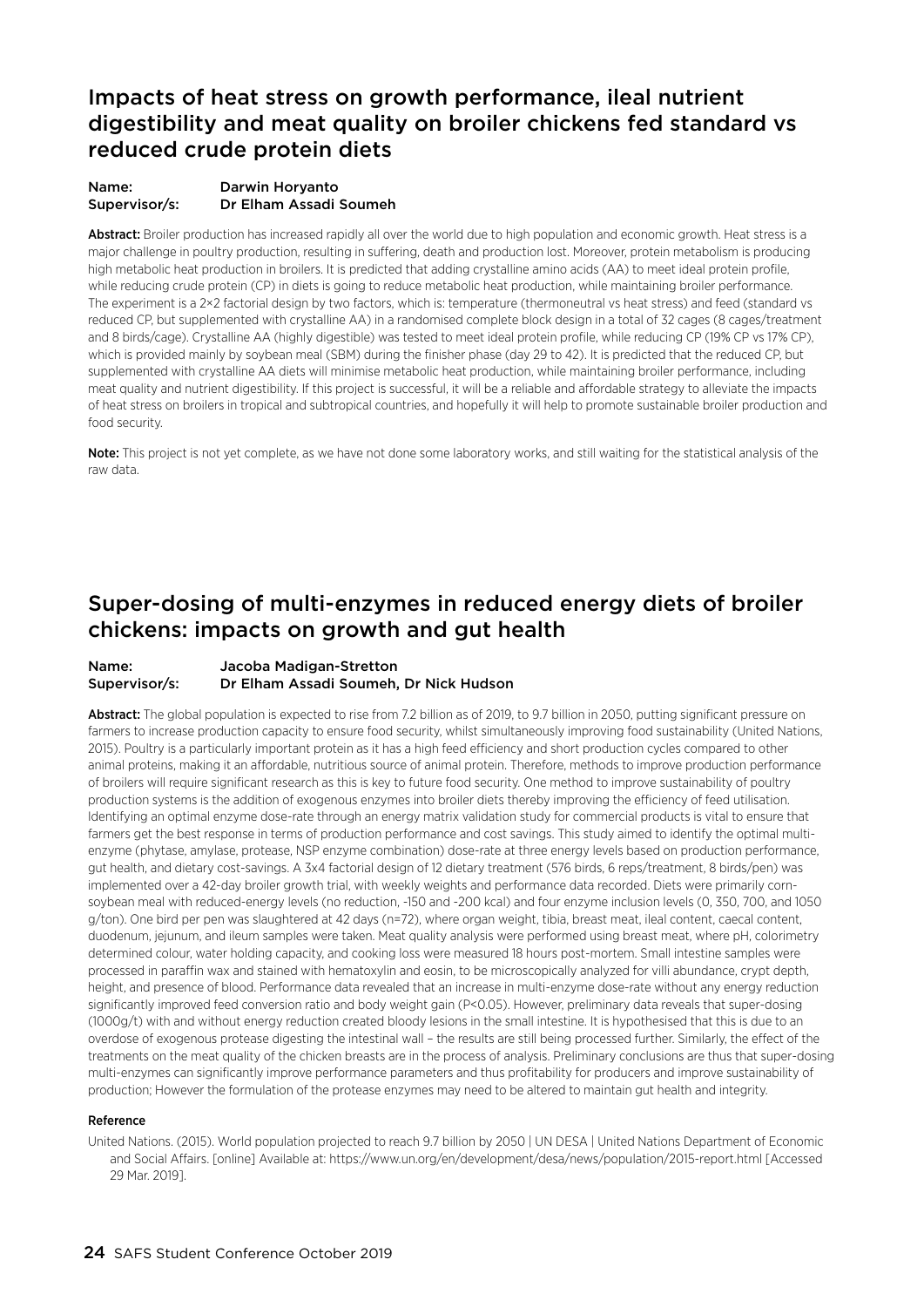### The relationship between BioCondition, small and medium-sized mammals and other landscape variables

#### Name: Thomas Lally Supervisor/s: Associate Professor Peter Murray, Dr Megan Brady

Abstract: Rapid vegetation condition assessments have become commonplace in native vegetation and conservation management, mainly due to their ease of implementation. However, their accuracy in explaining the nature of faunal populations is poorly understood and potentially significantly limited. To determine this predictive capability of one such assessment, Queensland's BioCondition assessment, I conducted BioCondition surveys and collected species richness and abundance data of small and mediumsized mammals across 18 sites within a property near Grandchester, South East Queensland. I also collected additional landscape spatial data not included in the BioCondition assessment to determine what influence these variables may have on the populations and if they could be used in conjunction with the BioCondition assessment to produce a more robust and reliable indicator of mammal populations. Preliminary data suggest that insufficient mammal data were collected to accurately determine what relationships were existing between them and vegetation condition. It is likely that feral predators and other land management practices not quantified in this study have historically had and continue to have a significant impact on the mammal populations of this area.

Further results will be presented and discussed in the presentation. Identifying relationships between vegetation condition assessments and actual faunal populations will allow us to improve upon them and make them more effective conservation management tools.

### Impact of fallow frequency on soil aggregation and water stability

#### Name: Liao Ying Hsu Supervisor/s: Dr Alwyn Williams

Abstract: The fallow periods is a traditional farming technique that is widely used by farmers for replenishing soil water storage and soil nutrient. Most farmers believe it is a natural way to enhance soil quality by letting farmland to rest. Soil quality is determined by several factors, such as organic matter, fertility, structure, aggregate distribution, and others. While soil fertility is one of the most discussed factors in soil quality, the structural factors like aggregate distribution are equally important as it has a significant influence on water storage and water permeability.

Since farming technology is improving with the progress of civilisation, the fallow periods become a passive and inefficient way for soil amendment. This research will focus on how fallow period affects soil structure by examining the soil aggregation from different farming practices. Theoretically, compared to other farming practices, the fallow periods provide zero economic output. At the same time, it leaves the farmland unprotected, which resulted in soil erosion and increase soil breakdown on the surface. Therefore, farming practice with reducing fallow periods should present a higher quality of soil structure.

In this study, six farming systems were tested: conventional cropping, cover crop, double cropping, four-year grass-legume ley, fouryear grass-legume ley with tillage practice, and four-year fallow. Two soil depths were tested in each system: from 0–10 cm and 10–30 cm. There were four replications for each system to achieve statistical accuracy. The collected soil was air-dried, oven-fried, and sieved to record its water storage and aggregate distribution. The collected aggregate was classified into three groups: micro- (>53 µm), macro- (>250 um), and mega aggregate (>2 mm) for statistical analysis. Finally, macro- and mega aggregate was wet-sieved, and the remaining was collected to analyze the soil water stability.

The result shows a high correlation between soil aggregate distribution and the two main tested factors: length of fallow period and soil depth. Notably, a significant correlation was found between fallow periods and overall aggregate distribution (p<0.01). The twoway factorial analysis shows low correlation, which indicates the two main factors influence soil structure independently. Long-term fallow periods present a more unstable soil structure with higher micro-aggregate, while the system with constant protection, like cover crops and conventional cropping, present higher macro- and mega aggregate, which help increase soil stability.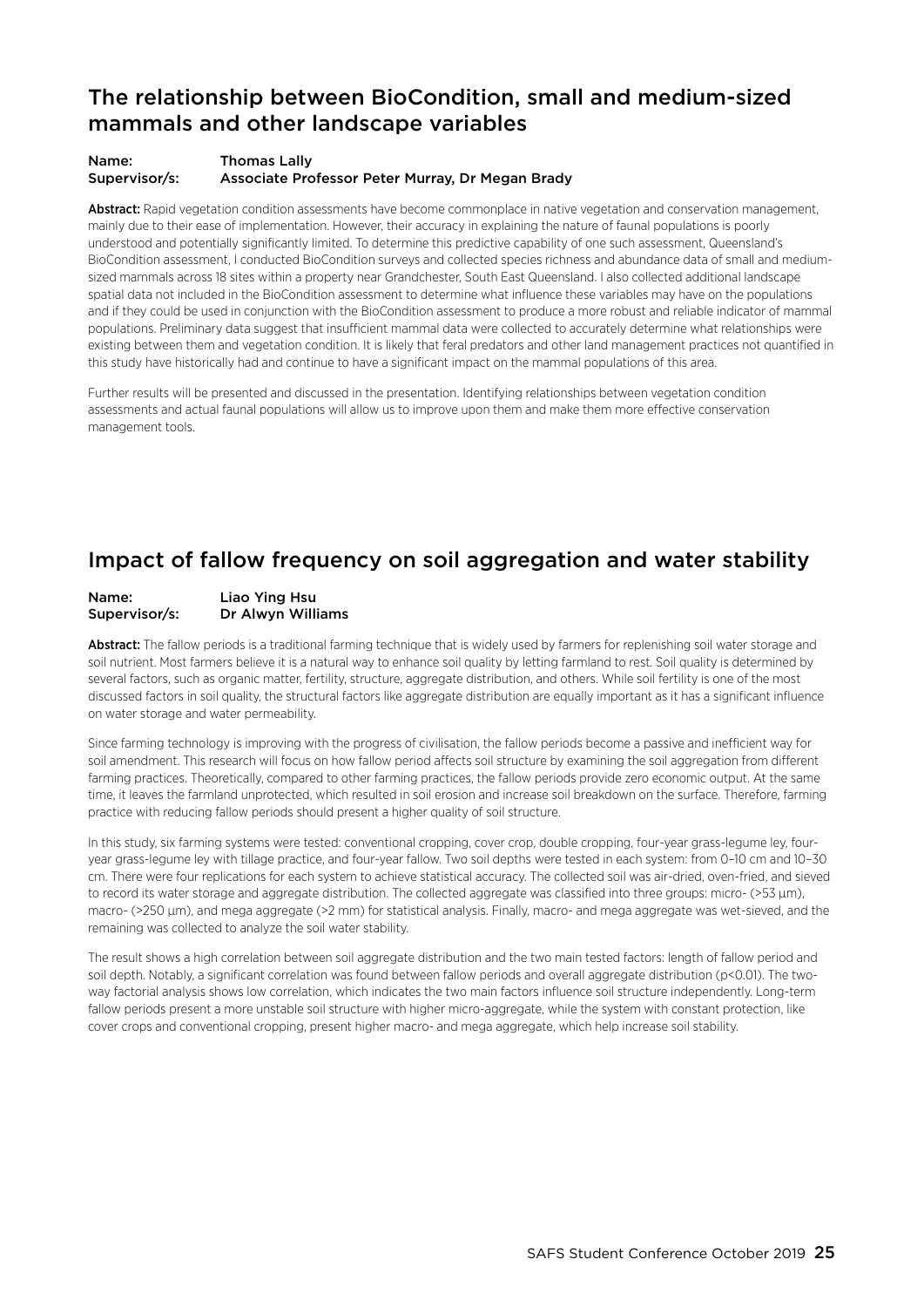### Evaluating the effects of crop row spacing and weed control treatments on the management of turnip weed [*Rapistrum rugosum* (L.) All.] in wheat [*Triticum aestivum* L.]

#### Name: Roy Govinden Supervisor/s: Associate Professor Bhagirath Singh Chauhan, Dr Gulshan Mahajan

Abstract: Turnip weed is one of the most serious and costly broad-leaved weeds of winter cropping systems in the northern graingrowing region of Australia. It is a highly competitive weed which is well adapted under the current wheat production practices. Currently, the control of turnip weed in wheat is heavily reliant on the use of herbicides, which has resulted in the evolution of herbicide-resistant populations. Therefore, more sustainable alternative strategies are required to effectively control turnip weed in wheat. The objective of this study was to evaluate the effect of crop competition using narrow wheat row spacing and weed control treatments on turnip weed suppression and wheat yield. A field experiment was conducted at the University of Queensland Crop Research Unit located at Gatton between May to October 2019 using the wheat cultivar Spitfire. The experiment was laid out in a split-plot design with three replicates arranged in a randomised complete block design. The main- plot factor comprised of two levels of wheat row spacings set at 25 cm and 50 cm, whilst the sub-plot factor consisted of four weed control treatments comprised of a weedy check, a weed-free check, application of a pre-emergence herbicide (prosulfocarb + S-metolachlor) only and the application of both pre-emergence (prosulfocarb + S-metolachlor) and post-emergence herbicides (metsulfuron- methyl). It was hypothesised that increased crop competition using 25 cm narrow row spacing would significantly reduce turnip weed density, growth and seed production, whilst increasing wheat yields as well as decreasing the reliance on repeated herbicide applications compared to the use of wider (50 cm) row spacing. The results of this study will help develop a better understanding of the interaction effect between wheat row spacings and weed control measures on turnip weed and wheat development. Furthermore, it will identify the best combination of wheat row spacing and weed control tactic that could be incorporated into an integrated weed management strategy for the sustainable management of turnip weed in wheat.

### The effect of stubble management on aggregated distribution and associate wind erodibility

Name: Munkhjargal Nyamsuren Supervisor/s: Dr Gunnar Kirchhof, Dr Alwyn Williams

Abstract: Unavailable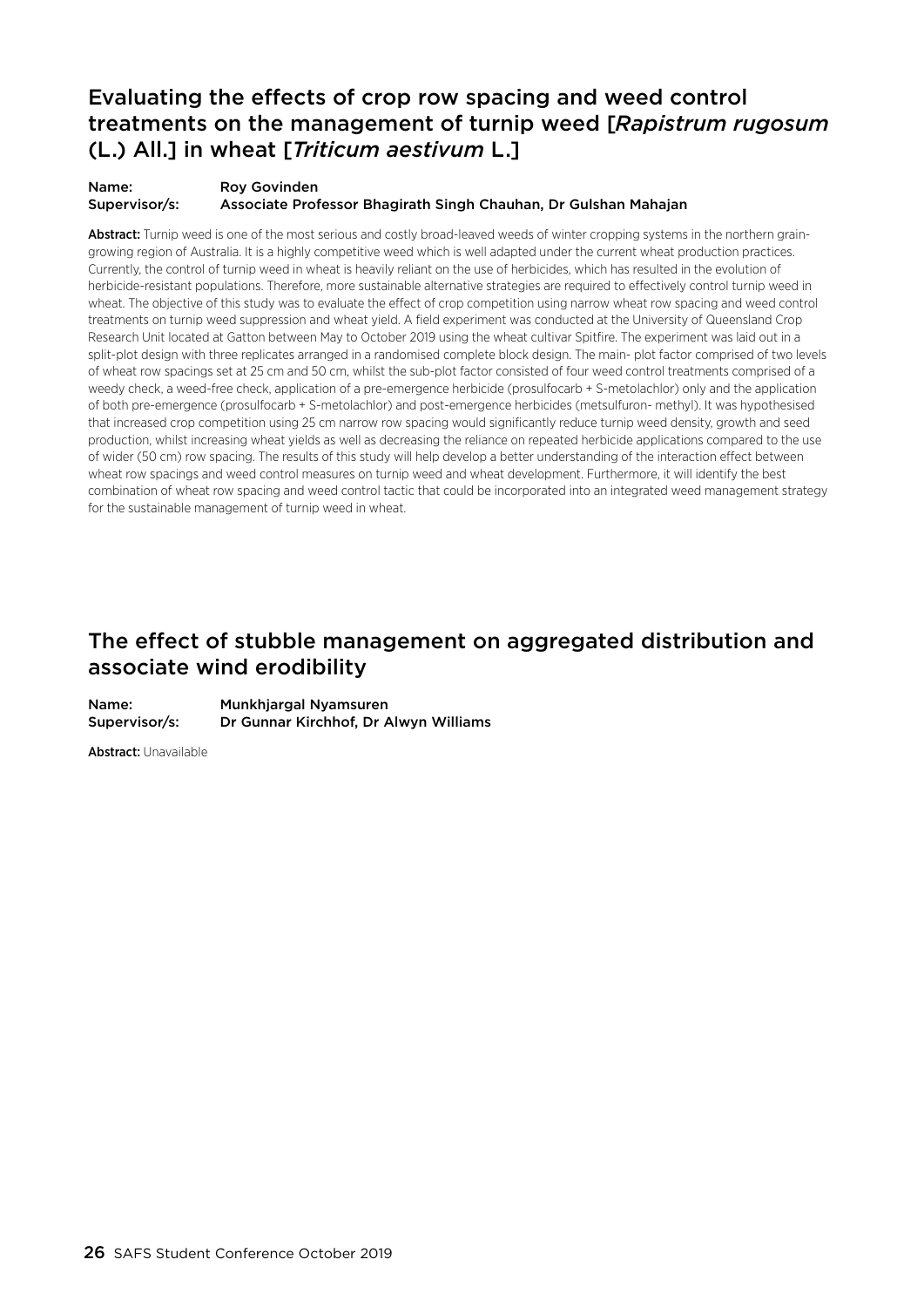### Identification of new maize single cross testers for CIMMYT heterotic group B maize germplasm adapted to mid-altitudes

#### Name: Arisede Chisaka Supervisor/s: Dr Mark Dieters, Dr Vivi Arief

Abstract: Maize provides 95% of calories in diets of people living in sub-Saharan Africa. However, many maize yields in this region are often low due to drought and low soil nitrogen. The development of higher yielding maize hybrids adapted to low input smallholder farming systems is required. The cost of producing single cross hybrid seed is generally high. Three-way hybrids (i.e. F1 tester from heterotic group B crossed to line from group A) can be produced at lower cost for smallholder farmers, but to achieve this it is crucial to identify high yielding single cross testers with high combining ability for CIMMYT-Zimbabwe maize breeding program. The current single crosses CML395/CML444 and CML489/CML444 (heterotic group B) have been used for over 20 years and are now obsolete; new testers better adapted to current climatic, soil and management practices are required to support development of new high yielding hybrids for this region. Data was collected on the performance of F1 and three-way hybrids from a total of 25 multienvironment trials (MET) located in South Africa (three trials), Zambia (four trials) and Zimbabwe (eighteen trials) grown across two seasons during the period from 2015–2018 to: (i) evaluate testcross performance under optimum, drought and low N conditions (ii) assess the single cross (F1) hybrids and as parents of three-way hybrids (iii) identify potential new single cross testers; and (iv) explore patterns of genotype x environment interactions . Analyses were conducted using a two-stage approach whereby individual trials were first analysed to adjust for spatial variation within trial and to estimate genotype means (stage 1). These means which were then combined in the second stage across sites analyses. Clustering based on yield data grouped sites into three environment types (ET); low (LY) < 3 t ha-1, medium (MY) 3–6 t ha-1 and high (HY) 6–13 t ha-1 yielding groups. The general combining ability (GCA) of both the inbred parents and the selected F1 crosses used as parents, were highly significant (P < 0.01) and higher than specific combining ability (SCA) of hybrids for grain yield across ETs. This indicates that additive genetic effects were more important than non-additive genetic effects. Strong genotype x environment interactions on yield, anthesis date and plant height were observed which affected selection of hybrids adapted to all environments. It was concluded that there is a need to develop hybrids adapted to contrasting environments and F1 crosses CZL461/CZL15085 and CZL1461/CZL1465 had best GCA effects for grain yield and so have potential to replace CML395/ CML444 and CML489/CML444 for CIMMYT heterotic group B maize germplasm. F1 hybrids EBH0551 and EBH0545 demonstrated high yield across all environment types, and it is recommended that these be also evaluated as potential new testers.

### The effect of heat treatment (hot water and dry heat) and drip-line placements on the yield and quality of garlic (*Allium sativum*)

#### Name: Alina N.D.A. Djanie Supervisor/s: Dr Robyn Cave, Dr Stephen Harper

Abstract: Garlic (Allium sativum) is a crop of significant economic value in many parts of the world. However, the crop has severe productivity constraints and challenges that contribute to low yield and quality. One of the main difficulties in garlic production is Fusarium basal rot (FBR) caused by *Fusarium oxysporum formae speciales cepae* (FOC). The soil-borne fungus infects the roots and basal plates of alliums causing delayed emergence and bulb rot at pre- and postharvest stages. The incidence of the pathogen is increasing and is expected to increase further due to growth being promoted under warmer temperatures associated with climate change. Management of the pathogen is difficult because it produces chlamydospores that can survive for years in the soil. The current study investigated the impact of controlled irrigation and heat treatment of cloves on FBR prevalence as well as its effect on yield and quality of garlic. Potential practices for reducing FBR in garlic are hot water or dry heat treatments applied to cloves at 50°C or 45°C, respectively, for 30 minutes prior to planting, and controlling irrigation using single or double drip line placement on a 1.5m wide bed with two rows of garlic. Data was collected on growth and yield parameters of the crop and results were analyzed using Minitab statistical software. The experiment was laid out in a replicated split-split plot factorial design with 4 replications and 12 treatments. General field observations indicated that plants from large bulbs comprised of 20–25 cloves, hot water and dry heat treated showed more foliage, thicker stems and grew taller while plants from small bulbs comprised of 10–15 cloves were characterised by thin stems, less foliage and short plant height under the same treatments. However, plants from untreated cloves from both large and small bulbs exhibited less foliage with most appearing yellow in colour, thin stems and short plants. Plants grown 10 cm away from a single drip line placement showed better crop development as compared to plants grown 30 cm away from double drip line placement which showed less vigorous growth. These chemical-free practices are relatively easy to apply and could be effective for managing FBR in conventional and organic grown garlic which would also enhance crop development, better garlic quality and high yields.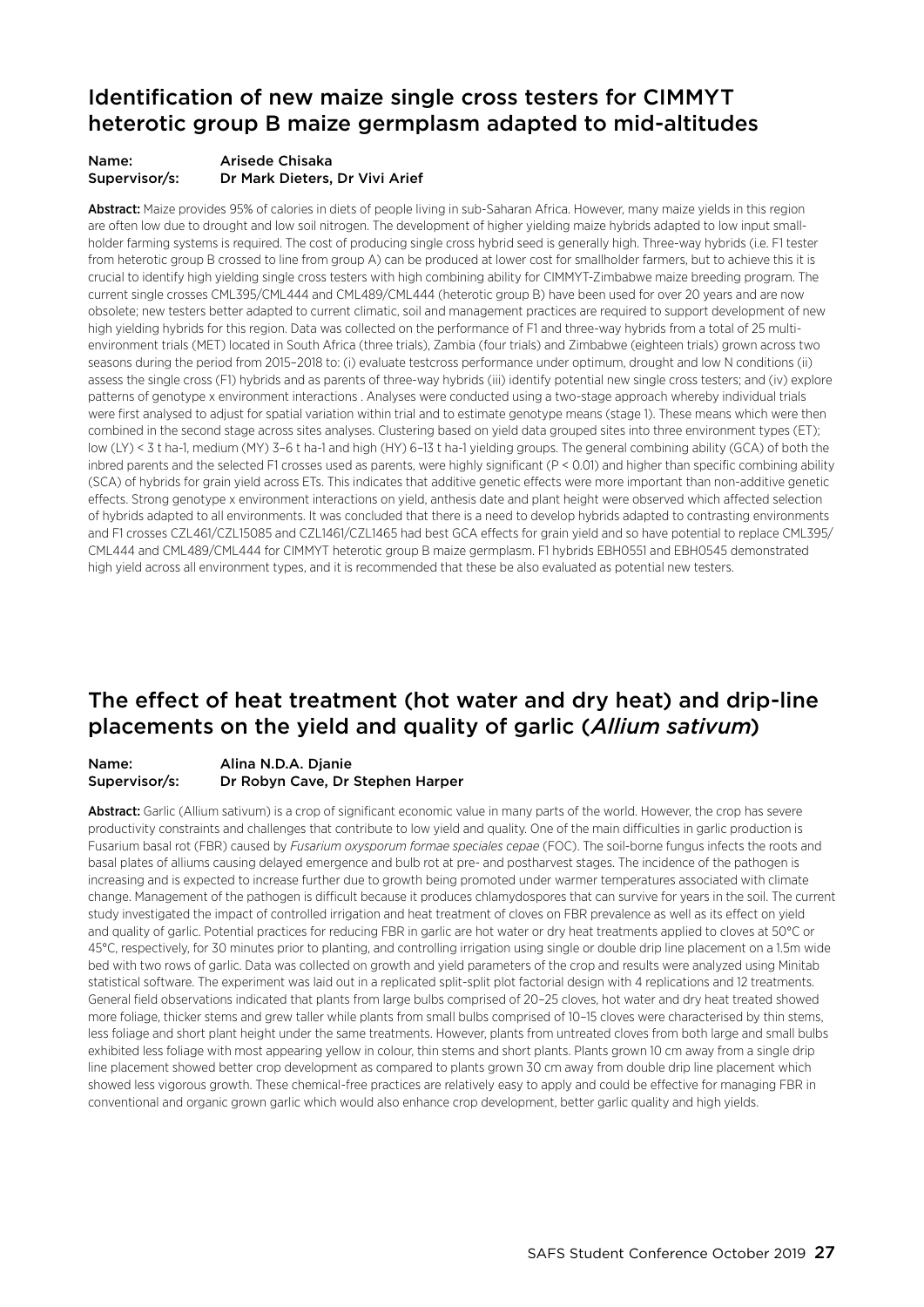### The effect of air nanobubble in distilled water on the growth of hydroponic lettuce

| Name:         | Yimeng Li     |
|---------------|---------------|
| Supervisor/s: | Dr Robyn Cave |

Abstract: Maintaining oxygen levels in the nutrient solution of hydroponic systems, particularly those using the deep flow technique (DFT), is essential for root uptake of water and nutrients, and cellular respiration. However, more frequent, extreme, and longer heatwaves, as a result of climate change, are posing a threat to outdoor hydroponic growers because of oxygen levels in the nutrient solution decrease as temperature increases. Low dissolved oxygen (DO) levels can adversely affect growth rates and yield, making it difficult for growers to meet customer's demand. Current strategies for increasing DO include cooling the nutrient solution, introducing ozone or pure oxygen into the nutrient tank. However, nanobubbles could be another effective solution for raising the DO level in the nutrient solution. Nanobubbles (<200nm in diameter) are generated using a nanobubble generator and can exist in liquid for several weeks to several months due to a negative surface charge and high gas solubility in water. This study investigated the oxygen solubility of air nanobubbles (Stoney Series, Nanobubble techbologies, Sydney, Australia) in distilled water at 14–48°C for 12 days and in nutrient solution with pH levels of 5.8 and 6.6 for six days at 22, 30 and 38°C. Compared with distilled water, air nanobubble in distilled water increased the dissolved oxygen concentration of water around 0.64 ml/L at at 22, 30, 38 and 48°C. Over the 12 days, the dissolved oxygen concentration in both liquids gradually decreased, but appeared to be slightly higher in air nanobubble water than in distilled water, particularly at 22 °C. The DO was 9.4ml/L in air nanobubble water and 8.6ml/L in distilled water.The dissolved oxygen concentration in air nanobubble nutrient solution at pH 6.6 was 8.7ml/L, and 8.5ml/L at pH 5.8 after 24 hours at 22 °C. The DO in air nanobubble nutrient solution at pH 6.6 was7.1ml/L, and 3.7 ml/L at pH 5.8 after 24 hours at 30 °C. The DO in air nanobubble nutrient solution at pH 6.6 was 6.6ml/L , and 3.4 ml/L at pH 5.8 after 24 hours at 38 °C Air nanobubble water could be a useful alternative tool for managing DO levels in conventional and hydroponic systems in regions where temperatures and pH are predicted to rise.

### Farmers' perception on pesticide use practices and poisoning in India

#### Name: Paawan Sood Supervisor/s: Dr Severine van Bommel

Abstract: As the title of the research project suggests, this research is aimed at finding out the way a farmer perceives thought about using pesticides and pesticide poisoning which is spreading at a very alarmingly rate. Although, a lot of work has been done on the dangers associated with the use of pesticides, but a very few studies have been carried out on identifying the farmers' perception on pesticide use and poisoning. The reason behind selecting India for this project is that it is my home country. Moreover, the use of pesticide in agriculture has increased to such an extent that without applying pesticides growing crops now a days seems impossible. To explore more about this issue, I planned to conduct a semi-structure interviews of the farmers near by my locality in India. To gather more information on identifying farmers' perception on this issue, a case study on farmers involved in growing cotton crop was selected for the collection of information. The farmers were chosen at random by snowball sampling method. As far as the outcomes of this study are concerned, the exact outcomes are still not known as I am still working on the project. But according to me so far, the preliminary results that have identified from the interviews is that, first, according to the farmers, the main reason for the increased use of pesticides is the changes that are occurring in the environment. Secondly, the lack of support from the government in setting up the low prices for the commercial crops that farmers produce. This was the most common reason given by the farmers that leads the farmers to bear the expenses. At last, the major finding of the study so far which I have come across is that farmers in India are aware of the pros and cons of using pesticides and they are also aware of the solutions that can be implemented to reduce the impacts of the pesticides. To conclude, this study is crucial and will help the government in setting up the policies in favor of the agriculture. Moreover, it will also help in development and implications of the safe and sound strategies to bring the sustainability in agriculture. Also, poisoning from pesticide has become a global problem these days and this study will lay down the basis of further research on this issue and is therefore interesting and worth investigating further.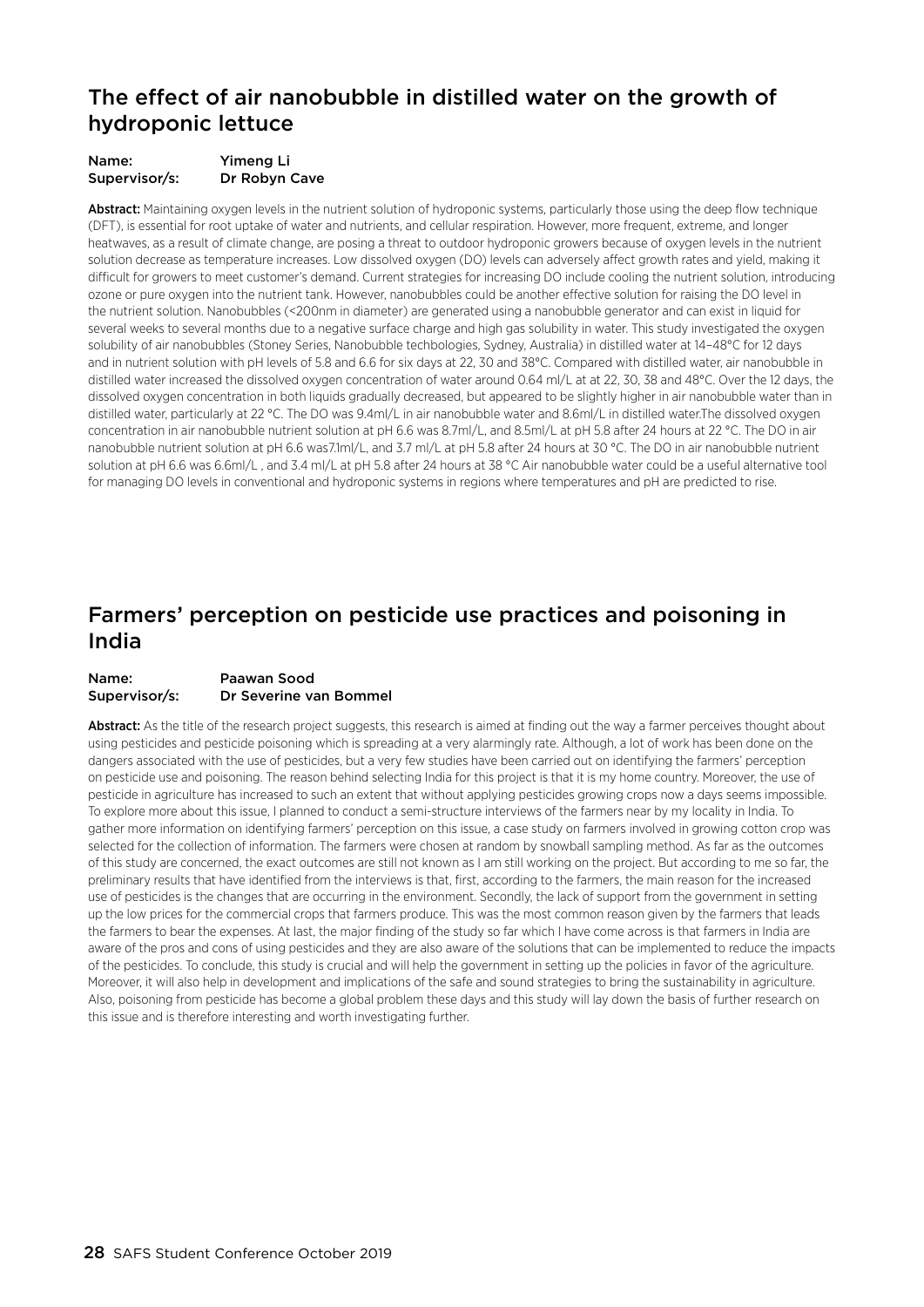### Using pre-treatments to improve seed-based restoration outcomes

#### Name: Liu Shi Supervisor/s: Professor Stephen Adkins

Abstract: In recent decades, a large parts of Australian native habitats has been cleared for the purposes of agriculture, graze and other human activities, which certainly resulted in a series of the environmental issues, such as soil erosion and soil degradation. As a result, habitat restoration has been attracted attention by more and more people nowadays. However, directly sowing as one of the main revegetation methods exists low germination rate and dormancy problems; meanwhile, soil seedbank as a source for the subsequent plants generations have a majority of unwanted weed seeds that compete nutrients and interfere with revegetation species. Therefore, the objectives of present project lie in that finding out the ideal approaches to improve seed-based restoration outcomes, assessing how different pre-treatments can affect seed germination and exploring revegetation trial of species richness and density in soil seedbank. Two native grass species, *Lomandra longifolia* and *Lomandra hystrix*, due to long germination time was selected to do pre-treatment test in Petri dishes via approaches, seed priming, leaching, scarifying and combination. A total of 8 pretreatments group was incubating in 25/15°C, dark and full light condition to explore its germination. In terms of soil seedbank trial, collecting soil samples from a previous revegetation trail, then combined it with pot media and maintained with irrigate water. After 8 week period observation, *L.hystrix* had improved germination results compared to control group as well as *L. longifolia*; it also found out that *L. hystrix* with pre-treatments mainly germinating around the third week, both species seed has fungi problem impacting seed viable. Moreover, there were 24 different species currently found in soil samples, which had exotic weed and native plant species. Consequently, by this project, it could have a better understanding of how to overcome seed dormancy and improve germination, as well as potential soil seedbank size, compositions and diversity, which be useful and meaningful for further restoration programs.

### Encapsulated probiotics using a double emulsion and the impinging aerosols method in thickened skim milk and yogurt

| Name:         | Shivi Li                        |
|---------------|---------------------------------|
| Supervisor/s: | <b>Professor Bhesh Bhandari</b> |

Abstract: Palm oil and alginate are encapsulation materials that can potentially improve the survivability of probiotics after heat treatment. This study mainly focused on the survivability of pasteurised and unpasteurised encapsulated probiotics in skim milk and yogurt over a 4-week storage at room temperature and 4˚C. Two strains of probiotics used in this study are *Lactobacillus rhamnosus*  GG (LGG) and *Bifidobacterium animalis* subsp. *lactis* (Bb-12). The double emulsion method employed sodium caseinate solution and palm oil form a water-in-oil-in-water (W,/O/W<sub>2</sub>) emulsion. Probiotics were dissolved in sodium caseinate solution as W<sub>1</sub> and sodium caseinate solution performed as W $_{\rm 2}$ . Based on the double emulsion method, W $_{\rm 2}$  was replaced as a mixture of sodium caseinate solution and alginate solution in the impinging aerosols method. Then, an aerosol of alginate-containing double emulsion forms cross linking when exposed to another aerosol of CaCl<sub>2</sub> solution. Microcapsules were incorporated into thickened skim milk and yogurt and went through pasteurisation process (75˚C, 30s). The number of viable probiotics, pH of milk and yogurt, size of microcapsules were checked weekly during the storage. The structure of microcapsules was also observed under microscope. It was found that encapsulated probiotics did not survive the pasteurisation since no desired colonies grew on agar plates. However, probiotic movement inside the microcapsules was observed under microscope. It is possible that these probiotics were viable but nonculturable (VBNC) after heat treatment. The loss of microcapsules during pasteurisation processing and dilution may also be a factor due to microcapsule stickiness. Another problem is due to the contamination occurred throughout the experiment, which can possibly inhibit probiotic growth and affect the results. Further research should find out more about the culturability of probiotics. It is also essential to find a fully aseptic environment to prepare samples to avoid any contamination.

### How does Australian pork taste? A project to improve the flavour of pork for Asia-Pacific consumer

Name: Jia Wen Tey Supervisor/s: Dr Eugeni Roura

Abstract: Unavailable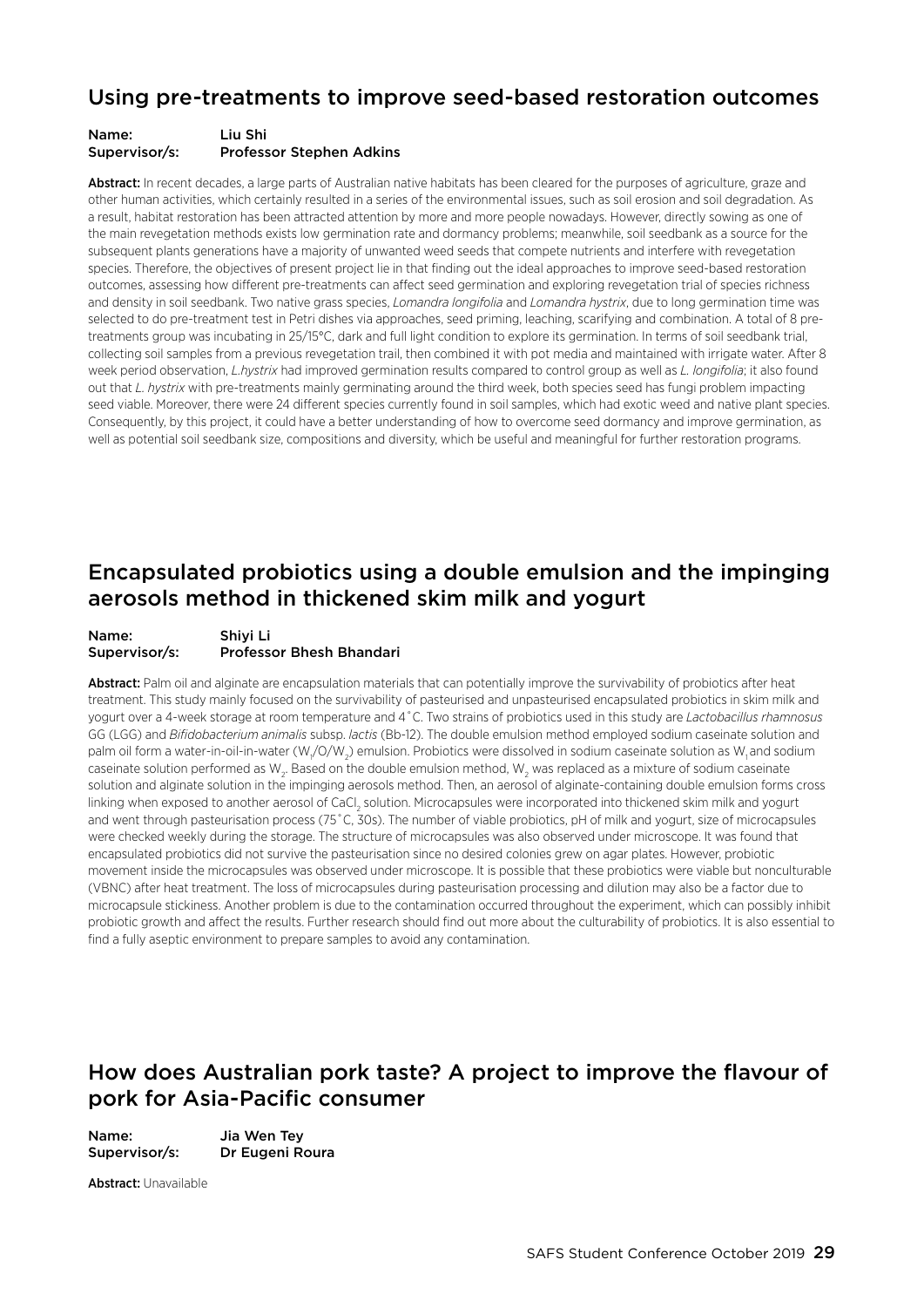### New product development of bushfood confectionery: Desirability and commercial viability

Name: Thomas Hay Supervisor/s: Professor Melissa Fitzgerald

Abstract: Unavailable

### 3D printing Sea Cucumber

#### Name: Kang Wei Cher Supervisor/s: Dr Sangeeta Prakash

Abstract: This research study is about 3D Printing of food using Sea Cucumber as the main source of the medium. The addition of hydrocolloids and water will be necessary to achieve the texture that will suitable for printing while also being pleasing for the consumer to consume. Sea cucumber is used in this study as it is a source of protein that is rarely consumed in the western diet even though it contains high levels of protein, essential amino acids, vitamins and minerals and has been seen to have medical properties. The reason for this study is to reduce the overall food waste, food that does not meet the suitable requirements are usually discarded, by researching the technique of 3D printing and further understanding this method of processing we will be able to repurpose food that once would have been thrown away and turn it to something pleasing for the consumer.

Dual-nozzle 3D printer was used in this study to analyse the printability of the different formulation of sea cucumber mixtures created. The rheological properties of the mixtures were tested to identify the different gelling properties to find the most suitable hydrocolloid to use for this research. The sensory attributes were tested by a texture analyser on the raw sea cucumber samples and a printed sample to identify if there was any significant difference between the raw product and the printed samples, this was also to identify if there is any difference in the hydrocolloids used between the samples. Colorimeter was used to figure out if the colour of the product would change after the processing steps were completed.

From the several tests done using different type and combination of hydrocolloids, it is concluded that a mixture of kappa and iota carrageenan at a ratio of 40:60 at a total hydrocolloid content of 2% with the addition of 0.5% calcium chloride would create a gel structure that was stable enough t be 3D printed. The most suitable setting on 3D printer was also identified with the printing speed being 10mm/s for a nozzle diameter size of 1.2mm and the extruder temperature at 45˚C.

The findings from this study have provided a better understanding of 3D printing of seafood which was not investigated previously and shows the different types of hydrocolloids that are usable and how it affects the texture of the printed sample. This knowledge can be useful for the food processing industry and can help maximise the overall yield and reduce food wastage.

### The characterisation of the Bunya nut and its functional properties for new product development

Name: Joseph Nastasi Supervisor/s: Professor Melissa Fitzgerald

Abstract: Unavailable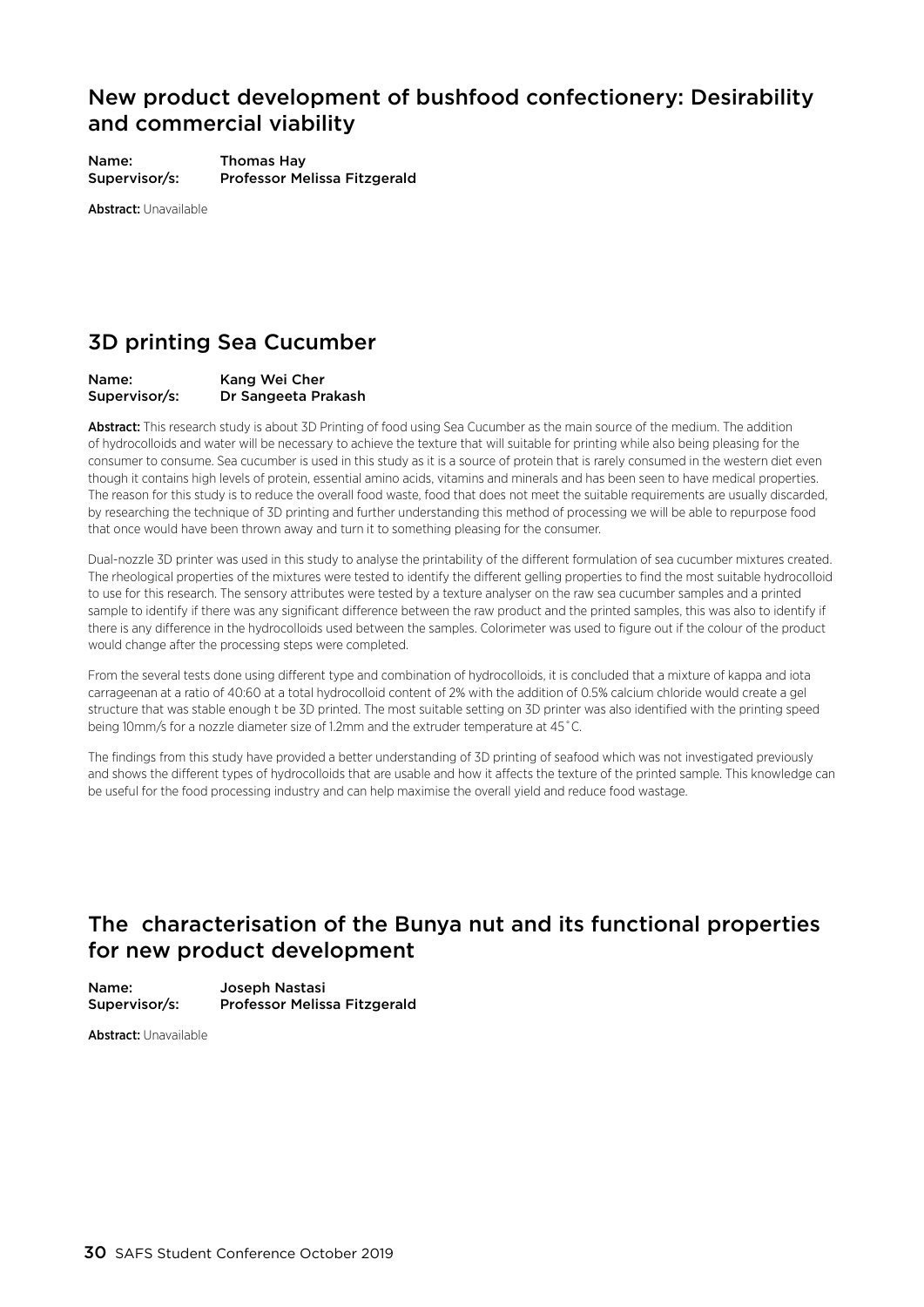### Effect of carotenoids content and 430-nm LED array photosensitisation on inactivation of *Aspergillus flavus* and aflatoxin B1 formation in maize

Name: Rafael Jose Nguenha Supervisor/s: Dr Yasmina Sultanbawa

Abstract: Unavailable

### Genome analysis of the cheese fermenting bacterium Lactococcus

Name: Mengfan Cao Supervisor/s: Professor Mark Turner

Abstract: Unavailable

### Investigation into stress in the cheese fermenting bacterium Lactococcus

#### Name: Wen Shi Supervisor/s: Professor Mark Turner

Abstract: *Lactococcus lactis* is an economically important primary starter culture bacterium used in a variety of cheese fermentations. During food processing, the environment around the bacteria may change, such as the availability of nutrients and variation of physical conditions such as heating and drying. An important adaptive mechanism of bacteria is to synthesise alter the level of intracellular second-messenger molecules to adapt to these changes in order to survive or grow better. The cyclic di-adenosine monophosphate (c-di-AMP) is a bacterial second-messenger found in most Gram-positive bacteria including *Lactococcus* which affects cell growth, cell wall metabolism and resistance to different stressors such as salt and antibiotics (Commichau et al. 2018). Previous studies in our laboratory identified a strain (OR1), which contains a very low c-di-AMP level and is highly sensitive to the cell wall acting antibiotic cefuroxime (CEF). In this project, to identify the reason why OR1 is highly CEF sensitive, I plated this strain onto agar containing inhibitory levels of CEF and isolated CEF resistant colonies. These were confirmed as being suppressor mutants since they retained CEF resistance following subculture in media not containing CEF. Dilution drop plate and disk diffusion assays were used to confirm CEF resistance. Resistance to lysozyme and autolysis assays were also carried out to determine general changes to the cell wall structure. All suppressor mutants were less autolytic than the parent OR1, however variability to lysozyme resistance between strains was observed. Genomic DNA from 6 CEF resistant suppressor mutants was purified and submitted for whole genome sequencing using the Illumina NovaSeq platform. Upon receiving the whole genome sequencing results, the gene(s) which have mutated will be identified. The results will provide insight into how c-di-AMP affects cell wall structure and antibiotic resistance which has implications for controlling bacteria in food fermentations and disease control.

#### Reference

Commichau, FM, Gibhardt, J, Halbedel, S, Gundlach, J & Stulke, J 2018, 'A delicate connection: c-di-AMP affects cell integrity by controlling osmolyte transport', *Trends in microbiology*, vol. 26, no. 3, pp. 175–185.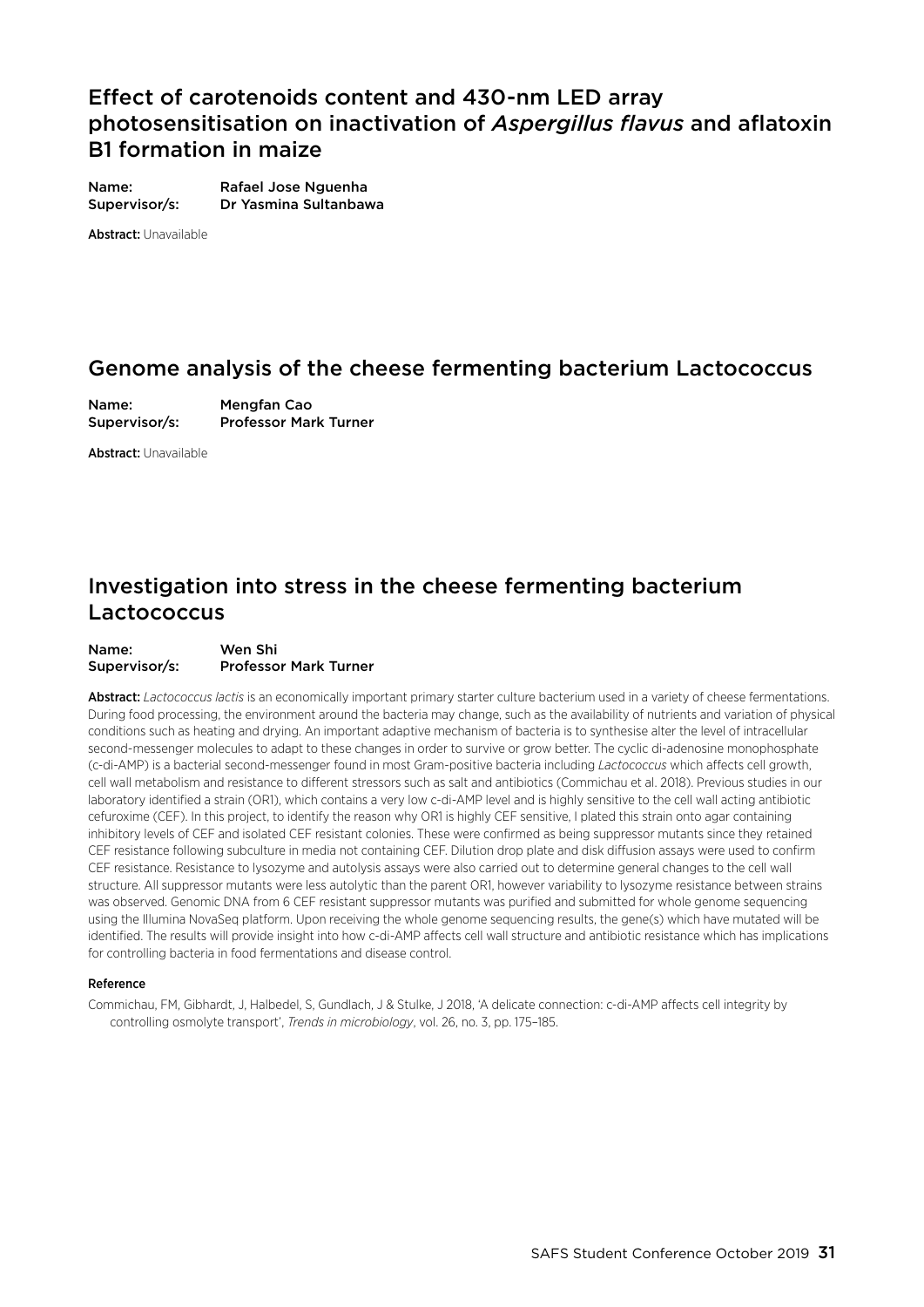### Comparing the quality of different rice varieties from the wet season in Queensland grown on research station

Name: Runzhe Li Supervisor/s: Professor Melissa Fitzgerald

Abstract: Unavailable

### Comparing physical qualities of rice grown in North Queensland

Name: Xing Xin Supervisor/s: Professor Melissa Fitzgerald

Abstract: This program is to detect some physical properties of rice grown in North Queensland. Four different species are in tested. They are treated with different factors that may infect the quality. Planting density, nitrogen amount and the time for fertiliser are controlled to see if some physical properties are influenced. Viscosity, Amylose amount, protein content and Q-sorter are tested. According to the final results, an optimal environment for rice grown in a specific spot may be found.

### Survival of probiotics in the localised microenvironment of 3D printed food

Name: Wei Li Supervisor/s: Professor Bhesh Bhandari

Abstract: Unavailable

### Multiple-foaming properties of milk

Name: Yu-Jen Lu Supervisor/s: Mr Minh Thao Ho

Abstract: Unavailable

### Acid gelation of camel milk

Name: Jiadi Zhao

Supervisor/s: Mr Minh Thao Ho

Abstract: Unavailable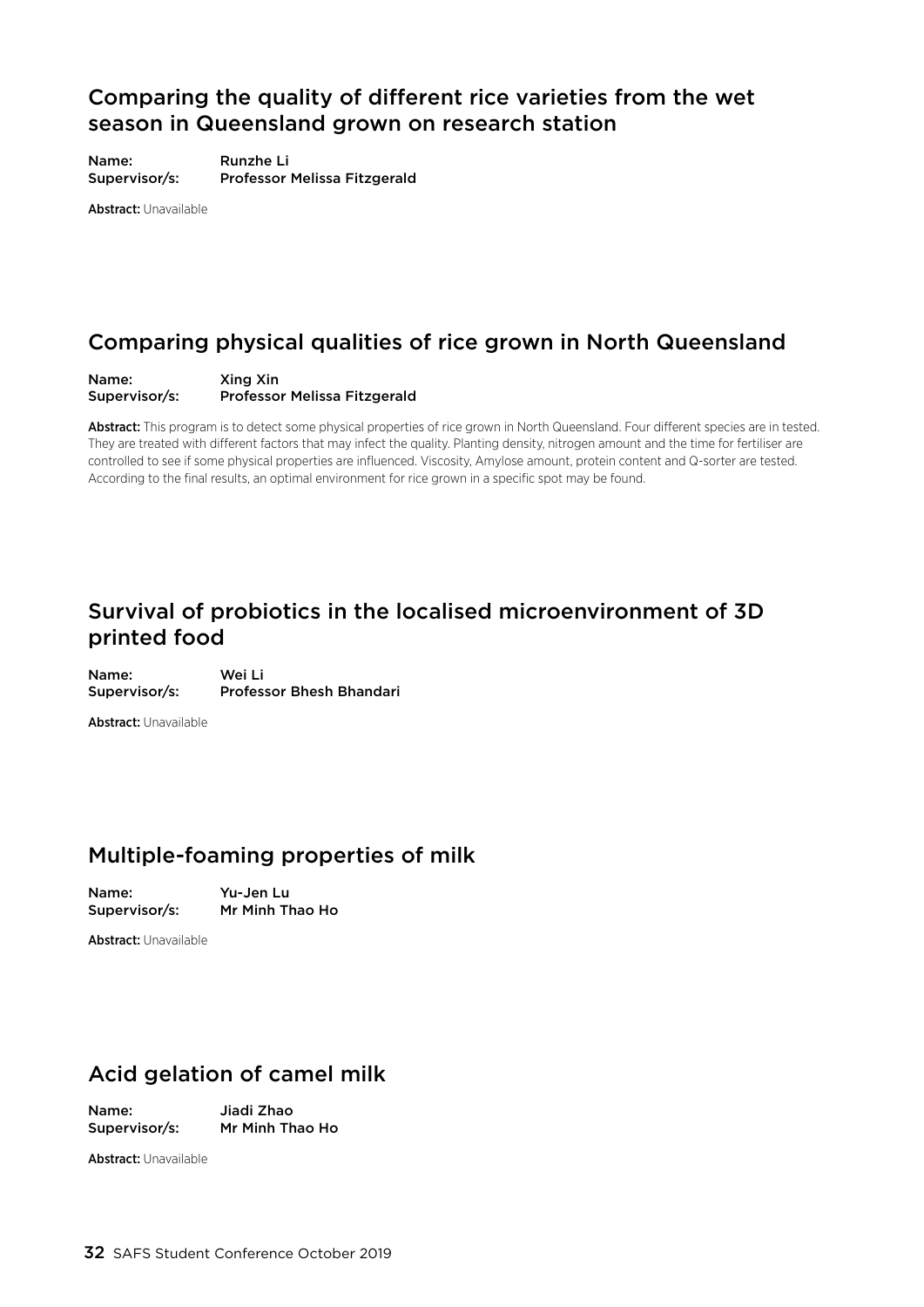### Effect of heat and pH-treatment conditions on properties of rehydrated whey protein powder

Name: Jinlei Zhu Supervisor/s: Mr Minh Thao Ho

Abstract: Unavailable

### Defining the texture of the food by 'softness' and 'stickness' and industrial methods

Name: Ruiliang Fan Supervisor/s: Dr Sangeeta Prakash

Abstract: Unavailable

### 3D printing of broccoli and pumpkin seed

Name: Kirti Mittal Supervisor/s: Dr Sangeeta Prakash

Abstract: Unavailable

### 3D printing of French fries from potato and tapioca starch

Name: Yuanyuan Xie<br>Supervisor/s: Dr Sangeeta I Dr Sangeeta Prakash

Abstract: Unavailable

### The development of *Nannochloropsis* sp. in food area

Name: Yixiao Wu Supervisor/s: Dr Yasmina Sultanbawa

Abstract: Unavailable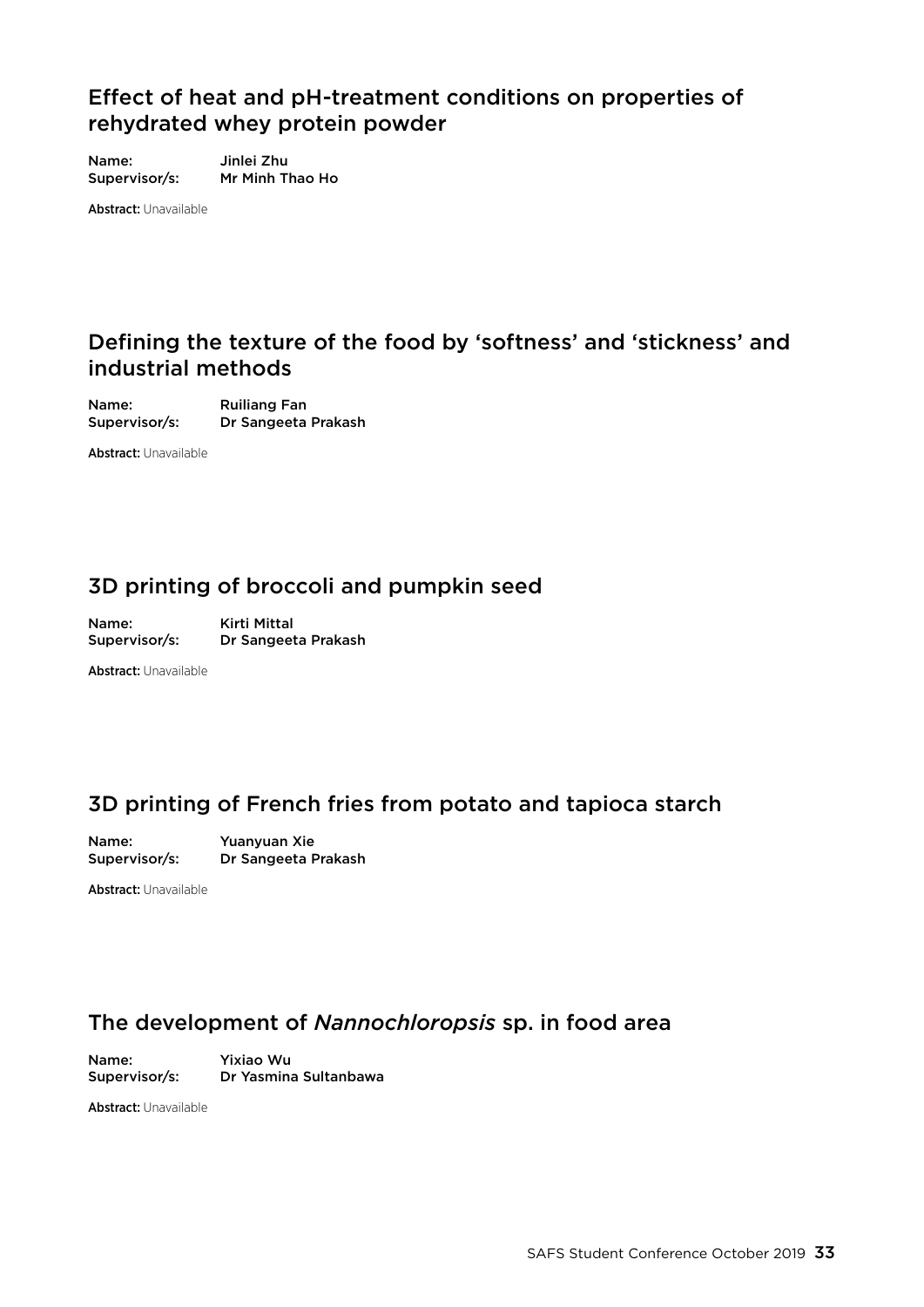### Interaction of polyphenols with soluble dietary fibres

Name: Shanmugam Alagappan Supervisor/s: Dr Sushil Dhital

Abstract: Unavailable

### Prevalence of endophytes in macadamia plants in Australian nurseries

#### Name: Julie Sosso Supervisor/s: Dr Olufemi Akinsanmi

Abstract: Macadamias are a delicious, high value tree-nut crop endemic to subtropical Australia yet grown worldwide. Problems for this expanding global industry are looming as commercial orchards are experiencing escalating incidences of pathogen-induced crop losses. In order to ascertain the pathogen pathways in macadamia plants, this project focussed on establishing the baseline fungal endophytes or microbiome within root, stem and leaf tissues of healthy 3-month-old seedlings and potted 18-month-old open pollinated H2 (Hinde) plants. Using traditional laboratory culturing techniques, culture characteristics and sequencing of the internal transcribed spacer (ITS) region of the cultured fungi, the identity and diversity of the fungal genera in the plant tissues was established. Data analysis comparing plant age and fungal endophyte composition revealed nine fungal genera in seedlings and 26 in the potted plants. Fungal endophyte diversity in seedlings was higher in the stem than root and leaf tissue. In the potted plants grown in two different potting media, endophyte diversity differed between the plant parts with leaves showing the greatest diversity. Key findings suggest a wealth of endophytic diversity exists within young macadamia plants. Known latent pathogens such as the Botryosphaeriaceae family and Phomopsis/Diaporthe genera are present in young, healthy, nursery-grown plant tissue and are therefore considered to be acquired vertically from the seed. However, the results suggest horizontal acquisition of fungal endophytes from the environment is the most likely pathway of most endophytic colonisation of macadamia plants. This new baseline information contributes to our overall understanding of how the endophytic community could influence emerging disease trends. In addition, because <1% of fungal endophytes are culturable under laboratory conditions, further studies using Next Generation Sequencing will ascertain overall community diversity of both culturable and non-culturable endophytes.

### Effects of nitrogen fertiliser on growth and nodulation of *Millettia pinnata*

#### Name: Celina Lim Supervisor/s: Associate Professor Brett Ferguson, Ms Lisa Xian

Abstract: *Pongamia pinnata,* also known as *Millettia pinnata* (and commonly known as pongamia) is a hardy tree native to Northern Australia and southern Asia. The seeds of pongamia produce oil suitable for biofuel production, which has led to interest into developing the tree into a renewable energy source. As pongamia is a legume tree, it can fix atmospheric nitrogen through a symbiotic relationship with rhizobia bacteria. This project investigates the growth of pongmia under different amounts of nitrogen and whether the ability to fix nitrogen can translate to reduced nitrogen fertiliser usage, therefore, minimising environmental impact. Pot trials were conducted in the glasshouse using pongamia saplings, which were irrigated with 100 mL of nitrogen free fertiliser solution 2–3 times a week. The saplings were treated with an additional 0 mM, 2 mM, or 15 mM potassium nitrate. These same treatments were repeated with saplings inoculated with rhizobia. Chlorophyll content, chlorophyll fluorescence, stomatal conductance, photosynthetic rate, shoot height, shoot and root biomass, nodule number, and leaf nitrogen content were measured and compared to indicate overall performance of the plant. Preliminary results show pongamia saplings, which were not inoculated with rhizobia and were fertilised with 15 mM of potassium nitrate, grew the tallest and had the highest chlorophyll fluorescence and relative chlorophyll content. Higher chlorophyll content and fluorescence implies greater capability for photosynthesis and growth. Saplings inoculated with rhizobia and fertilised with 2 mM of potassium nitrate were the shortest in height and had the lowest chlorophyll fluorescence and relative chlorophyll content. In addition to the glasshouse experiments, the chlorophyll content, chlorophyll fluorescence, stomatal conductance, leaf nitrogen content and soil macronutrients were measured from four mature pongamia trees located at unique sites in South East Queensland over the course of the project. These sites include the UQ St Lucia campus, UQ Gatton campus, Graceville and Toowong. Initial findings show the St Lucia pongmia tree, UQ1, had the highest relative chlorophyll content and chlorophyll fluorescence. It is hypothesised that the macronutrient content of UQ1 soil might also be higher than the other sites and the nitrogen content of its leaves might also be higher. The data gathered from both the glasshouse experiment and mature trees may prove useful in future research to develop pongmia into a renewable and environmentally benign energy crop.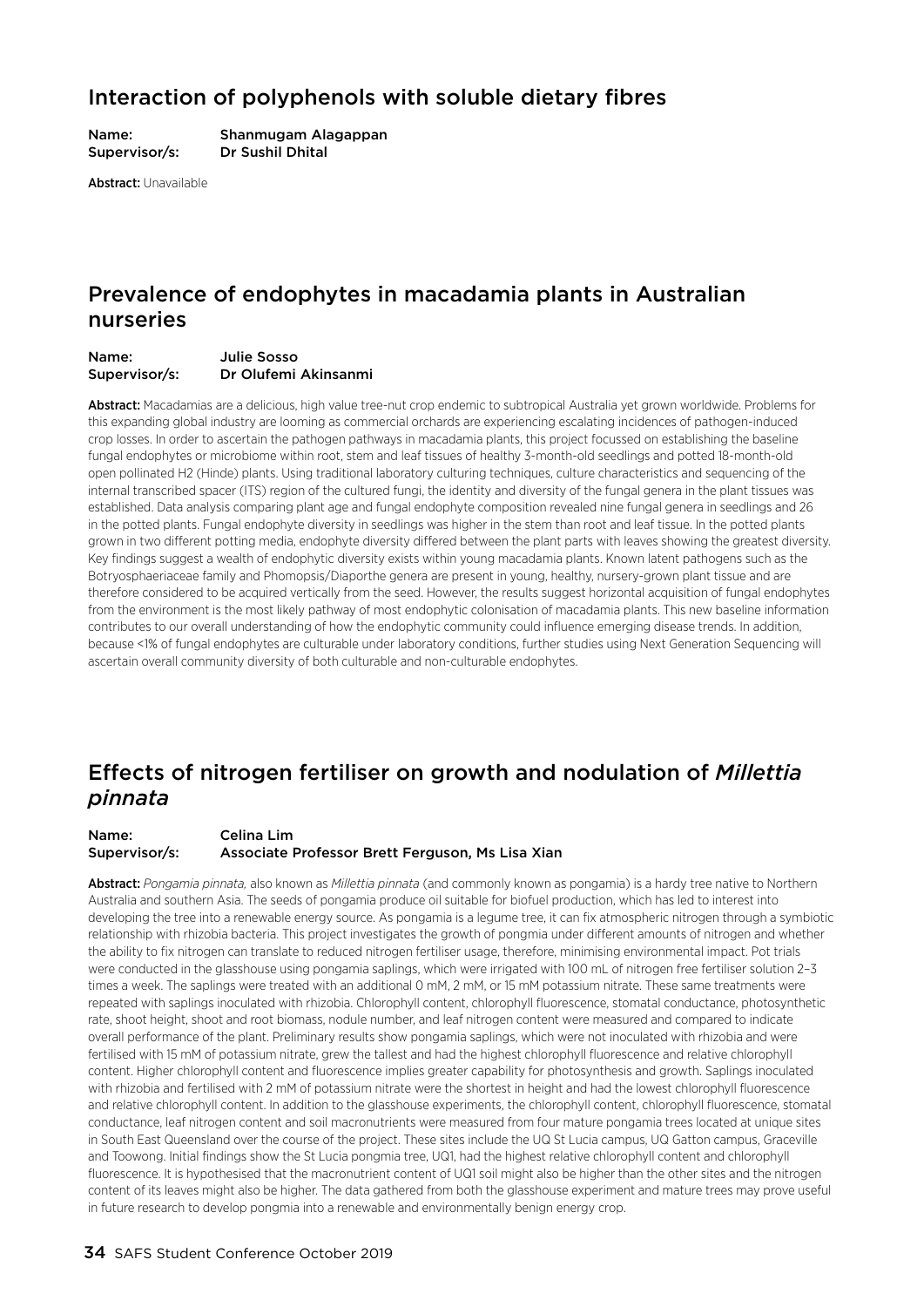### Induction of Novel CLE peptide Hormones in response to pathogen infection of *P. vulgaris*

#### Name: Alexandria Mattinson Supervisor/s: Associate Professor Brett Ferguson

Abstract: CLAVATA3/EMBRYO SURROUNDING-related (CLE) peptide hormones are involved in an array of plant signalling pathways that regulate and optimise development in response to biotic and abiotic stimuli. CLE peptides have also been identified in the genomes of non-plant organisms such as mycorrhizae and plant-parasitic nematodes. This research aimed to identify and functionally characterise novel CLE peptide signals involved in plant pathogen infection response. *Phaseolus vulgaris* (common bean) seedlings were infected with the soil-borne pathogens *Macrophomina phaseolina, Sclerotium rolfsii, Sclerotinia sclerotiorum* and *Phytophthora capsici*. Following infection, root and shoots were harvested, and expression of the complete family of CLE peptide encoding genes of *P. vulgaris* (46 total) were assessed using qRT-PCR. Bioinformatic analysis of the four pathogen's genomes were also conducted to identify potential CLE peptide encoding genes.

Techniques for culturing the *M. phaseolina, S. rolfsii,* and *S. sclerotiorum* fungi on Potato Dextrose Agar media, and *P. capsici* on V8 media were implemented, and novel and efficient usage of Japanese Millet as a transfer medium to infect the *P. vulgaris* seedlings was developed and refined. Initial studies also identified that disease symptoms for *P. vulgaris* infected with *S. rolfsii,* and *S. sclerotiorum*  appeared within four days post inoculation, before which is an ideal time point to harvest and analyse CLE peptide expression levels. It was found that *M. phaseolina* and *P. capsici* are not suited to the Millet inoculation method, and thus require future re-evaluation. These results are important for developing effective pathogen inoculation techniques for legume molecular and physiological research, and this research offers new insight into the role of CLE peptides and infection responses in legumes.

### Identification, genetic characterisation and phylogenetic analysis of CLE peptides in algae, mosses and chickpea using bioinformatics tools

#### Name: Arzoo Supervisor/s: Associate Professor Brett Ferguson, Dr April Hastwell

Abstract: CLAVATA3/ ENDOSPERM SURROUNDING REGION- related (CLE) peptides are short peptides which have been detected in plants controlling the meristematic cell division. CLE peptides have roles in short and long-distance signalling mechanisms but their functionality is not yet well understood. Even more limited knowledge of CLE peptides of algae, fungus, nematodes and mosses. In this research project, CLE peptides have been identified in lower plants such as algae and bryophytes in order to understand their origin and mechanism in controlling cell proliferation. The CLE peptides identified from *Arabidopsis thaliana*, soybean and lotus were used to located similar peptides in algae, mosses and chickpea. The typical CLE-peptide contain 3–4 domain which includes a signal peptide, variable region, the CLE domain and C-terminal domain out of which CLE domain is the conserved sequence predominately used for gene identification. Software, bioinformatics tools and databases such as BLAST, NCBI, Phytozome, PhyML, Clustal W, MEGA and Geneious were used to locate the CLE peptides encoding genes of these species. The CLE domain and signal peptide were located using known CLE peptides as query sequence against the whole genome of the plant species. 30 CLE peptide- encoding sequences were identified in chickpea containing all the four domain of peptide. CLE peptides were identified from two moss species *Physomitrella patens* and *Selaginella* with 20 CLE peptides- encoding genes which were generally smaller in length but contained a similar in structure. However, the CLE-peptides obtained from moss species had less sequence conservation in comparison to the higher plant CLE peptides except for the conserved CLE domain. The results obtained were further used to construct multiple sequence alignment and subsequent phylogenetic trees of the sequences. The trees were examined for the identification of the homologous or orthologous genes. Examination of the tree will explain the evolution of types of CLE peptides which will help in understanding the function in further studies.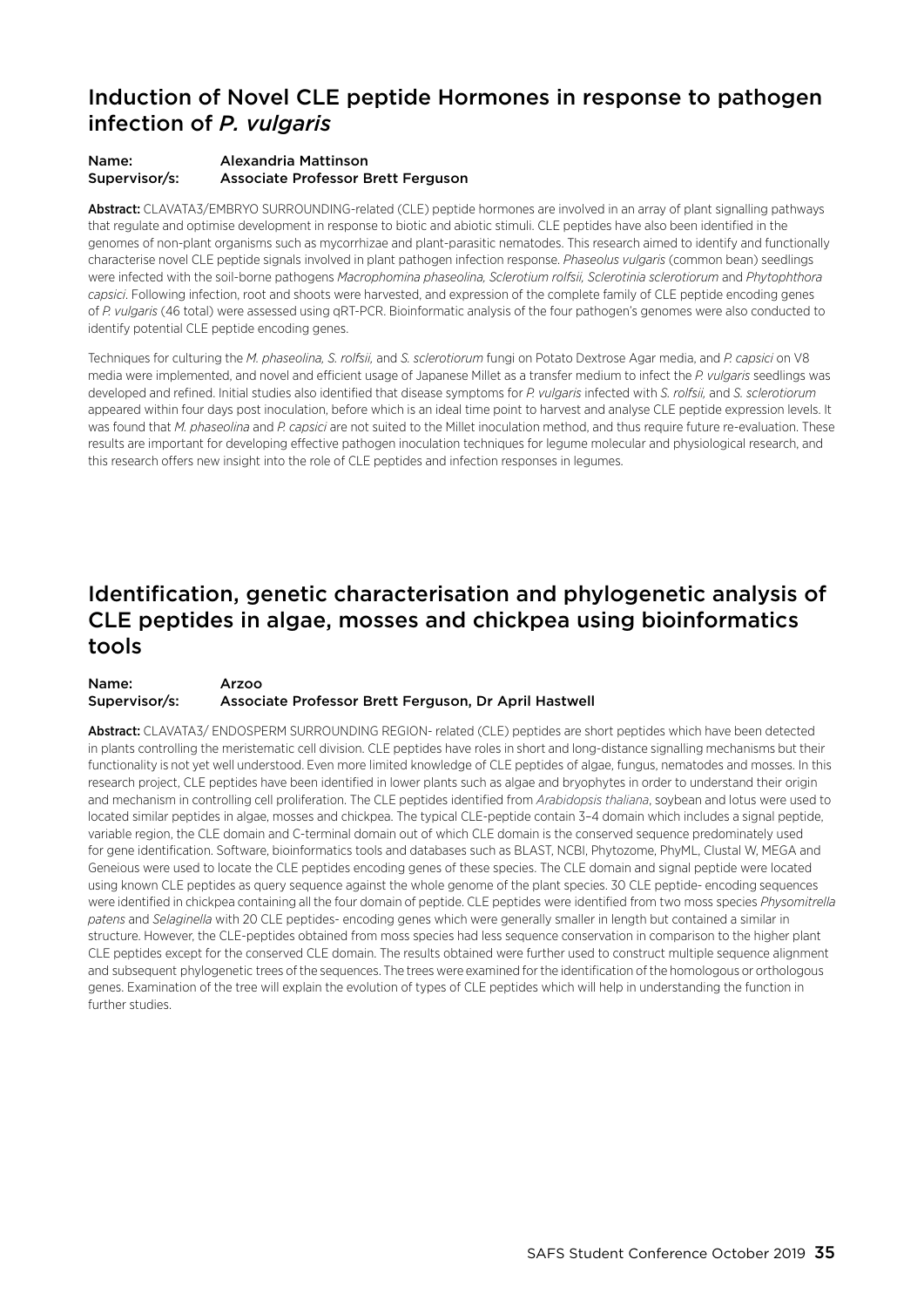### Relationship between Fusarium crown rot resistance and drought tolerance at gene levels in wheat and barley

#### Name: Zhouyang Su Supervisor/s: Professor Chunji Liu, Professor Elizabeth Aitken

Abstract: Fusarium crown rot is a common disease of wheat and barley in cereal-growing regions worldwide and it can bring about yield reduction and economic loss. The impact of this disease is highly environmentally dependant with significant yield losses only observed where soil moisture becomes limiting late in the growing season. To date, the impact of this disease has been addressed through management practices such as inoculum reduction and rotation into non-host crops. Management techniques only provide a partial solution and so it is critical to improve resistance to this disease in wheat and barley varieties through breeding. Previous work has identified and mapped several sources of partial genetic resistance to different chromosomal regions. The mechanisms underpinning these resistance loci are yet to be discovered; however, given the link between drought stress and Fusarium crown rot severity, one hypothesis is that these loci might confer improved resistance through improved drought tolerance. Therefore, the aim of this study is comparing gene expression responses during infection in isogenic plants differing for presence or absence for one of three resistance loci with known responses which provide drought tolerance. Global differential gene expression and gene ontology enrichment analyses were performed on previously produced transcriptomic data comparing resistant versus susceptible near isogenic lines in barley and wheat. Results from this analysis suggest several gene functions related to drought stress were enriched in both resistant and susceptible isolines. In a targeted, complementary approach, expression patterns for a subset of genes with known drought tolerance function were observed to test if they were induced more highly in resistant compared to susceptible lines. Drought tolerance related genes were found to be more highly expressed in the resistant wheat line carrying the 3B locus while in barley these genes were more highly expressed in the susceptible isolines lacking the 4H and 1H resistance loci. These results provide preliminary indication that resistance provided by the 3B resistance locus in wheat may be mediated through drought tolerance mechanisms whereas this may not be the case for the barley resistance genes tested. Further study into how the 3B resistance locus interacts with drought tolerance mechanisms will help shed light on the relationship between Fusarium crown rot and drought stress and guide future breeding approaches.

### Impact of Rootstock on early growth in macademia

| <b>Name:</b>  | <b>Yiyang Xiao</b> |
|---------------|--------------------|
| Supervisor/s: | Dr Craig Hardner   |

Abstract: Unavailable

### Assessing pathogenicity of *Fusarium oxysporum* on watermelon

#### Name: Yang Ang Supervisor/s: Professor Elizabeth Aitken, Dr Jay Anderson

Abstract: Fusarium wilt of watermelon, caused by *Fusarium oxysporum f. sp. niveum*, is one of the most pervasive soilborne pathogens all over the world. There are considerable impacts of Fusarium wilt on watermelon production annually and great economic losses are caused in many countries. Pathogenic isolates of *Fusarium oxysporum f. sp. niveum* can generate effectors called *Secreted In Xylem*, which can be detected in the xylem sap of host. It has been confirmed that *Secreted In Xylem* genes play an essential role in *Fusarium oxysporum f. sp. niveum*. Therefore, the hypothesis that there are correlations between the *Secreted In Xylem* genes of isolates of *Fusarium oxysporum f. sp. niveum* and different watermelon varieties has been tested in this paper. The root dipping method has been used to inoculate five unknown Fusarium fungi on cultivars Sugar Baby, Charleston Gray and SP-6. After 3 to 4 weeks, the symptoms of plants were assessed and tissues were cultured to confirm the presence of *Fusarium oxysporum f. sp. niveum* by Koch's postulates. Based on the differences in virulence, these five isolates were categorised into race 0, 1, 2 and 3. The results could be beneficial to study the profile of the *Secreted In Xylem* genes in watermelon-infecting strains.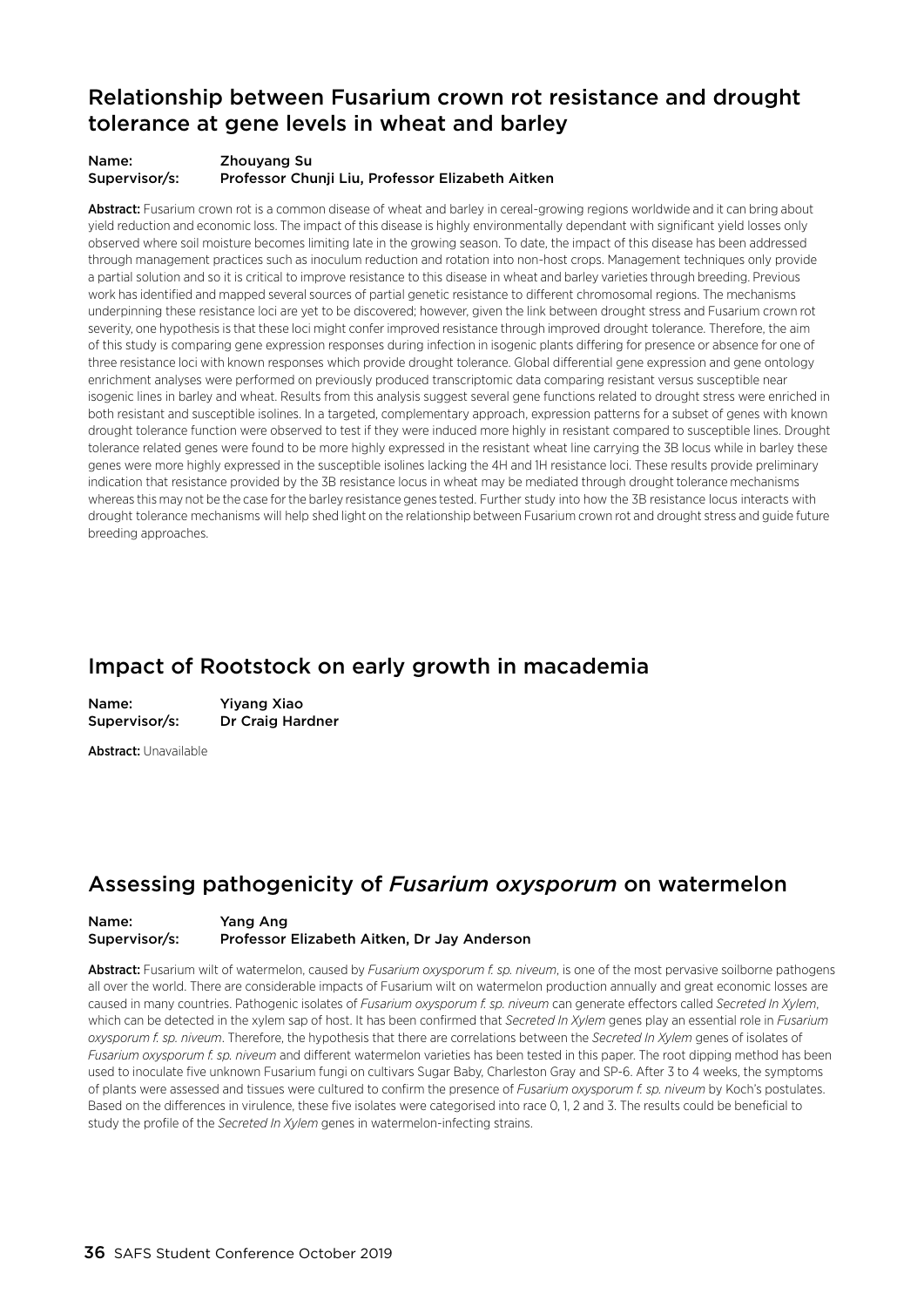### Analysis of SIX gene expression of endophytic *Fusarium oxysporum*

#### Name: Shubhdeep Kaur Supervisor/s: Professor Elizabeth Aitken

Abstract: Fusarium wilt is the most devastating disease of banana caused by the fungal pathogen *Fusarium oxysporum*. *Secreted in Xylem* (*SIX*) genes present in the *F. oxysporum* genome have been associated with the pathogenicity. The differences in *SIX* gene profile between different host specific forms of *F.oxysporum* allows *SIX* genes to be useful targets for molecular diagnostics. However, *F. oxysporum* can also be endophytic, where it is found in plants without causing disease. These endophytic strains may possess *SIX* genes. This project is looking at two main aims; firstly to identify the strains of endophytic *F. oxysporum* that possess *SIX* genes and secondly to look at the *SIX* gene expression of endophytic *Fusarium oxysporum in planta* and comparing that with the *SIX* gene expression of pathogenic *F. oxysporum*. Endophytic *F. oxysporum* obtained by culturing asymptomatic banana plant tissue onto nutrient media was grown on potato dextrose broth (PDB). Standardised spore suspensions were prepared for these endophytic isolates, as well as for a known pathogenic strain of *F. oxysporum*, from the PDB cultures. Glasshouse grown banana plants (3-months post tissue culture) of cultivar Williams Cavendish were inoculated by dipping roots in the spore suspension of each isolate; additionally a set of plants with no *F. oxysporum* treatment were used as negative controls. Fourteen days after inoculation the plants were harvested and RNA extracted from the roots. There were six plants for each treatment group: five endophytic and one pathogenic *F.oxysporum* and negative control. The expression *in planta* will provide indication whether *SIX* gene expression is relevant for host colonisation even in endophytic interactions. Studies are ongoing using RT-PCR to determine such. This will further help in understanding what mechanisms are important in plant-pathogen interactions and potentially assist in controlling the threat to banana industry by such a devastating disease of Fusarium wilt.

### Characterisation of a series of endophytic Fusarium species on Banana plants

#### Name: Zhendong Liu Supervisor/s: Professor Elizabeth Aitken, Dr Jay Anderson

Abstract: *Fusarium oxysporum* is a species of Ascomycete fungi which is pathogenic to a wide range of plant hosts. However, different *formae speciales* of *Fusarium oxysporum* can only parasitise particular plants. The host range of the different special forms is related to the presence of different *Secreted in xylem* genes. *Fusarium oxysporum* and other *Fusarium* species can also colonise plants endophytically. Fungi that have been isolated from plants and cause no obvious disease symptoms are recognised as endophytes. However, whether they have any influences on the plant is still unknown. This research utilised root dipping method to inoculate a series of Fusarium fungi on William banana plants and observed how the plants' growth. Control groups included plants inoculated with water only and those inoculated with the banana specific pathogen *Fusarium oxysporum forma specialis cubense*. The aim was to determine how selected endophytic *Fusarium* isolates will influence plants and provide a general hypothesis of their physiological effects. At last, the fungi will be re-isolated from the plants and their DNA will be tested with *Secreted in xylem* primers to verify the Koch's postulates.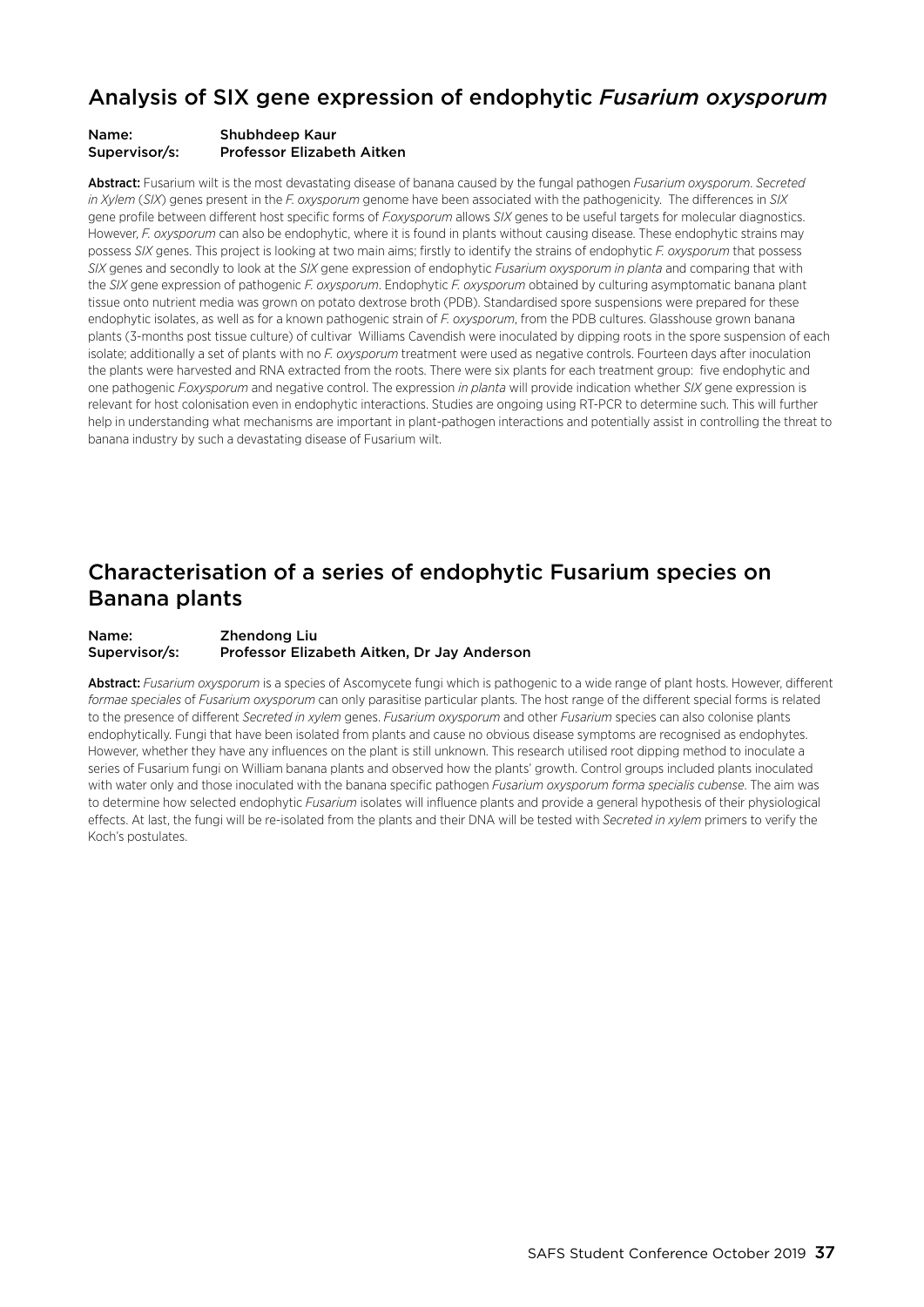### The role of *SIX7* gene in *Fusarium oxysporum* f.sp. *cubense* subtropical race 4 for virulence towards Cavendish banana

#### Name: Xiangyu Ni Supervisor/s: Professor Elizabeth Aitken, Dr Andrew Chen, Dr Donald Gardiner

Abstract: *Fusarium oxysporum* species are fungal pathogens that cause wilt disease on many essential crops. *F. oxysporum* isolates are grouped into formae speciales (f. sp.) according to the specificity of hosts. *Fusarium oxysporum* f. sp. *cubense* (Foc) is the pathogen causing banana wilt disease and divided into four races based on the specificity of host cultivars. Isolates within Foc race 4 is further classified into 'tropical race 4' (TR4) and 'subtropical race 4' (STR4) groups. TR4 causes disease on Cavendish in tropical conditions, whereas STR4 cause disease in subtropical conditions. Pathogens deliver effectors to modulate plant's immunity system and facilitate establishment. The Secreted In Xylem (SIX) proteins are effectors realised by *F. oxysporum*. Of the 15 *SIX* genes confirmed in *F. oxysporum* formae speciales, 9 *SIX* genes have been detected in the genome of Foc TR4 and Foc STR4. Among these *SIX* genes, *SIX7* is only detected in Foc STR4, not identified in Foc TR4. It is hypothesised that the different virulence of Foc TR4 and Foc STR4 relates to the secretion of SIX7 effector protein. This experiment is aimed to investigate the role of *SIX7* gene in the virulence of STR4 by analysing the *SIX7* knockout mutant. Limited work has focused on the full genome sequencing of Foc STR4. Alignment of amino acid sequences showed that Foc STR4 *SIX7* shows 90 % identities with that of *F. oxysporum* f. sp. *lycopersici* (Fol). The sequences of two-section untranslated regions (UTRs) of Foc *SIX7* were obtained by PCR amplification of 57 pairs of primers designed on that of Fol. The knockout vector is designed on the vector *PZPnat1* with nourseothricin acetyltransferase and aminoglycoside phosphotransferase as two selection markers. The *SIX7* knockout mutant will be obtained by agrobacterium-mediated transformation and be screened with diagnostic primers. This experiment is currently focusing on the construction of the knockout vector. After identification of successful *SIX7* knockout, the Foc STR4 mutant will be inoculated on the banana plantlet. This study will provide some clues and tools for further research on the mechanism of *SIX7* gene in regulating virulence of Foc STR4. The *SIX7* knockout mutant can be further labelled by fluorescent proteins to study the role of *SIX7* gene in plant–fungus interactions.

### Impact of low and high temperature on the physiological characteristics and yield of rice under aerobic conditions

#### Name: Yongshen Wu Supervisor/s: Dr Jaquie Mitchell

Abstract: Rice is susceptible to extreme temperatures during the young microspore stage and flowering stages. Both low (<17°C) and high (>35˚C) temperatures may result in increased spikelet sterility and hence reduce the rice grain yield. Furthermore, rice grown under aerobic conditions tends to exacerbate spikelet sterility compared to permanent water, however limited research has been conducted examining the physiological response of genotypes under such conditions. The hypothesis of the project was that genotypes that were tolerant to low-temperature conditions were also tolerant to high-temperature conditions and are able to maintain transpiration during low- temperature exposure. To address this hypothesis, four objectives were examined: 1. the genotypic response to high temperature stress at heading stage and whether spikelet sterility was exacerbated; 2. whether genotypic differences in transpiration existed in warm and low- temperature conditions and determine the physiological basis for this (biomass); 3. whether the low-temperature tolerant genotypes maintained high transpiration compared with sensitive genotypes when exposed to low temperature during young microspore stage; 4. whether those low temperature tolerant genotypes were also tolerant to hightemperature under aerobic conditions. This study utilised four experiments conducted under controlled temperature glasshouse conditions to explore the relationship between temperature and physiological traits of 6 genotypes grown under aerobic conditions.

The average spikelet sterility of 6 genotypes was 48.6%, 16.1% and 7.5% when exposed to low- temperature at YMS and hightemperature at flowering compared to ideal-temperature, respectively. Significant genotypic differences existed for spikelet sterility in each temperature regime. YUA15=V037 produced low sterility (22.4%) at YMS, but relatively high sterility under high temperature at flowering (33.4%). 2MML-2171 was identified as relatively stable across temperature treatments.

Daily water use ranged from 39.5 - 77.7 ml/day differing significantly among genotypes in low- temperature treatment and was on average 48% lower than under warm conditions (114.7ml/day). Average daily water use was significantly associated with above ground biomass in the (warm r=0.83\*\*) and low-temperature (r=0.75\*). Average daily water use was positively related to SS% (r=0.83\*\*) in low-temperature and the change in biomass from YMS to in low-temperature (r=0.79\*) and warm (r=0.87\*\*). Furthermore, spikelet sterility was positively associated with leaf conductance in low temperature (r=0.81\*\*). In summary, 2MML-2171 was the tolerant genotype for both low- and high-temperature stresses and high daily water use was associated with biomass and change in biomass. In addition, the delay of heading of some genotypes may help them escaped from low- temperature stress. The limitation of this experiment was that underground biomass and leaf area when harvest were not recorded and require further experiment to confirm the relationship between biomass and low-temperature tolerance.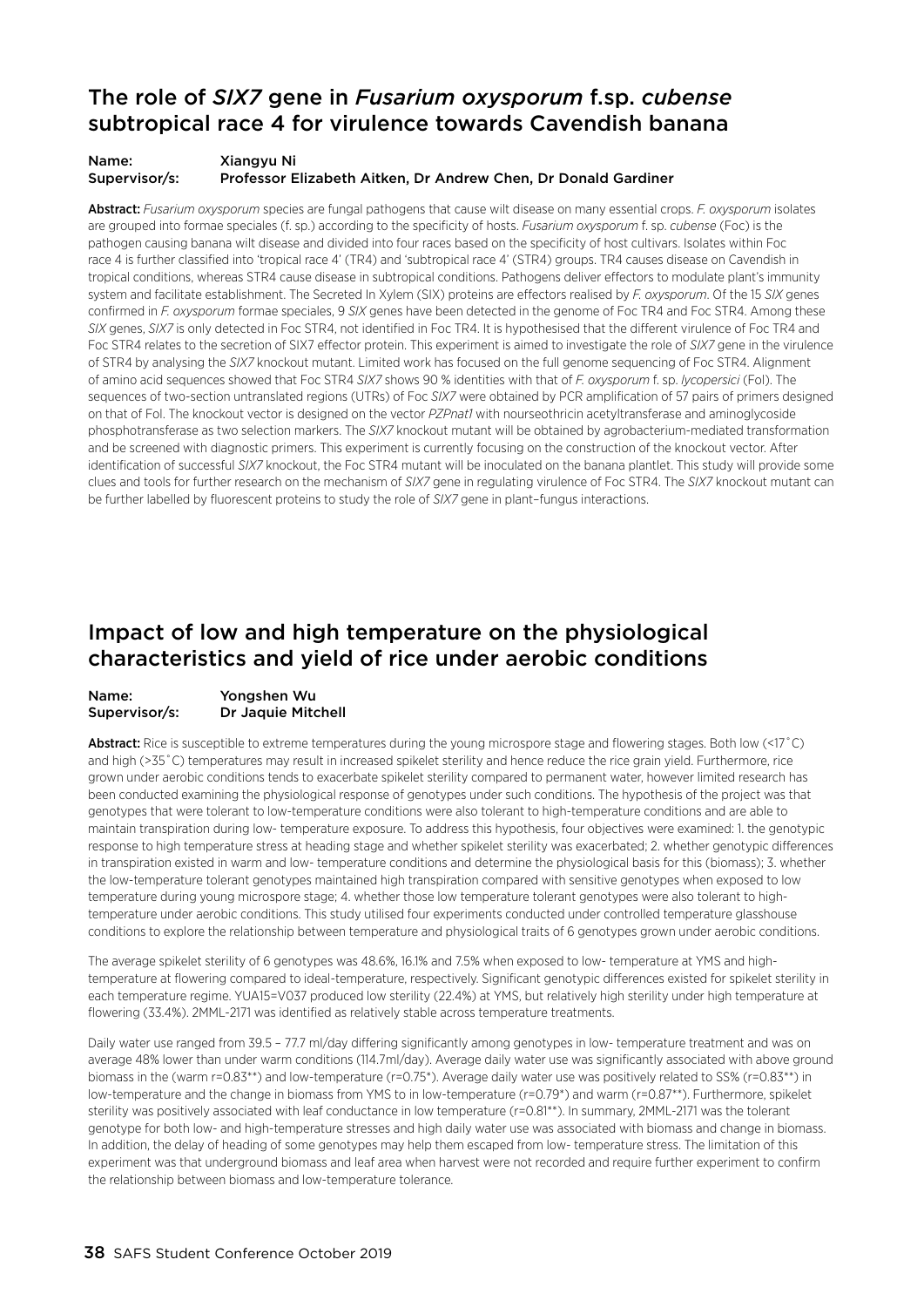### Root angle and early vigour in rice plants under aerobic conditions

#### Name: Xiaolu Zhang Supervisor/s: Dr Jaquie Mitchell, Professor Shu Fukai

Abstract: Producing more rice with less water is a challenge for rice producers in Australia. Aerobic rice culture is a promising watersaving technology provided aerobic adapted varieties can be developed. Early vigour is considered to be one of the key characteristics that determine the successful establishment of crops under direct sowing. Furthermore, deep roots are important characteristics of improving drought resistance and minimising drought, while narrow root angles can lead to deeper roots and higher branching in depth under non-flooded conditions. However, the value of these root morphology and early vigour traits has not been explored for a temperate aerobic environment. The aim of this research was to identify genotypic variation for root angle and early vigour of 282 genotypes of Sherpa/IRAT109. Two experiments were conducted in a glasshouse using the clear pot method. A preliminary pilot experiment was conducted in February to compare root angles and early vigour traits of 12 selected genotypes, which showed genotypic variations in 9 agronomic traits and proved that the clear pot method was an appropriate protocol to utilise for the evaluation of genetic variation of 282 genotypes of Sherpa/IRAT109 in the second experiment. Significant genotypic difference existed for all the traits examined. Heritability was relatively high and ranged from 0.61 for plant height, 0.59 for early vigour and 0.58 for plant biomass, to lower heritability for leaf elongation rate (0.26) and root angle (0.39). Root angle was negatively correlated to early vigour, 3rd leaf breadth, tiller number, days to emergence and biomass, which indicated that rice genotypes with narrow root angle have greater early vigour and wider leaf breadth. Root angle was positively correlated to leaf elongation rate, plant height, leaf number and root number. Early vigour was positively correlated to biomass and the relation between them is significant directly. Seed weight was positively correlated to root angle, as well as to early vigour. The research identified 5 genotypes (602623, 602572, 602550, 602511 and 602553) that had a narrow root angle and high early vigour. Further research on these genotypes needs to be conducted in the field to determine whether these narrow root angle and early vigour genotypes are deep rooting and whether this contributes to the maintenance of high yield potential under aerobic conditions. Furthermore, the information can be utilised and explored further by the rice-breeding program to develop a variety that has adaptation to aerobic production systems in Australia.

### Genotypic variation and relationships among morphological traits contributing to maintenance of rice yield exposed to abiotic stress

#### Name: Orita Faleatua Supervisor/s: Dr Jaquie Mitchell

Abstract: Rice is traditionally grown in flooded and subtropical environments. The issue of water scarcity in Australia hinders the production of rice and aerobic production has been suggested to provide a water-saving opportunity. Two glasshouse experiments are underway to investigate the early vigour (leaf area development) and root cone angle (root system) attributes of diverse rice genotypes under both ideal and low temperatures regimes. The objective was to identify the most and least vigorous genotype(s) under low temperatures in an aerobic system. The experiments are yet to be completed but results so far have demonstrated genetic variation exists for root cone angle, visual early scores and leaf elongation rate. Indicates genetic variation in both root angle and early vigour. Under ideal conditions, cone root angle ranged from 63o – 116o with genotypes IRAT109, LANGI and YDP14=V044 demonstrating the narrowest angles. The advantage of narrow angle encourages deeper growth depth to access underground water banks. Genotype MML-2257 demonstrated the highest visual scores and leaf elongation rate. Genotype MML-2219 showed the smallest reduction in LER after exposure to cold temperatures which suggest they are cold tolerant. Cold tolerance genotypes can improve the development of rice under low temperatures and improve yield. The trait information can be utilised by rice breeders to develop genotypes more adapted to grow in aerobic conditions to help utilise Australian rice production.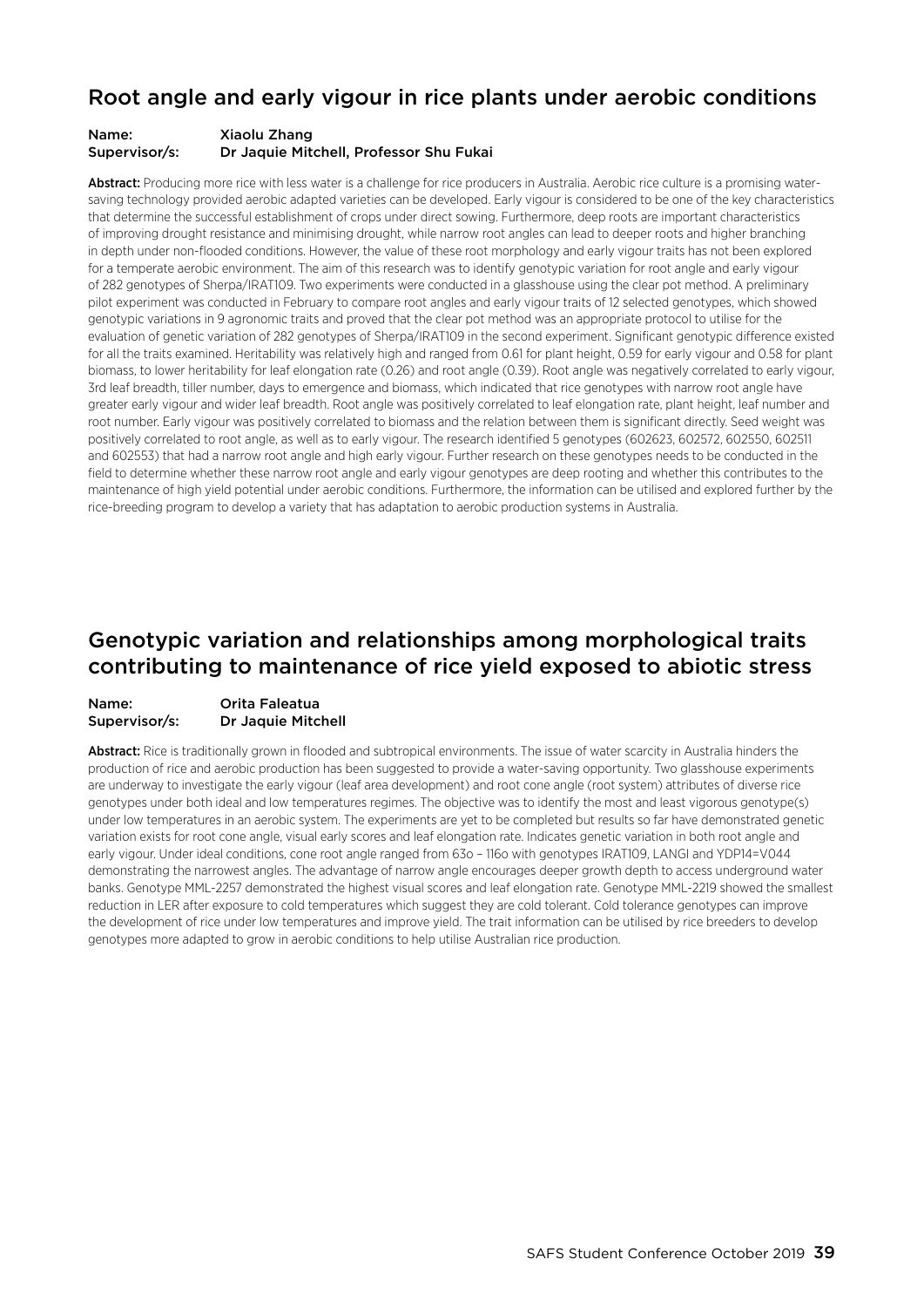### Physiological mechanisms contributing to low-temperature tolerance under aerobic conditions

#### Name: Rui Yan Supervisor/s: Dr Jaquie Mitchell, Professor Shu Fukai

Abstract: Low-temperature stress at the young microscope stage in rice (Oryza sativa L.) leads to a high percentage of spikelet sterility and reductions in grain yield. Genotypic differences exist for low temperature stress which can be exploited to improve rice yield stability in a temperate aerobic production environment. However, it remains unclear what physiological mechanisms contribute to low-temperature tolerance under aerobic system. One hypothesis tested was whether genotypic differences in leaf transpiration exist under low temperature and if so whether maintenance of transpiration was associated with low temperature tolerance. Experimentation is underway, to investigate the performance of 19 genotypes grown under aerobic system in two controlled temperature experiments to explore the mechanisms associated with low temperature tolerance.

The average of leaf elongation rate (LER) was reduced from 4.25 cm/day under ideal temperature to 1.77 cm/day under low temperature. Genotypes susceptible to low temperature tended to have lower LER such as 2174 and Tachiminori at 1.20–1.40 cm/day compared to tolerant Lijianghegu (2.38 cm/day) and Sherpa (2.33 cm/day). Under low temperature the average of daily water use ranged from 51.25 ml per day (2179) to 137.68 ml per day (2122) and was 30% lower than under ideal temperature conditions (ranged from 61.90 ml to 188.75 ml per day). Except M205 and Sherpa, the reduction of daily water use of low temperature tolerant (ranged from 93.26 ml to 59.64 ml per day) was significantly higher than other genotypes (p<0.05).

Thus, low temperature had an impact on rice transpiration and LER. All genotypes had reduced growth under low temperature stress, however, genotypes that have previously been identified as low temperature tolerant genotypes had higher LER and consumed significantly less water under low temperature stress. The experiments are still ongoing, but preliminary results have demonstrated that low temperature tolerant genotypes use more water than the susceptible genotypes when exposed to low temperature under aerobic system. Further research to examine the relationship between transpiration and floral traits in relation to low-temperature aerobic conditions is required.

### Management of invasive Navua sedge (*Cyperus aromaticus*) using competition and simulated herbivory interactions of Humidicola grass (*Brachiaria humidicola*) and Rhodes grass (*Chloris gayana*)

Name: Abhishek Soni Supervisor/s: Dr Shane Campbell, Dr Dhileepan Kunjithapatham

Abstract: Interspecific competition represents a noteworthy role in managing invasive weeds. Interactions of simulated herbivory under different densities can alter the outcome of the competition effect. Therefore, such studies can help in acclimatising a better management plan for invasive weeds. Navua sedge has been a growing concern for pacific tropical areas including North Queensland where it has evaded into pastures, cane farms, bushwalks. Navua sedge is highly competitive which throttles pasture species by establishing monospecific strands within a short period. It affects the pasture carrying capacity and beef industry of the region. Weed is now controlled by spraying Glyphosate, Paraquat, Halosulfuron etc. which are, however, not reassuring measures because tiny seeds produced by older strands of weed remain dormant and intact from herbicides below the surface. Whereas, underground rhizomes also escape from chemicals and keep reproducing new plants asexually. Earlier research denoted competition from Humidicola grass effective in weed seed reduction. Considering Rhodes grass's biomass generation and resistance to grazing, it was hypothesised to be more competitive against Navua sedge than Humidicola grass. In a glasshouse experiment, both pasture species were intercropped with weed in pots using replacement series model of five ratios 0%, 25%, 50%, 75%, 100% in two different densities of 16 plants/ pot and 4 plants/pot with simulated herbivory and non-herbivory treatments. Growth parameters as dry root and shoot biomass, maximum root and shoot length, tillers, crown diameter, number of flowers were recorded. Rhodes grass was more competitive than Humidicola grass in both grazed and non-grazed high densities. Rhodes grass recovered quickly after herbivory and produced more biomass than Humidicola grass. The highest weed biomass reduction was observed under non-herbivory and high-density conditions when intercropped with Rhodes grass. However, herbivory reduced the competition effect and an early and intense flowering was observed in weed. This may be linked to exudates secreted from grassroots having potential growth-enhancing effects. Since the weed has established densely in some areas, therefore, seed interactions and relative cropping should also be verified for further authentication of competition effect.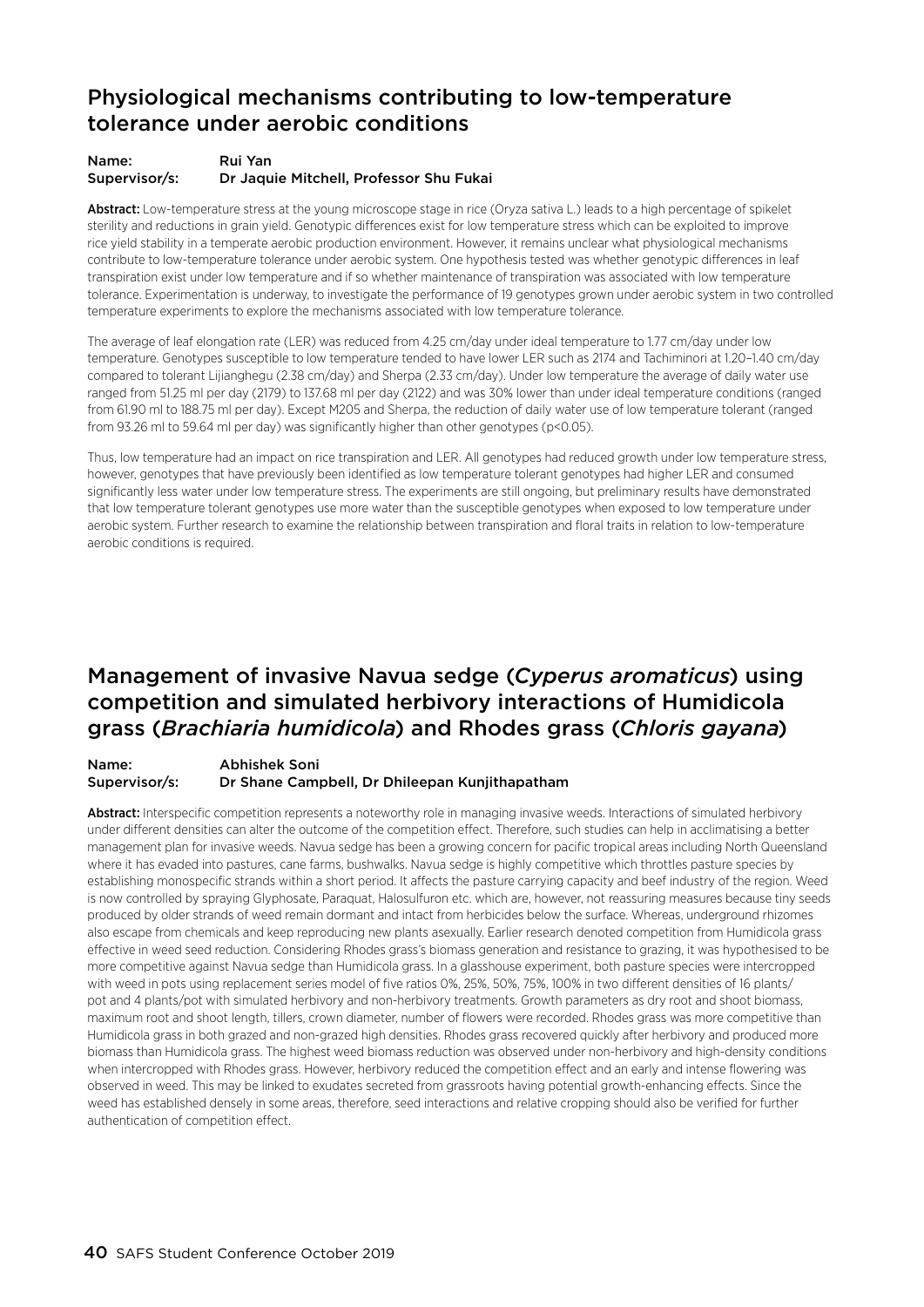### Isolation and characterisation of the core bacterial taxa associated with banana

| Name:         | <b>Chengxi Huang</b> |
|---------------|----------------------|
| Supervisor/s: | Dr Paul Dennis       |

Abstract: Banana is an economically important fruit crop around the world. The microbiome of the banana is an essential factor of its overall health. The purpose of this project is to isolate and characterise some common banana bacterial endophytes, as well as investigate its interaction with various *Fusarium oxysporium* strains in vitro. The primary isolation of the bacteria was performed at the beginning of the project. Tryptic Soy Broth, MacConkey agar and Yeast mannitol medium were used to cultivate the fast-growing bacteria, the gram-negative lactose fermenting bacteria and the *Rhizobium* species respectively from a single banana plant. The 16s sequencing was used to identify those isolated bacteria. After identification, several bacteria isolates were selected for further characterisation because they are commonly presented in banana microbiome according the previous research of our research team. The bacteria were tested for several characteristics including phosphate solubilisation, ability of biofilm formation and production of IAA. The dual-culture assay was also performed to investigate the interaction between the bacteria and several pathogenic and nonpathogenic *F. oxysporium*. Here are some of my results. From primary isolation, I have isolated some targeted bacterial endophytes including a *Rhizobium* sp., a *Microbacterium* sp., a *Pseudomonas* sp., a *Novosphingobium* sp., and a *Xanthomonas* sp. The results of the phosphate solubilisation assay indicated that *Pseudomonas* sp. has a strong ability to solubilise the phosphorus in the solid medium. The dual-culture assay is close to completion, we speculate some of the banana endophytes will slow the growth of the *F. oxysporum*. Other tests such as biofilm and IAA are yet to complete. After the completion of my research, my successor will conduct a whole-genome sequence on those bacteria I have isolated, which allows us to understand some important functions of them within the banana plants. This project is a part of big research which investigates the banana microbiome. By understanding more about the banana microbiome, new measures can be developed to optimise the nitrogen uptake of the plant and control *F. oxysporium* f.sp. *cubense*.

### Use of plant growth promoting Rhizobacteria for the biological control of *Phytophthora capsici* in Snap beans (*Phaseolus vulgaris*)

#### Name: Shruti Thapa Supervisor/s: Professor Peer Schenk

Abstract: *Phytophthora capsici* L is soil borne, oomycete causing destructive effect in cucurbits, eggplants, tomatoes and most recently in beans. *P. capsici* in snap beans was observed first in 2013 in Michigan and is seen to cause water-logged lesions on the leaves and stem, blight in the pods, necrosis of branches and leaflets along with gradual decrease in plant growth and productivity. This study is conducted with an aim to understand the growth promoting roles of *Bacillus amyloliquefaciens* (UQ154), *Bacillus velezensis* (UQ156) and *Acinetobacter* spp. (UQ202) and their ability to suppress *P. capsici* in snap beans. To achieve this aim, snap beans are grown in rhizoboxes and treated with the bacterial isolates and then infected with the pathogen. After few weeks of infection, shoot length, root length, fresh weight is assessed to check for growth promoting activities and the antagonist role of bacterial isolates against *P. capsici* along with sporangia and zoospore count is evaluated. Furthermore, to assess pathogen repression, quantitative RT-PCR is carried out on the DNA extracted from the roots of snap beans. The results from measurement of root-shoot length and fresh weight shows slightly more growth promotion in bacterial isolate treated plants than in plants without treatments and the quantitative RT-PCR result will help in pathogen suppression evaluation. This could confirm the role of growth promoting bacteria as biofertiliser and biocontrol agent against this pathogen. Once a plant is infected by *P. capsici,* control is very difficult and time consuming and with chemical fertilisers being very expensive and damaging to environment, hence, studying the roles of these beneficial bacteria could lead to their use as biofertilisers and biocontrol medium to increase plant productivity, become resistant towards the pathogen and solve food crisis in the long run.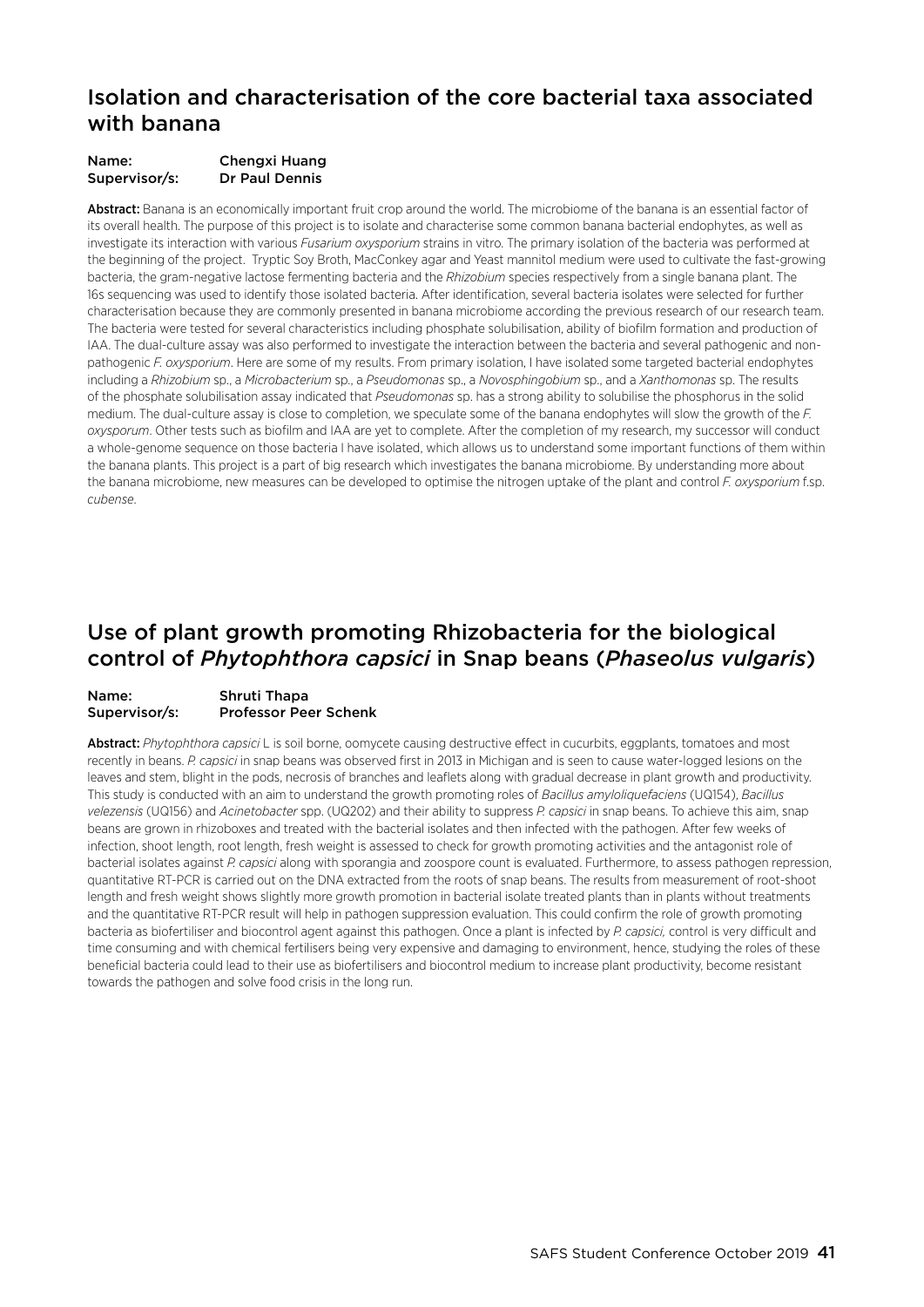### Seed bank dynamics of *Avena sterilis* ssp. *ludoviciana* under different tillage systems practices in the north-eastern grain region of Australia

Name: Sijia Xu Supervisor/s: Professor Stephen Adkins, Dr Mohammad Ali, Dr Alwyn Williams

Abstract: Conventional tillage are widely adopted in the north-eastern grain region (NGR) of Australia to ensure the sustainable agriculture, however, weed issue has been a major problem in conventional tillage applied field, and one of the most prominent winter weeds in the NGR is wild oat (*Avena sterilis* ssp. *ludoviciana*). So far, there is limited study about the effect of different tillage on the growth and population of wild oat in NGR in recent years, this study will help us to understand the seed bank dynamics of wild oat under different tillage systems that are practicing in the NGR, as well as help to identify whether the occasional tillage can help to reduce the population of wild oats. The soil seed bank is measured through the 6-month germination experiment in the trays in the nursery, the growth of different wild oats is studied in the nursery, the growth and population of wild oats with 4 tillage practices (notillage (NT), strategic tillage 1 (ST1), strategic tillage 2 (ST2), conventional tillage (CT)) is conducted in the field in the Crop Research Unit in Gatton. In the soil seed bank study, the total number of the species is recorded. In the nursery wild oat growth experiment, the plant height, tiller number, leaf number, biomass and dry matter are recorded. In the field, the plant height, tiller number, leaf number and the growth stage of wheat are recorded. So far, the data show that there are at least 20 weeds found in the experimental plot, and this plot was wild oat-free. In the first 30 days after the wild oat seeds were introduced into the plot, more wild oat seedlings were observed in the CT and ST2 plot. In the next 30 days, the number of wild oats germination decreased, and more seedlings were found in the NT plot. This means tillage before the broadcast of crops is helpful to the germination of weeds and no-tillage can postpone the weeds emergence. More work will be done in the wild oat growth both in the nursery and in the field to demonstrate if tillage can enhance the wild oat growth. This study shows that tillage can help more wild oats to germinate before the emerge of crops and make more seeds to germinate thus reduce the soil seed bank.

### Identifying pastural species for local soil types for outcompeting and suppressing Fireweed

#### Name: Zhetian Zhang Supervisor/s: Professor Stephen Adkins, Mrs Kusinara Wijayabandara

Abstract: Fireweed (*Senecio madagascariensis*) is one of the national significant weeds in Australia which causes chronic liver damage on livestock, such as horses. This specific toxic chemical is called Pyrrolizidine alkaloids (PA), which gives rise to animal death and low dairy product quality. Fireweed (*S. madagascariensis*) has widely spread in eastern pasture lands of Australia. Thus, it is essential to reduce the population of Fireweed (*S. madagascariensis*) and decline the losses. To achieve this objective, this article aims to figure out a pasture grass species to suppress Fireweed (*S. madagascariensis*) in the Fireweed growing season. Kikuyu grass (*Pennisetum clandestinum*), Couch grass (*Cynodon dactylon*), and Rhodes grass (*Chloris gayana*) are chosen. Seeds filled rate test with X-ray, germination test in incubators, and pot suppression experiment in glasshouse are applied during this experiment. By sawing different pasture grasses with Fireweed in pots separately under 10 different ratio, plants compete and suppress each other. After two months, by measuring the height of shootings, roots, fresh weight, dry weight, and the number of branches, the most competitive plant could be confirmed. For seed-filled rate, Kikuyu grass and Couch grass are fully filled, followed by Fireweed and Rhodes grass which are 96% and 54% respectively. In terms of the germination test, Fireweed and Kikuyu grass both exceed 80% germination rate, which are 87% and 82% respectively. While Rhodes grass is 52%, at the middle of the list. And Couch grass is 10% has the lowest germination rate. The main part experiment is still ongoing, Kikuyu grass and Rhodes grass are two potential competitive grass on prediction based on literature and observation. Once the competitive grass is confirmed, it could be tested in real fields. And if the species is still worked, farmers can suppress Fireweed by growing the species directly without any other applications. It can fulfill the fodder demand and reduce the damage from Fireweed at the same time.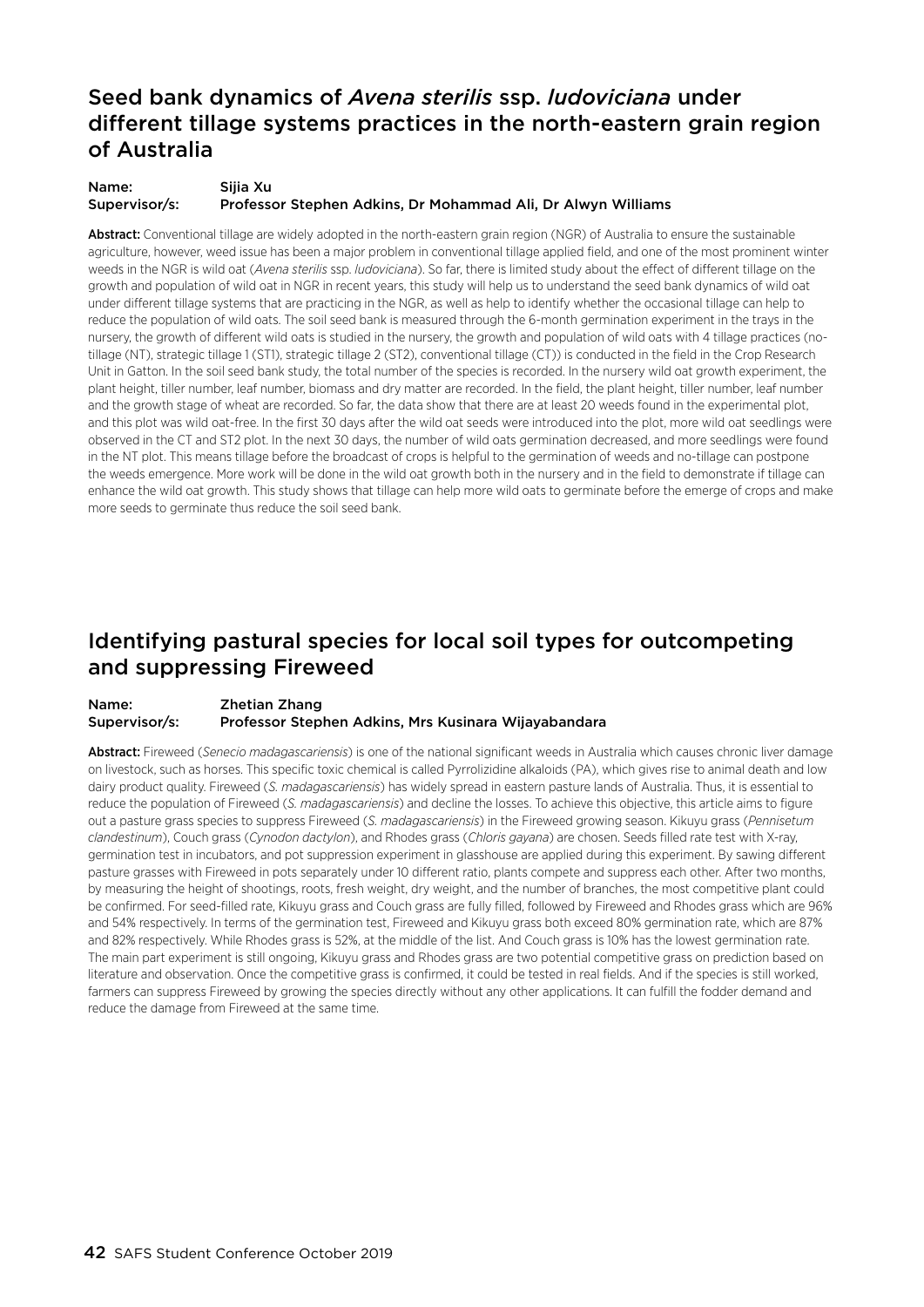### Testing alternative host opuntia species as a potential target for biocontrol agents (*Dactylopius* sp.) previously established in Queensland

Name: . Shamli Supervisor/s: Professor Stephen Adkins, Michael Day, Tamara Taylor

Abstract: Various Cactus species were introduced in to Australia in the late 1700's, for commercial use. Later on, other species were also introduced to Australia, both as a commercial and as ornamental plants. Since then, many cactus species have become environmental weeds by forming dense thickets, which affect both the economy and environment adversely. Consequently, 27 species of cacti have now been declared as invasive weed species in Australia. Cactus biocontrol has been in progress since the 1920s and has resulted in the release of several biocontrol agents targeting many of these weedy cactus species. However, there are still further cactus species present in Australia that have not been targeted for biocontrol, and among these there are some major threats to Australia. In this study we aim to test the existing *Dactylopius* biocontrol agents; cochineal (*Dactylopius ceylonicus* Costa 1835), which is currently used in Queensland as a biocontrol agent for cochineal prickly pear (*Opuntia monocantha* Haw.). In no choice host tests, the development of *D. ceylonicus* was tested on cladodes of various invasive cactus species [viz bunny ears (*Opuntia microdasys*  (Lehm.) Pfeiff.), blind cactus (*O. rufida* (Engelmann.), Wheel cactus (*O. robusta* (J.C wendl.) Pfeiff.) and blind prickly pears (*O. puberula*  (Hort.) Pfeiff.)] and was compared to that achieved on *O. monocantha*, the present target host for *D. ceylonicus*. , Although, previously released biocontrol agents released to control *Opuntia* have been successful, there has not been a dedicated study to determine if any of these released agents will attack any of the other invasive cactus species not previously targeted for biocontrol. This project aimed to test *D. ceylonicus*, the present biological control agent for *Opuntia stricta* and *O. tomentosa*, on the four alternative cacti species. In addition, several other species of Opuntioid cactus that are invasive in other Australian States will be tested for host suitability. This will allow an assessment of whether the currently released Queensland biological agent *D. ceylonicus* will be effective in preventing incursions of invasive *Opuntia* species in the future, and provide information to other States about the present bio control agent.

### Fur seal and sea lion vulnerability and resilience to climate change

#### Name: Azalia Renee Rodriguez Supervisor/s: Dr Nathalie Butt, Dr William Ellis

Abstract: The aim of this study is to understand how fur seal and sea lion (Otariidae) species' future distributions and populations will be affected by climate change, considering both intrinsic species' life history traits and extrinsic environmental threats. Both fur seals and sea lions are sentinels of the marine environment: birth, mortality, and growth rate are linked to oceanographic changes. All Otariidae species categorised as 'vulnerable' and 'endangered' on the IUCN Red List are decreasing in population size. The purpose of this study is to identify Otariidae trait-based vulnerabilities and resiliences to climate change, to inform and develop effective conservation plans. Using RedList data, life-history traits and environmental threats for 20 Otariidae species were collated in a database. I compared across species, ranked threats and assessed vulnerability for each species according to traits relating to reproduction (including body size and generation time), spatial distribution and dispersal (geographical ranges), and habitat niche (food source requirements). I also evaluated climate threats relating to sea surface temperature, sea level rise, ocean acidification, increased ambient temperature, storms/upwellings escalation, and prey distribution. I used Maxent, a species modelling software, to model current distributions and create a 2050 prediction of species distribution, based on observed current distribution and environmental threats. I then used ArcGIS to compile geographic data and distribution maps. Climate change is projected to cause shifts in Otariidae species' ranges; however, while the most common climate change threat to impact Otariidae is an increase in storm intensity, it is unclear if this will be the biggest environmental threat for these species. Overall, the most vulnerable species to climate change are the Galapagos fur seal and Galapagos sea lion, as they are at risk due to lack of suitable nesting area during the intensification of upwellings/storms, temperature sensitivity, and food reductions. The most resilient species, due to a combination of lower climate change exposure and traits such as lower body mass, shorter generation time, vast occupancy range, and increasing numbers in population, is the New Zealand fur seal. In terms of how conservation management can best mitigate impacts for the species most at risk, actions should include increased protected areas to maintain species representation and ensure adequate food supply, as well as the implementation of no take zones and sanctuary areas to protect species from storm impacts. Further biological conservation research is recommended to observe how successful trait-based management plans are for Otariidae species.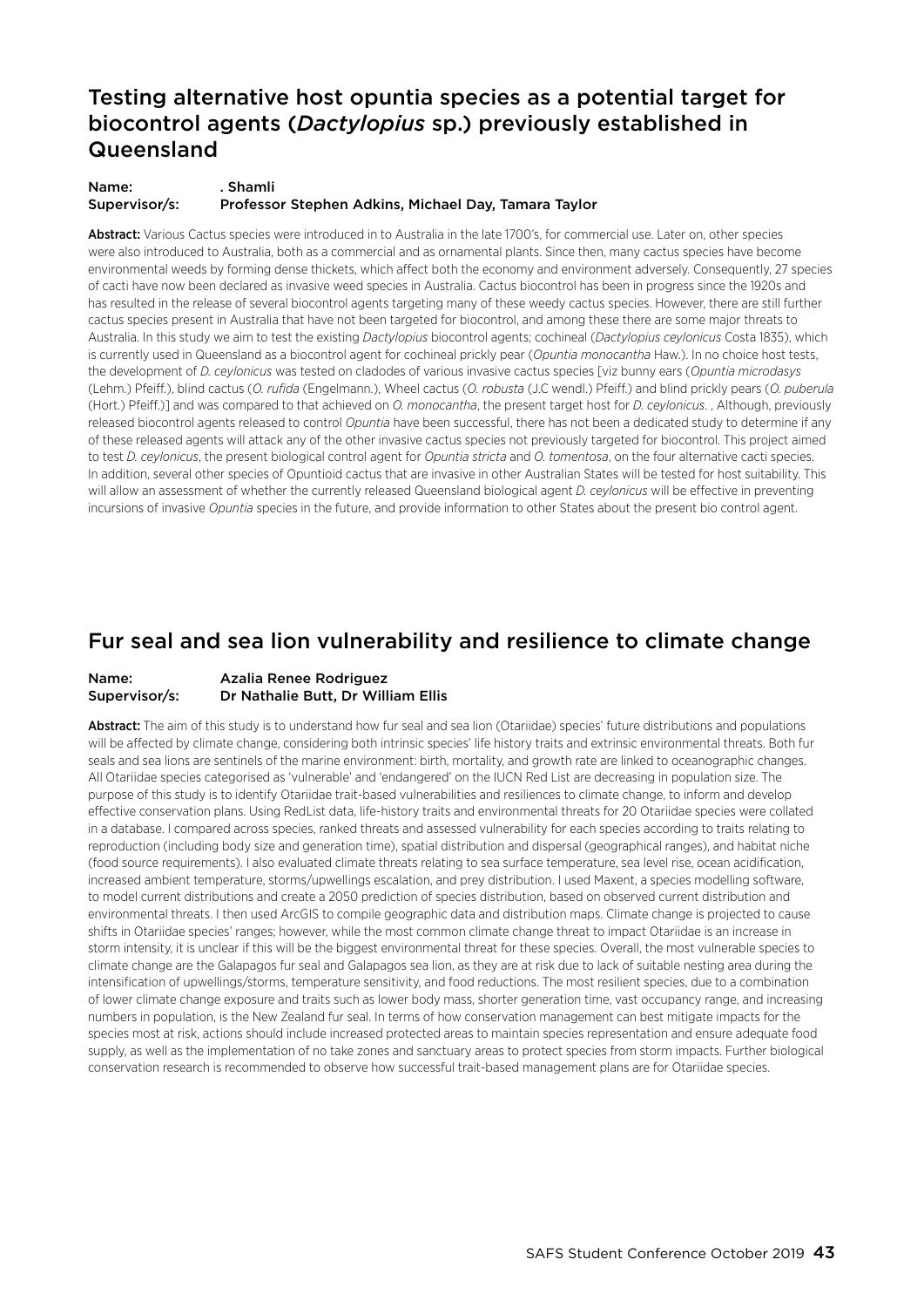### Towards the circular nutrient economy – recycling nutrients from wastes as next-generation fertilisers

#### Name: Michael Walsh Supervisor/s: Professor Susanne Schmidt

Abstract: An increase in global food demand has led to a relative escalation in farming and phosphorus fertilisation. Conventional phosphorus is sourced from our rapidly declining global reserves of rock phosphate. Due to the large significance and implications of phosphorus in agriculture, humanity is facing four immediate threats: 1) Global food security and sovereignty, 2) Geographical monopolisation of phosphorus, 3) Depleting phosphorus reserves, and 4) Environmental degradation. Phosphorus frequently leeches into surrounding water bodies which is of great detriment to aquatic environments. Furthermore, the rapidly depreciating effectiveness of conventional phosphorus fertilisers causes excessive fertilisation practises and large reservoirs of impotent phosphorus within soils. The introduction of waste derived fertilisers 'P-recyclets' is an environmentally friendly alternative from the global dependency on rock phosphate. P-recyclets (hazenite, struvite, and "AshDec") generated from sewage ash could become a sustainable, environmentally friendly, and phosphorus-rich substitute. Investigation into the fundamental processes involved on the application of P-recyclets within an agriculture setting is being explored to further understand its efficacy as a fertiliser. Growth responses of pre-screened phosphorus solubilising bacteria was used to measure the availability of phosphorus in materials. Bacteria, P-recyclets, and other soil-residing-phosphorus (phytate, superphosphate, and calcium phosphate) were respectively grown on a medium absent of other phosphorus. Bacteria with greater growth responses were crossed referenced with their respective organic acid production. Q-TOF-MS analysis was used to identify and quantify organic acids which may contribute to P-recyclet solubilisation. Molybdenum-blue assay was conducted to identify the rate of phosphorus solubilisation relative to the key aforementioned organic acids. Furthermore, the growth relationship between pelletised AshDec and spinach (Spinacia oleracea) in the presence of bacteria was investigated.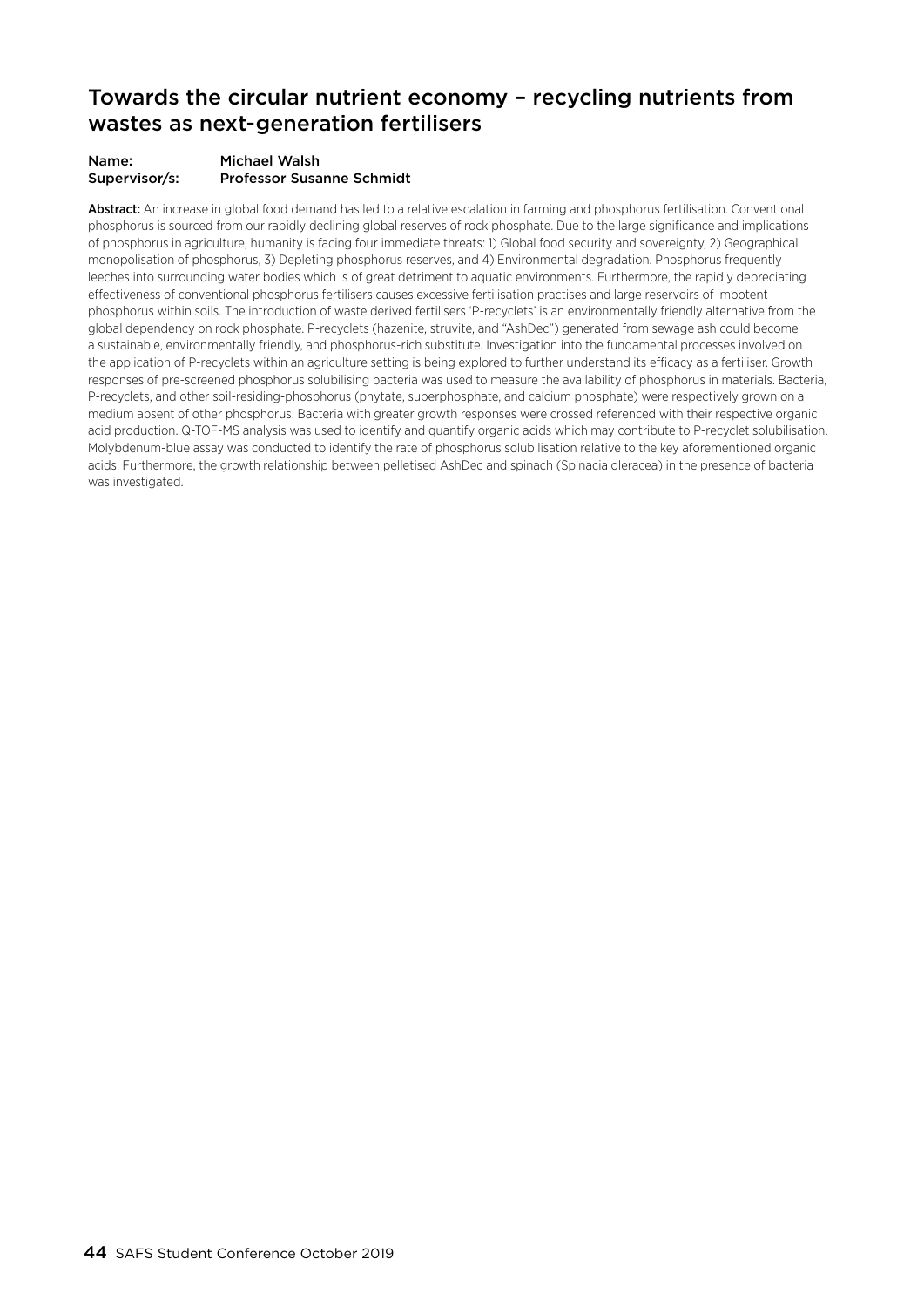### Notes